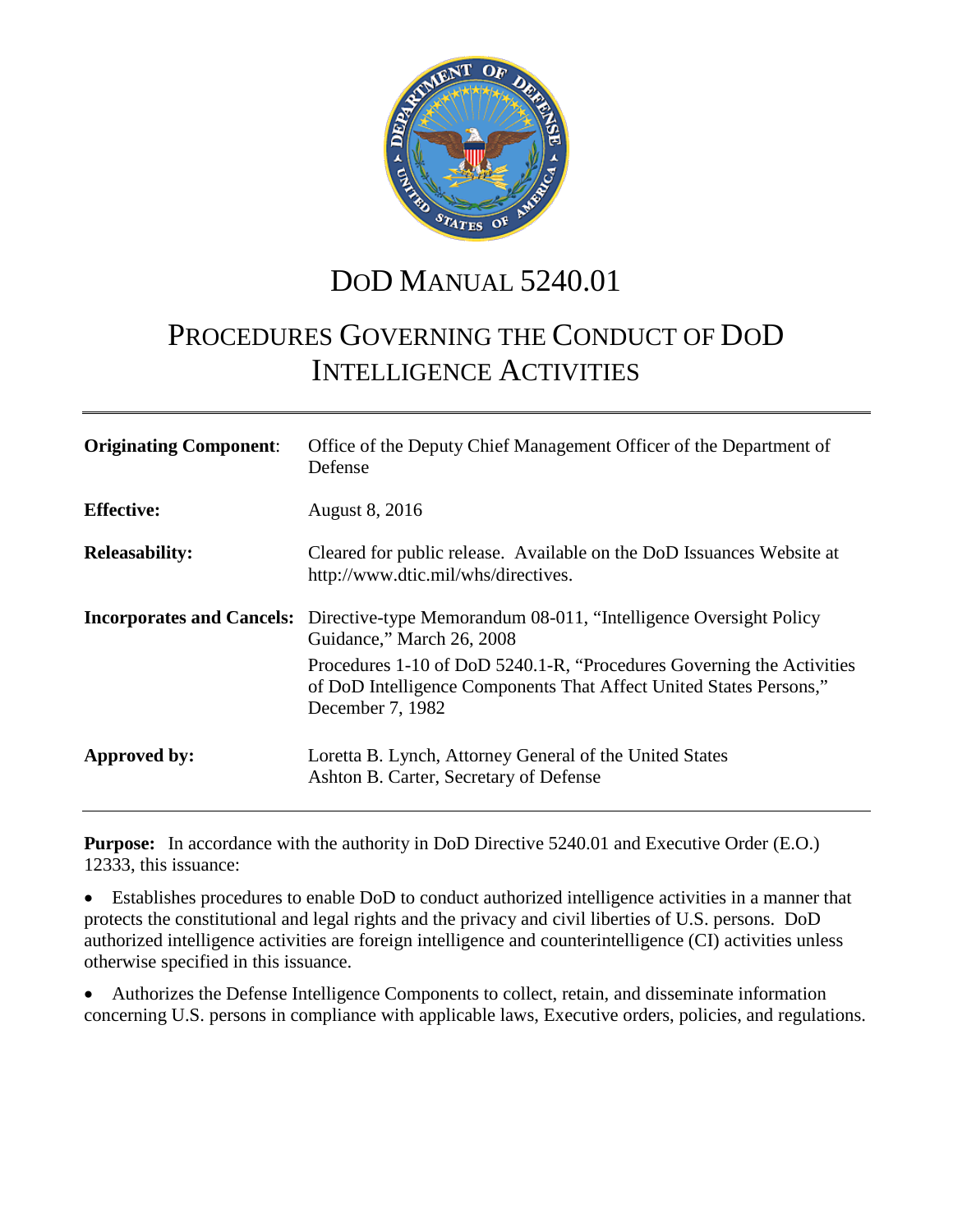# **TABLE OF CONTENTS**

| g. Limitations on the Collection of Foreign Intelligence in the United States.  14<br>d. Information Disseminated by Another Component or Intelligence Community |
|------------------------------------------------------------------------------------------------------------------------------------------------------------------|
|                                                                                                                                                                  |
|                                                                                                                                                                  |
|                                                                                                                                                                  |
|                                                                                                                                                                  |
|                                                                                                                                                                  |
|                                                                                                                                                                  |
|                                                                                                                                                                  |
|                                                                                                                                                                  |
|                                                                                                                                                                  |
|                                                                                                                                                                  |
|                                                                                                                                                                  |
|                                                                                                                                                                  |
|                                                                                                                                                                  |
|                                                                                                                                                                  |
|                                                                                                                                                                  |
|                                                                                                                                                                  |
|                                                                                                                                                                  |
|                                                                                                                                                                  |
|                                                                                                                                                                  |
|                                                                                                                                                                  |
|                                                                                                                                                                  |
|                                                                                                                                                                  |
|                                                                                                                                                                  |
|                                                                                                                                                                  |
|                                                                                                                                                                  |
|                                                                                                                                                                  |
|                                                                                                                                                                  |
|                                                                                                                                                                  |
|                                                                                                                                                                  |
|                                                                                                                                                                  |
|                                                                                                                                                                  |
|                                                                                                                                                                  |
|                                                                                                                                                                  |
|                                                                                                                                                                  |
|                                                                                                                                                                  |
|                                                                                                                                                                  |
|                                                                                                                                                                  |
|                                                                                                                                                                  |
|                                                                                                                                                                  |
|                                                                                                                                                                  |
|                                                                                                                                                                  |
|                                                                                                                                                                  |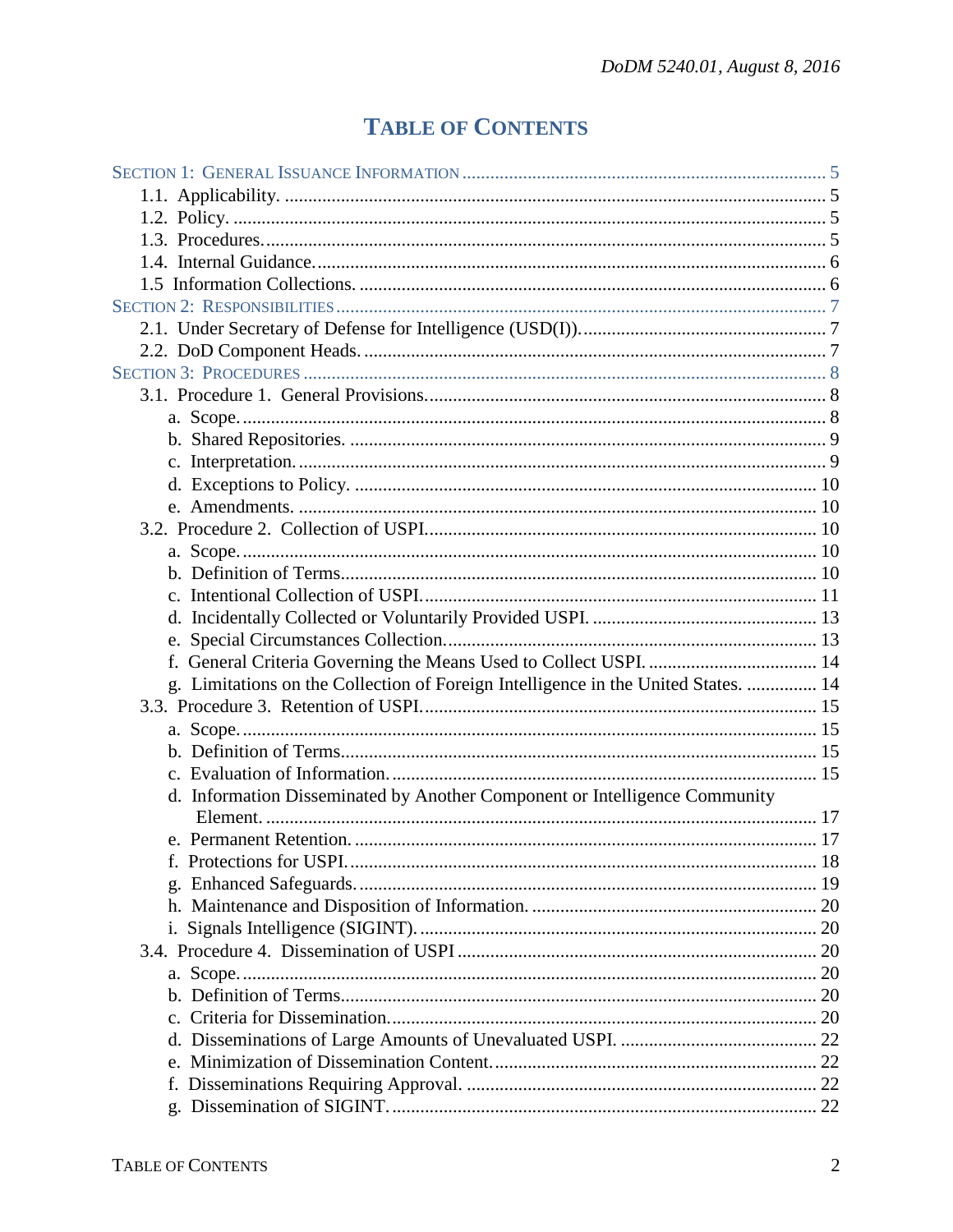| d. Electronic Surveillance Targeting a U.S. Person Outside the United States 24      |  |
|--------------------------------------------------------------------------------------|--|
| e. Electronic Surveillance Under FISA Targeting a Non-U.S. Person Outside the United |  |
|                                                                                      |  |
|                                                                                      |  |
|                                                                                      |  |
| h. Exigent Circumstances Involving a U.S. Person Outside the United States.  26      |  |
| i. Electronic Surveillance Activities Subject to Special Provisions 27               |  |
| j. Transmission Media Vulnerability and Radio Communications Hearability Surveys. 31 |  |
|                                                                                      |  |
|                                                                                      |  |
|                                                                                      |  |
|                                                                                      |  |
|                                                                                      |  |
|                                                                                      |  |
|                                                                                      |  |
|                                                                                      |  |
|                                                                                      |  |
|                                                                                      |  |
| e. Searches of Other U.S. Persons or Their Property Outside the United States 36     |  |
|                                                                                      |  |
|                                                                                      |  |
|                                                                                      |  |
|                                                                                      |  |
|                                                                                      |  |
|                                                                                      |  |
|                                                                                      |  |
|                                                                                      |  |
|                                                                                      |  |
| 3.10. Procedure 10. Undisclosed Participation (UDP) in Organizations 39              |  |
|                                                                                      |  |
|                                                                                      |  |
|                                                                                      |  |
|                                                                                      |  |
|                                                                                      |  |
|                                                                                      |  |
|                                                                                      |  |
|                                                                                      |  |
|                                                                                      |  |
|                                                                                      |  |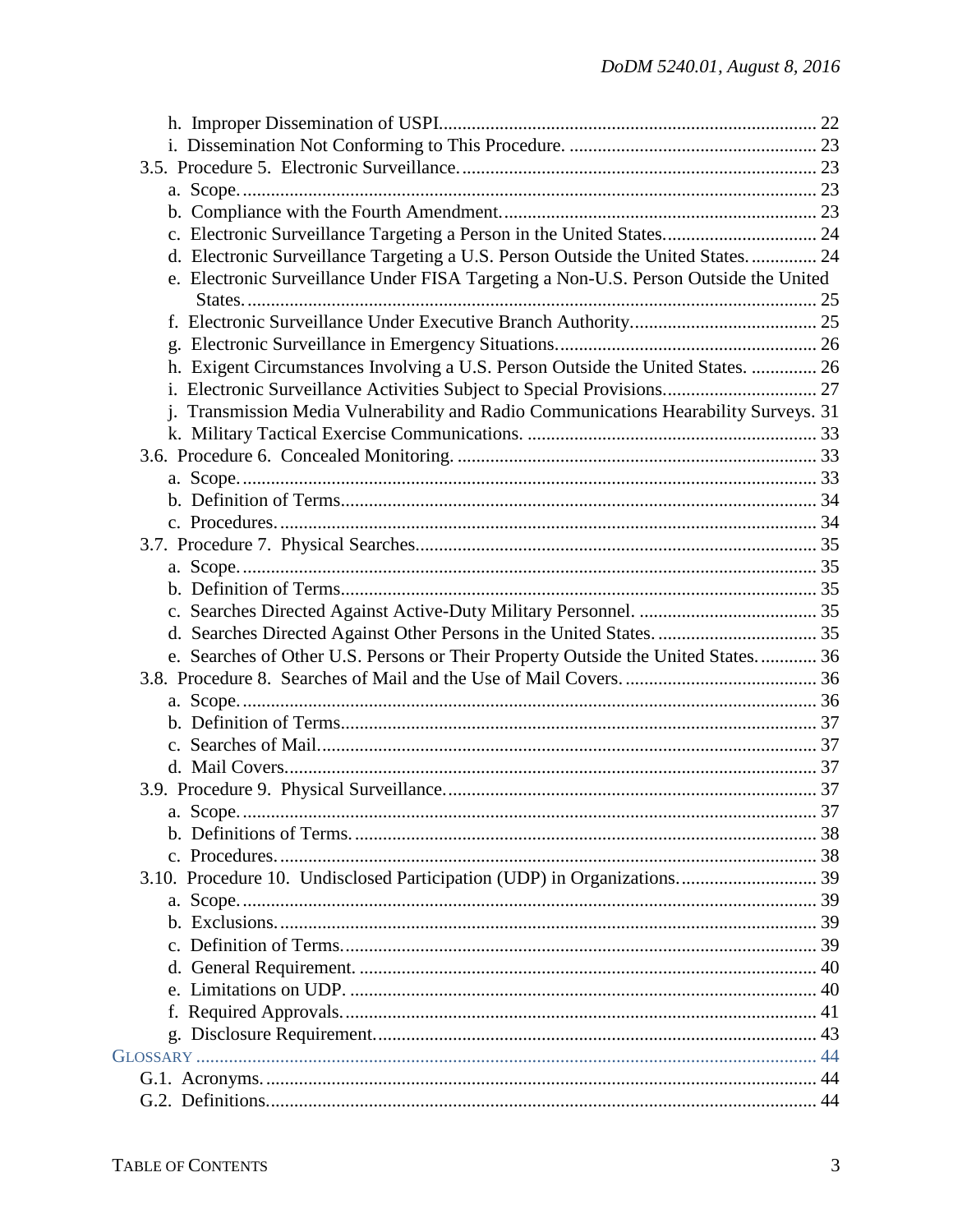|--|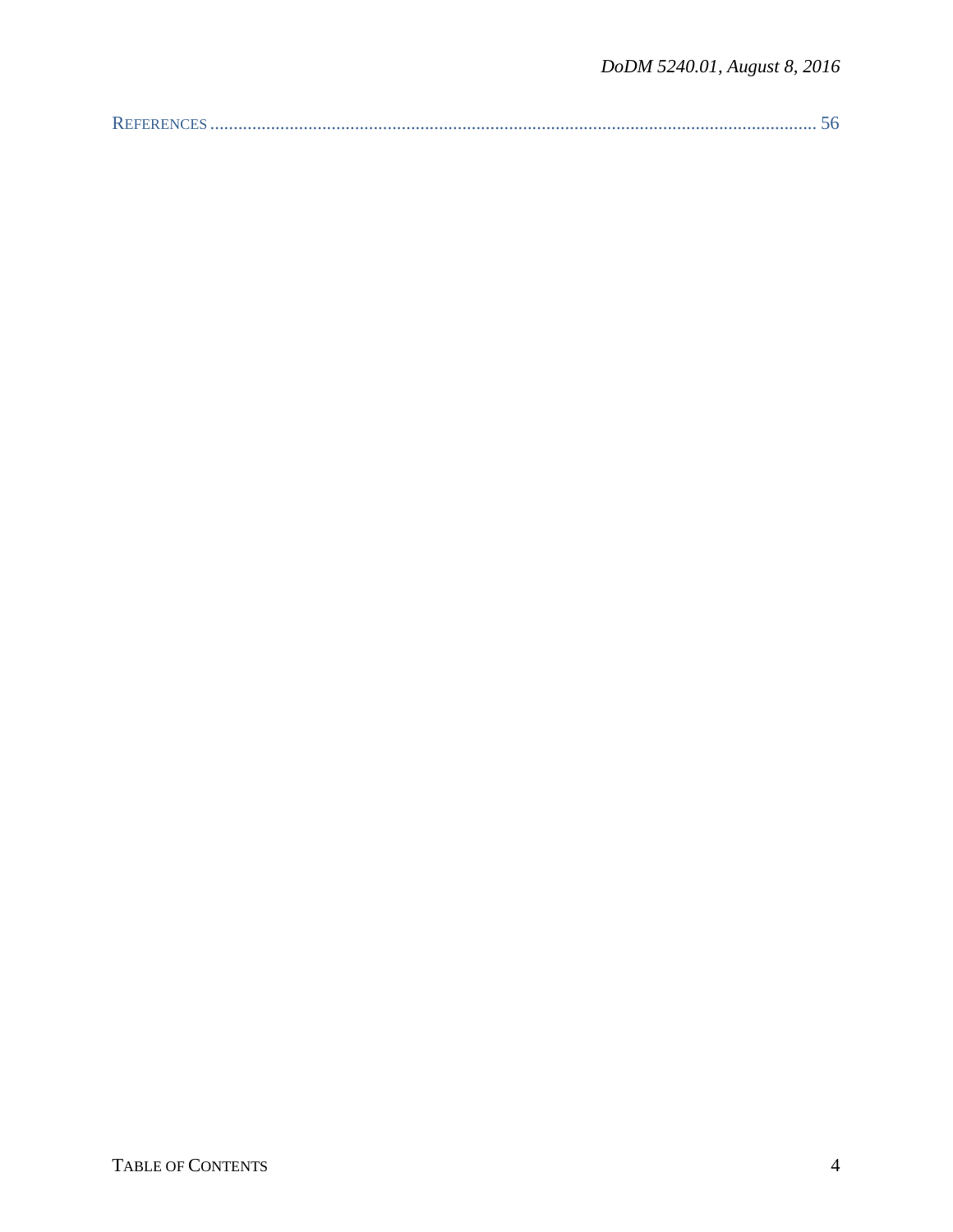# **SECTION 1: GENERAL ISSUANCE INFORMATION**

<span id="page-4-1"></span><span id="page-4-0"></span>**1.1. APPLICABILITY.** This issuance applies to OSD, the Military Departments, the Office of the Chairman of the Joint Chiefs of Staff and the Joint Staff, the Combatant Commands, the Office of the Inspector General of the Department of Defense, the Defense Agencies, the DoD Field Activities, and all other organizational entities within the DoD, including elements of the Reserve Components and the National Guard, or anyone acting on behalf of those components or elements, when conducting intelligence activities under DoD's authorities (referred to collectively in this issuance as the "DoD Components"). Coast Guard service members who are detailed to and assigned duties supervised by DoD Intelligence Components and are conducting DoD intelligence activity are subject to this issuance. When, pursuant to Presidential or Congressional action, the Coast Guard operates as a service in the Navy, the provisions of this issuance will apply to all Coast Guard Intelligence activity.

<span id="page-4-2"></span>**1.2. POLICY.** In accordance with the authority in DoD Directive 5240.01 and E.O. 12333, it is DoD policy that:

a. All Defense intelligence activities will be conducted in accordance with applicable laws, Executive orders, and Presidential directives, and governed by procedures issued by the Secretary of Defense and, where appropriate, approved by the Attorney General in accordance with E.O. 12333.

b. In carrying out intelligence activities, the DoD Components:

(1) Are authorized to collect, retain, and disseminate information concerning U.S. persons and conduct other activities only in accordance with the procedures in this issuance.

(2) Must carry out all activities in all circumstances in accordance with the Constitution and laws of the United States.

(3) May not investigate U.S. persons or collect or maintain information about them solely for the purpose of monitoring activities protected by the First Amendment or the lawful exercise of other rights secured by the Constitution or laws of the United States.

(4) Will not participate in or request any person or entity to undertake any activities that are forbidden by E.O. 12333 or this issuance.

## <span id="page-4-3"></span>**1.3. PROCEDURES.**

a. The procedures in Section 3 and the definitions in the Glossary, which implement the provisions of E.O. 12333, have been approved by the Attorney General after consultation with the Director of National Intelligence.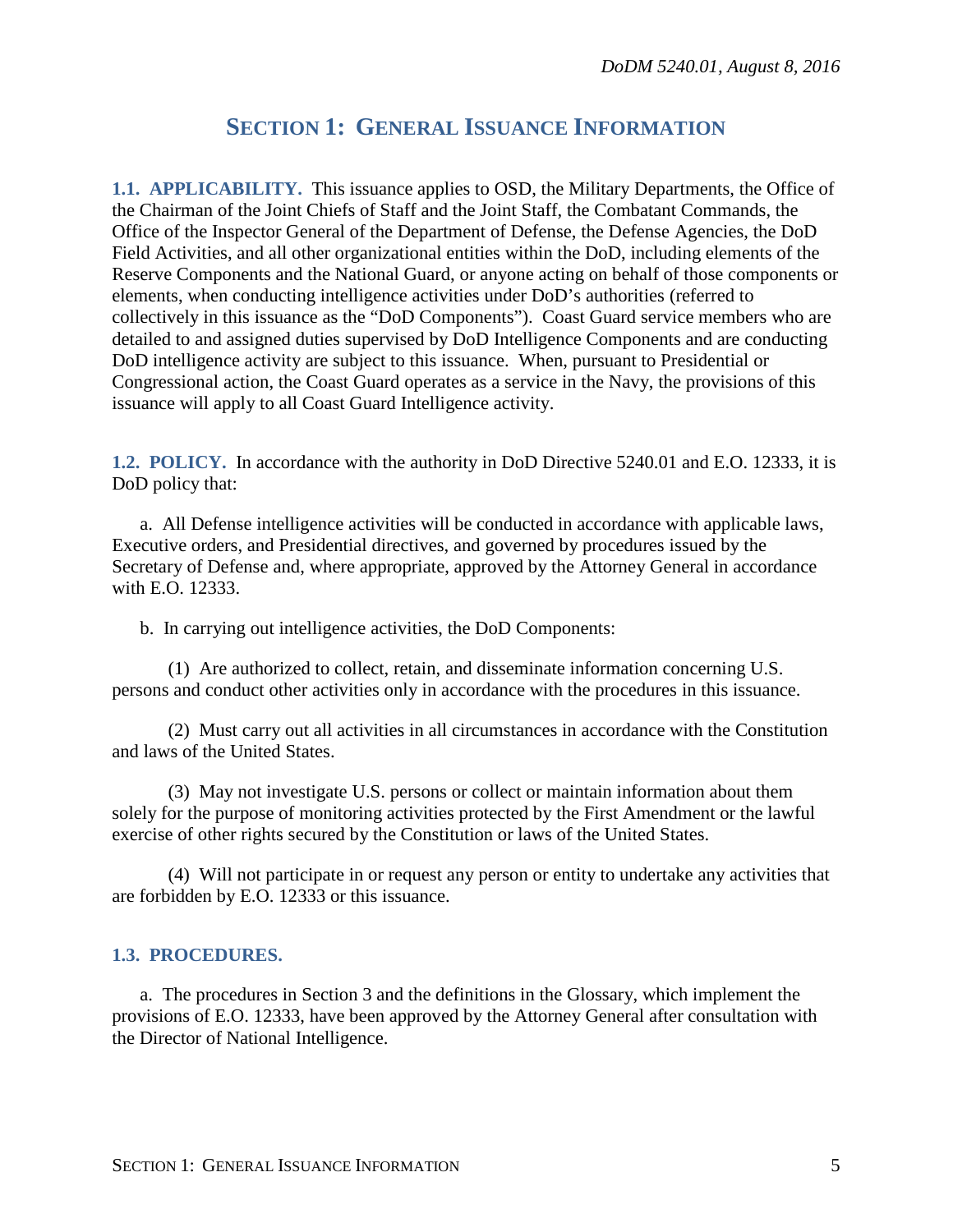b. Procedures 11 through 15 of DoD 5240.1-R will remain in effect until incorporated and cancelled by other DoD guidance. The classified annex of DoD 5240.1-R will remain in effect until superseded.

<span id="page-5-0"></span>**1.4. INTERNAL GUIDANCE.** This issuance is published solely for internal DoD guidance. It is not intended to, does not, and may not be relied on to create any rights, substantive or procedural, enforceable at law or in equity, by any party against the United States, its departments, agencies, or entities, its officers, employees, or agents, or any other person, nor does it place any limitation on otherwise lawful investigative and litigative prerogatives of the United States.

<span id="page-5-1"></span>**1.5 INFORMATION COLLECTIONS.** Information collected during intelligence activities, referred to throughout this issuance, does not require licensing with a report control symbol in accordance with Paragraphs 1.b.(3) and 1.b.(8) of Enclosure 3 of Volume 1 of DoD Manual 8910.01 or licensing with an OMB Control Number in accordance with Paragraph 8.a.(2)(d) of Enclosure 3 of Volume 2 of DoD Manual 8910.01.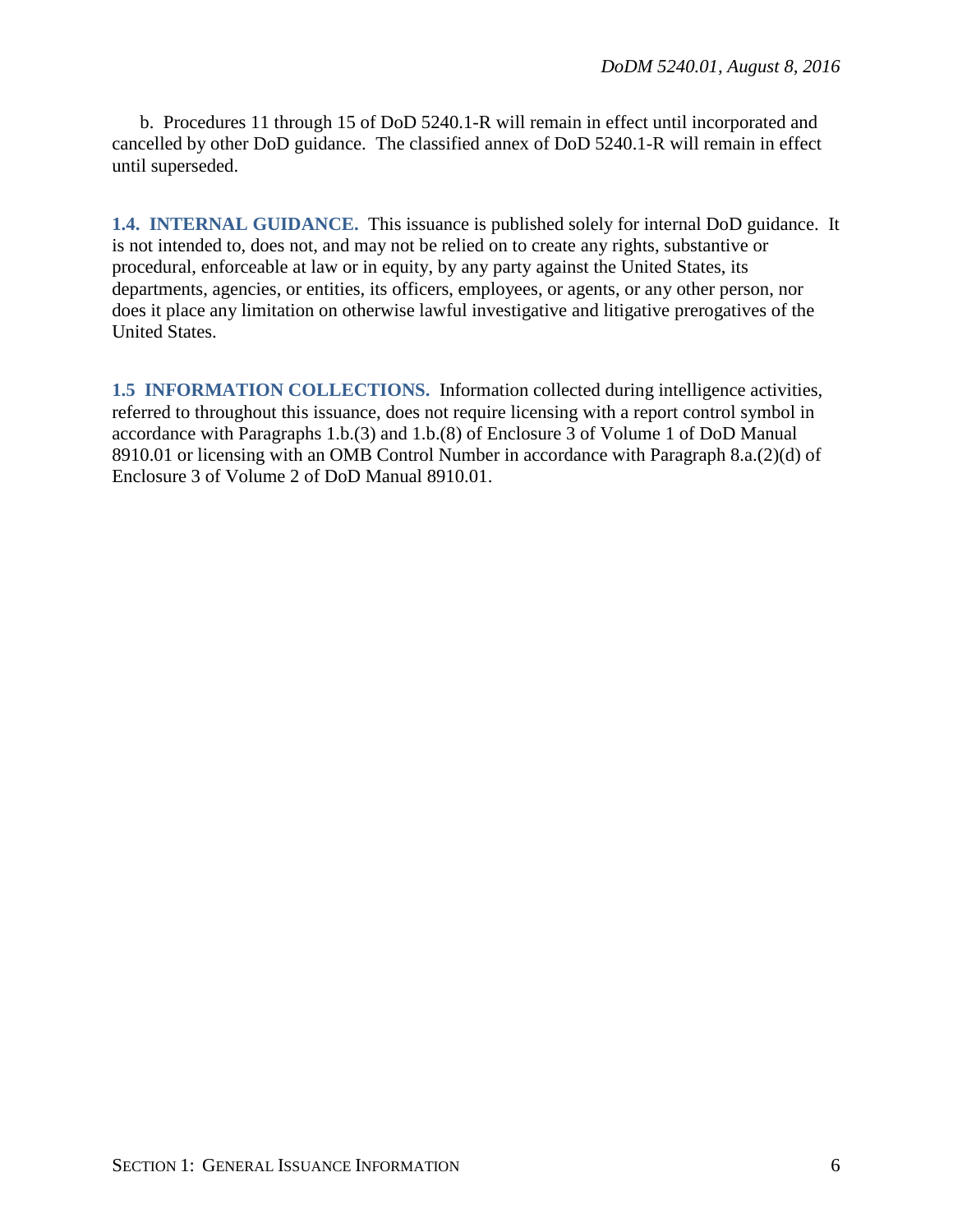# **SECTION 2: RESPONSIBILITIES**

<span id="page-6-1"></span><span id="page-6-0"></span>**2.1. UNDER SECRETARY OF DEFENSE FOR INTELLIGENCE (USD(I)).** The USD(I) approves all intelligence activities that the Secretary of Defense may approve in accordance with this issuance, except where specifically limited by statute, Executive order, or DoD policy.

<span id="page-6-2"></span>**2.2. DOD COMPONENT HEADS.** The DoD Component heads may issue implementing instructions for the conduct of authorized missions or functions consistent with the procedures in this issuance. In developing such instructions, the DoD Component heads should consult with their respective privacy and civil liberties officials.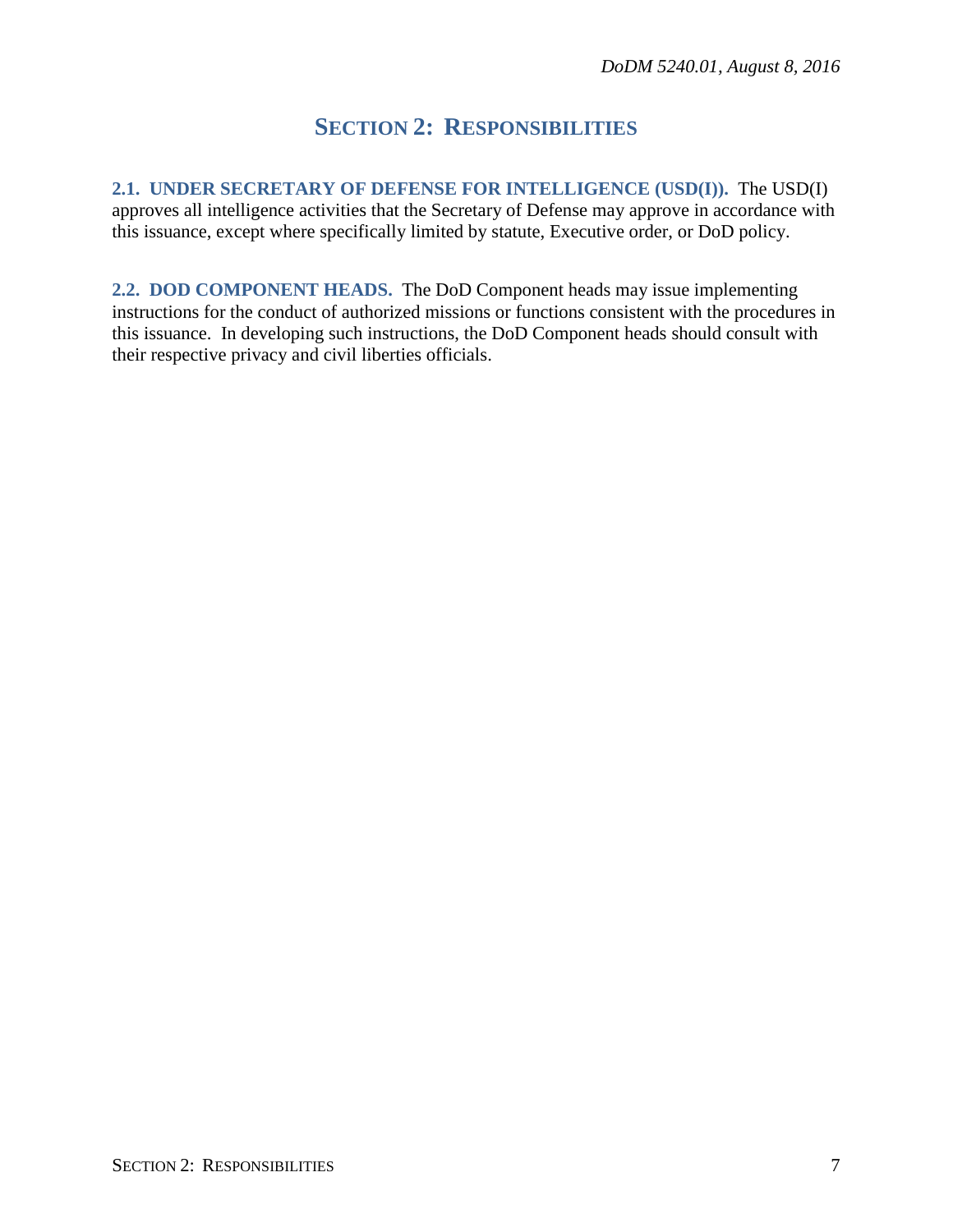## **SECTION 3: PROCEDURES**

#### <span id="page-7-1"></span><span id="page-7-0"></span>**3.1. PROCEDURE 1. GENERAL PROVISIONS.**

#### <span id="page-7-2"></span>**a. Scope.**

(1) The Defense Intelligence Components provide necessary information about the activities, capabilities, plans, and intentions of foreign powers, organizations, and persons, and their agents. The procedures in this issuance govern the conduct of Defense Intelligence Components and non-intelligence components or elements, or anyone acting on behalf of those components or elements, when conducting intelligence activities under DoD's authorities.

(2) Procedure 1 establishes the scope and administrative provisions for implementing this issuance. Procedures 2 through 4 articulate the procedures through which the Defense Intelligence Components and those personnel within the scope of Paragraph 3.1.a.(1) are authorized to collect, retain, and disseminate U.S. person information (USPI). Procedures 5 through 10 govern the use of certain collection techniques to obtain information for foreign intelligence and CI purposes. The classified annex to this issuance supplements Procedure 5. Defense Intelligence Components will employ the techniques governed by Procedures 5 through 10 only as necessary to perform missions or functions assigned to the Component.

(3) Activities not governed by this issuance will be carried out in accordance with other applicable policies and procedures, including Presidential directives that govern those particular missions or functions. When specifically authorized by the Secretary of Defense or delegee to perform missions or functions other than foreign intelligence or CI, Defense Intelligence Components will comply with DoD policy applicable to DoD non-intelligence organizations and any specific operational parameters specified by the Secretary of Defense for that mission or function. Examples of such activities are:

(a) Law enforcement or civil disturbance activities conducted under DoD authorities or activities of individuals executing a law enforcement, physical security, or force protection mission.

(b) Defense support of civil authorities, when directed by the Secretary of Defense. Defense support of civil authorities activities is conducted consistent with the National Response Framework, and includes the provision of humanitarian assistance; disaster readiness, response, and recovery activities; and environmental and security vulnerability studies.

(c) Activities conducted pursuant to Section 442 of Title 10, United States Code (U.S.C.), or Section 3045 of Title 50, U.S.C., for humanitarian assistance; disaster readiness, response, and recovery; maritime and aeronautical safety of navigation; environmental and security vulnerability studies; mapping, charting, and geodetic missions; and other similar activities not constituting foreign intelligence or CI and authorized pursuant to Section 442 of Title 10, U.S.C., or Section 3045(b) of Title 50, U.S.C.

(d) Activities fulfilling the responsibilities of the National Manager for National Security Systems.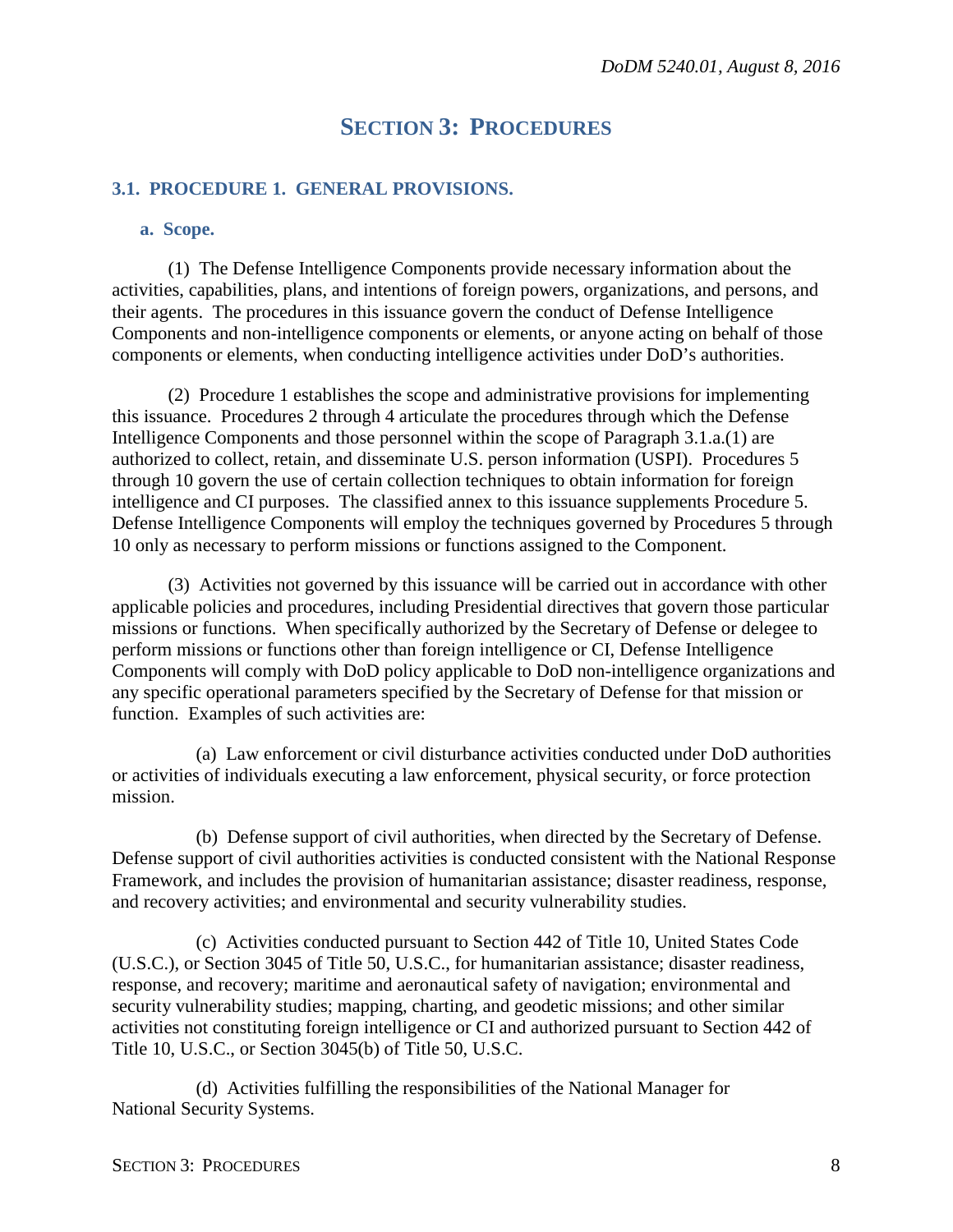(4) Defense Intelligence Components are not authorized to and will not engage in any intelligence activity, including dissemination to the White House, for the purpose of affecting the political process in the United States. Additional guidance regarding the application of this prohibition will be issued by the DoD Senior Intelligence Oversight Official (SIOO) after consultation with the Director of National Intelligence. Questions about whether a particular activity falls within this prohibition will be resolved in consultation with the Defense Intelligence Component's legal office and the General Counsel of the Department of Defense (GC DoD).

(5) A Defense Intelligence Component will report a possible violation of federal criminal law by an employee or a possible violation of specified federal criminal laws by any other person, as required by Section 1.6(b) of E.O. 12333, in accordance with the August 22, 1995 DoD and Department of Justice Memorandum of Understanding on Reporting of Information Concerning Federal Crimes.

(6) When this issuance requires a specific DoD official to approve an activity or take some other action, only that official, or an official at a higher level in the chain of command, may take that action. When this issuance permits an official to delegate authority for an action, the official may delegate the authority to one or more appropriate officials in accordance with DoD policy, unless specifically limited to a single delegee.

## <span id="page-8-0"></span>**b. Shared Repositories.**

(1) General. A Defense Intelligence Component may host or participate in a shared repository containing USPI only in accordance with this issuance and applicable laws and policies.

(2) Defense Intelligence Component Acting as Host. A Defense Intelligence Component acting as a host of a shared repository may perform systems support functions or data-related tasks (e.g., tagging, processing, or marking information) for itself or others. Access to USPI solely for these purposes does not constitute collection, retention, or dissemination pursuant to this issuance. A host Component must enable audit of access to USPI in a shared repository to the extent practicable. Each participant in a shared repository must inform the host Component in writing that its participation complies with all law, policies, and procedures applicable to the protection of USPI.

(3) Defense Intelligence Component Acting as a Participant. A Defense Intelligence Component acting as a participant in a shared repository must ensure that its access to and use of the repository complies with law, policies, and procedures applicable to protection of USPI (including this issuance), and must identify to the host any access and use limitations applicable to the USPI it provides. A participating Component that provides USPI to a shared repository and allows access to or use of USPI by other participants has made a dissemination, and may do so only in accordance with Procedure 4 or other applicable Attorney General-approved guidelines. This does not include access to or use of USPI by a host or another element of the Intelligence Community for systems support functions or data-related tasks.

<span id="page-8-1"></span>**c. Interpretation.** The procedures in this issuance will be interpreted in accordance with their stated purpose. All questions of interpretation will be referred to the legal office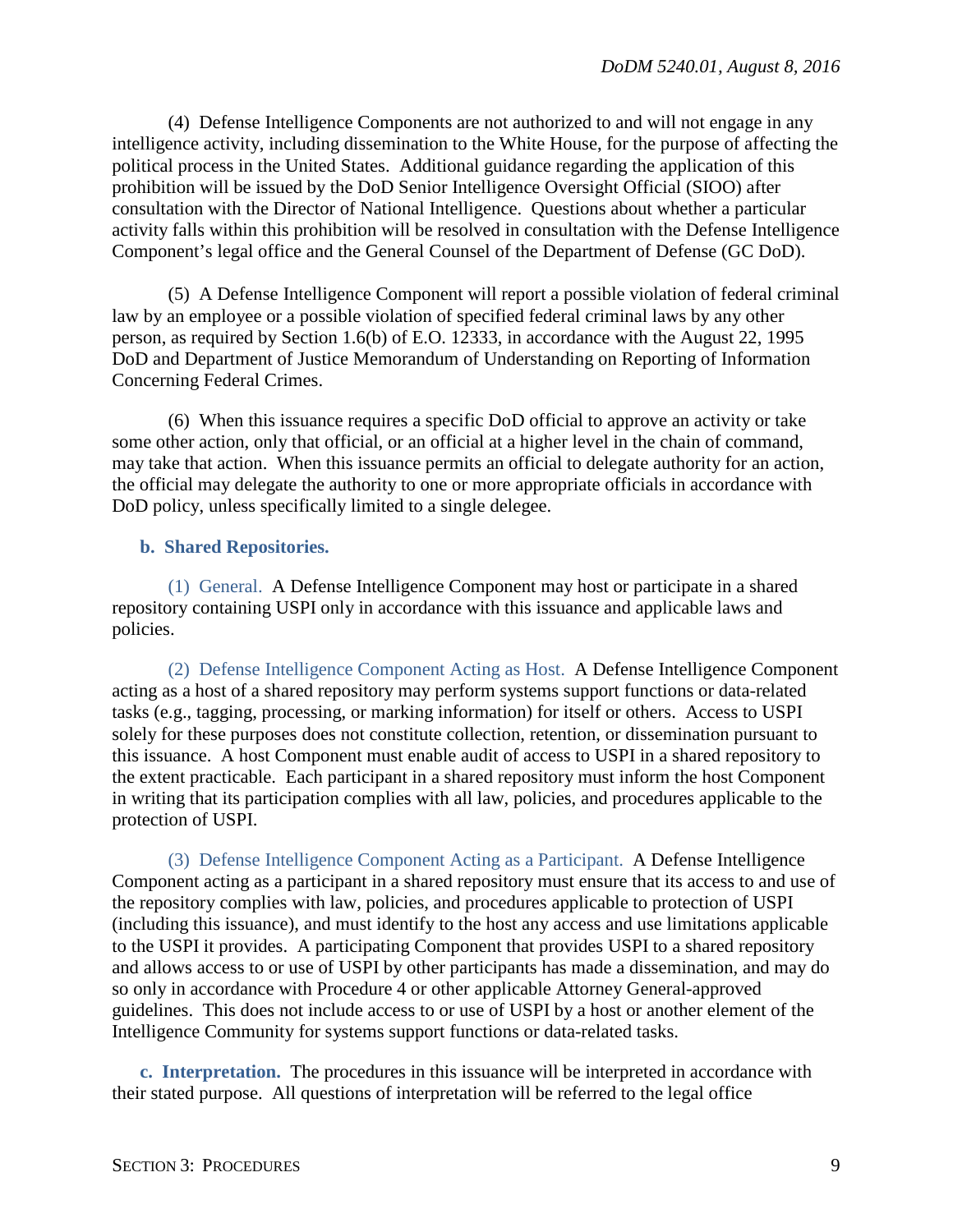responsible for advising the Defense Intelligence Component concerned. Questions that cannot be resolved in this manner will be referred to the General Counsel of the DoD Component concerned or, as appropriate, to the GC DoD or the DoD SIOO for resolution. As appropriate, privacy and civil liberties officials will be consulted. The GC DoD will consult with the Assistant Attorney General for National Security regarding any novel or significant interpretations of this issuance and the potential applicability of Intelligence Community Directive 102.

<span id="page-9-0"></span>**d. Exceptions to Policy.** Defense Intelligence Components may submit written requests for exceptions to policy in this issuance through the Component's legal office to the DoD SIOO. In considering making requests for exceptions to policy, the Defense Intelligence Components should consult with their respective privacy and civil liberties officials.

(1) The DoD SIOO will present all requests for exceptions to policy to the Secretary of Defense after consultation with the GC DoD. Exceptions to policy require the approval of the Assistant Attorney General for National Security.

(2) If time requirements constrain such review and approval, and an exception to these Procedures is necessary due to the immediacy or gravity of a threat to the safety of persons, DoD property, or the national security, the Defense Intelligence Component head or the Component's senior representative present may approve an exception to these Procedures. The GC DoD and DoD SIOO will be notified as soon thereafter as possible and the GC DoD will provide prompt written notice of any such exceptions to the Assistant Attorney General for National Security. All activities in all circumstances must be carried out in accordance with the Constitution and laws of the United States.

<span id="page-9-1"></span>**e. Amendments.** Defense Intelligence Components may submit written requests for amendment to this issuance through the Component's legal office to the DoD SIOO. In considering making requests for amendments, the Defense Intelligence Components should consult with their respective privacy and civil liberties officials. The DoD SIOO will present all requests for amendments to the Secretary of Defense after consultation with the GC DoD. Amendments require the approval of the Attorney General after consultation with the Director of National Intelligence.

#### <span id="page-9-2"></span>**3.2. PROCEDURE 2. COLLECTION OF USPI.**

<span id="page-9-3"></span>**a. Scope.** This procedure specifies the general criteria governing the collection of USPI. Only Paragraphs 3.2.f. and 3.2.g. apply to the acquisition of information in accordance with Chapter 36 of Title 50, U.S.C., also known and referred to in this issuance as the "Foreign Intelligence Surveillance Act (FISA)."

<span id="page-9-4"></span>**b. Definition of Terms.** See the Glossary for definitions of "administrative purposes," "CI," "collection," "consent," "cooperating sources," "domestic activities," "foreign connection," "foreign intelligence," "foreign power," "host of a shared repository," "incidental collection of USPI," "intentional collection of USPI," "international narcotics activities," "overhead reconnaissance," "publicly available," "reasonable belief," "shared repository," "U.S. person," and "USPI."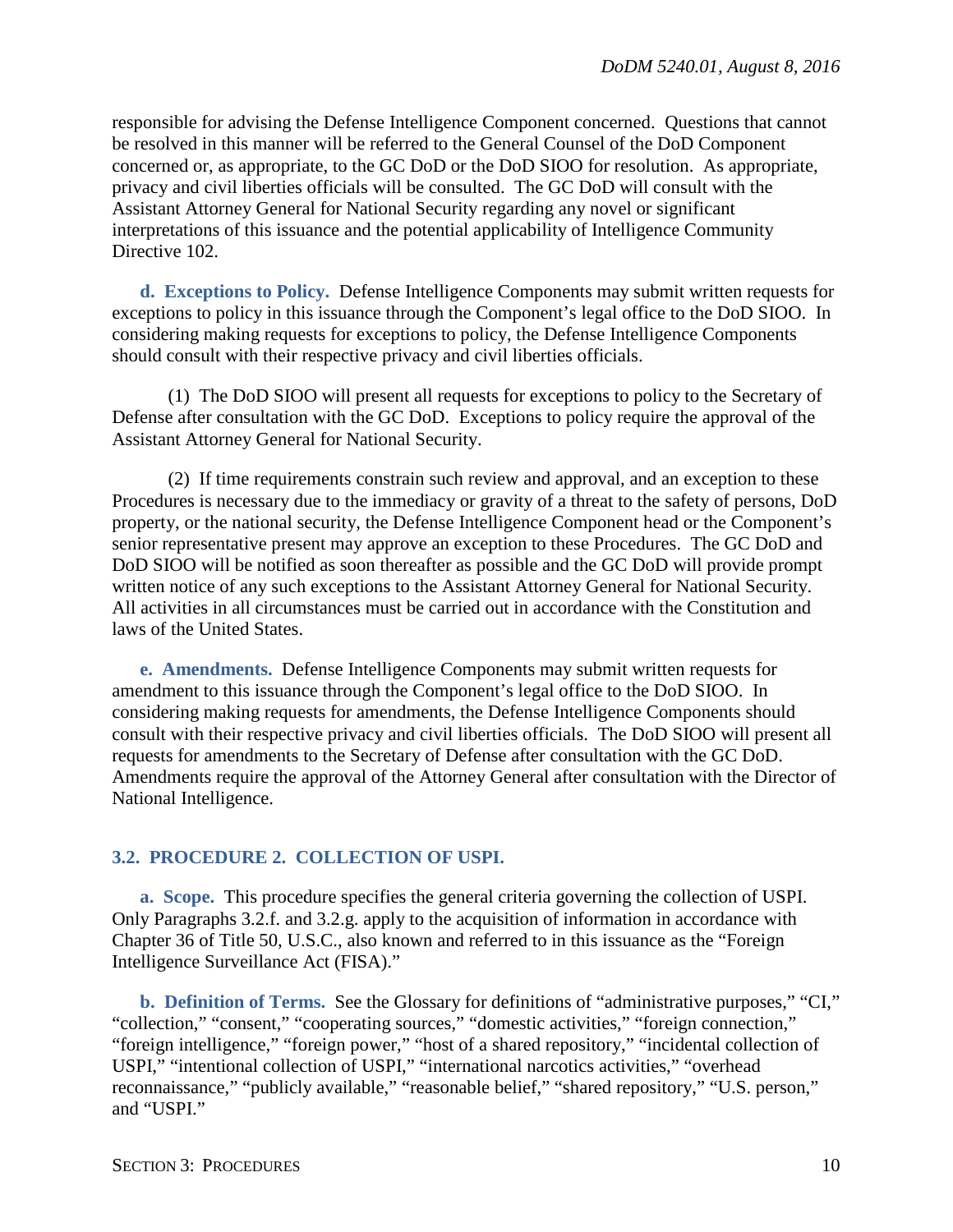<span id="page-10-0"></span>**c. Intentional Collection of USPI.** A Defense Intelligence Component may intentionally collect USPI only if the information sought is reasonably believed to be necessary for the performance of an authorized intelligence mission or function assigned to the Component, and if the USPI falls within one of the following categories:

(1) Publicly Available. The information is publicly available.

(2) Consent. The information concerns a U.S. person who has consented to such collection.

(3) Foreign Intelligence. The information is reasonably believed to constitute foreign intelligence and the U.S. person is:

(a) An individual reasonably believed to be an officer or employee of, or otherwise acting on behalf of, a foreign power;

(b) An organization or group reasonably believed to be directly or indirectly owned or controlled by, or acting on behalf of, a foreign power;

(c) An individual, organization, or group reasonably believed to be engaged in or preparing to engage in international terrorist or international narcotics activities;

(d) A corporation or other commercial organization reasonably believed to have some relationship with a foreign power, organization, or person;

(e) An individual reasonably believed to be a prisoner of war or missing in action; or

(f) An individual, organization, or group who is a target, hostage, or victim of an international terrorist or international narcotics organization.

(4) CI. The information is reasonably believed to constitute CI and the U.S. person is one of the following:

(a) An individual, organization, or group reasonably believed to be engaged in or preparing to engage in espionage, other intelligence activities, sabotage, or assassination on behalf of a foreign power, organization, or person, or on behalf of an agent of a foreign power;

(b) An individual, organization, or group reasonably believed to be engaged in or preparing to engage in international terrorist activities;

(c) An individual, organization, or group reasonably believed to be acting for, or in furtherance of, the goals or objectives of an international terrorist or international terrorist organization, for purposes harmful to the national security of the United States; or

(d) An individual, organization, or group in contact with a person described in Paragraphs 3.2.c.(4)(a) through (c) for the purpose of identifying such individual, organization, or group and assessing any relationship with the person described therein.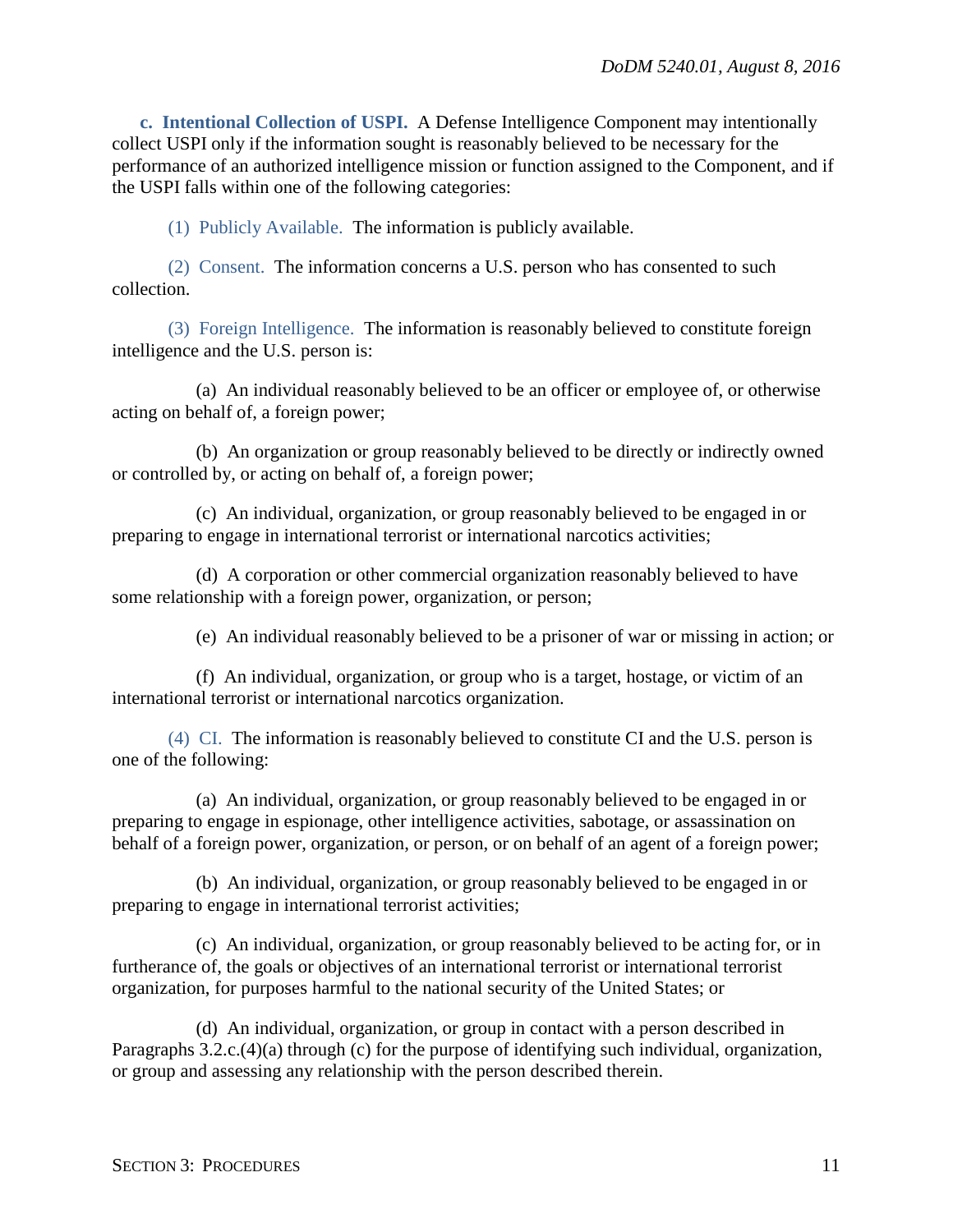(5) Threats to Safety. The information is needed to protect the safety of any person or organization, including those who are targets, victims, or hostages of international terrorist organizations. The Defense Intelligence Component will only collect information that is needed to protect the safety of any person or organization if:

(a) The threat has a foreign connection;

(b) The Defense Intelligence Component head or delegee has determined that a person's life or physical safety is reasonably believed to be in imminent danger; or

(c) The information is needed to maintain maritime or aeronautical safety of navigation.

(6) Protection of Intelligence Sources, Methods, and Activities. The information is about U.S. persons who have access to, had access to, will have access to, or are otherwise in possession of information that reveals foreign intelligence or CI sources, methods, or activities, when collection is reasonably believed necessary to protect against the unauthorized disclosure of such information. Within the United States, a Defense Intelligence Component will limit intentional collection of such information to persons who are:

- (a) Current or former DoD employees;
- (b) Current or former employees of current or former DoD contractors; or
- (c) Applicants seeking employment with the DoD or a DoD contractor.

(7) Current, Former, or Potential Sources of Assistance to Intelligence Activities. The information is about those who are or have been sources of information or assistance, or are reasonably believed to be potential sources of information or assistance, to intelligence activities for the purpose of assessing their suitability or credibility. This category does not include investigations undertaken for personnel security purposes.

(8) Persons in Contact With Sources or Potential Sources. The information is about persons in contact with sources or potential sources, for the purpose of assessing the suitability or credibility of such sources or potential sources.

(9) Personnel Security. The information is arising from a lawful personnel security investigation.

(10) Physical Security. The information is about U.S. persons reasonably believed to have a foreign connection and who pose a threat to the physical security of DoD personnel, installations, operations, or visitors. A Defense Intelligence Component may also collect such information in the course of a lawful investigation resulting from a physical security inspection, vulnerability assessment, or reported security incident. In all cases, the collecting Component must have or be supporting an authorized physical security mission and must be able to articulate a reasonable belief in both the foreign connection of the U.S. persons who are collection targets and the physical security threat they pose.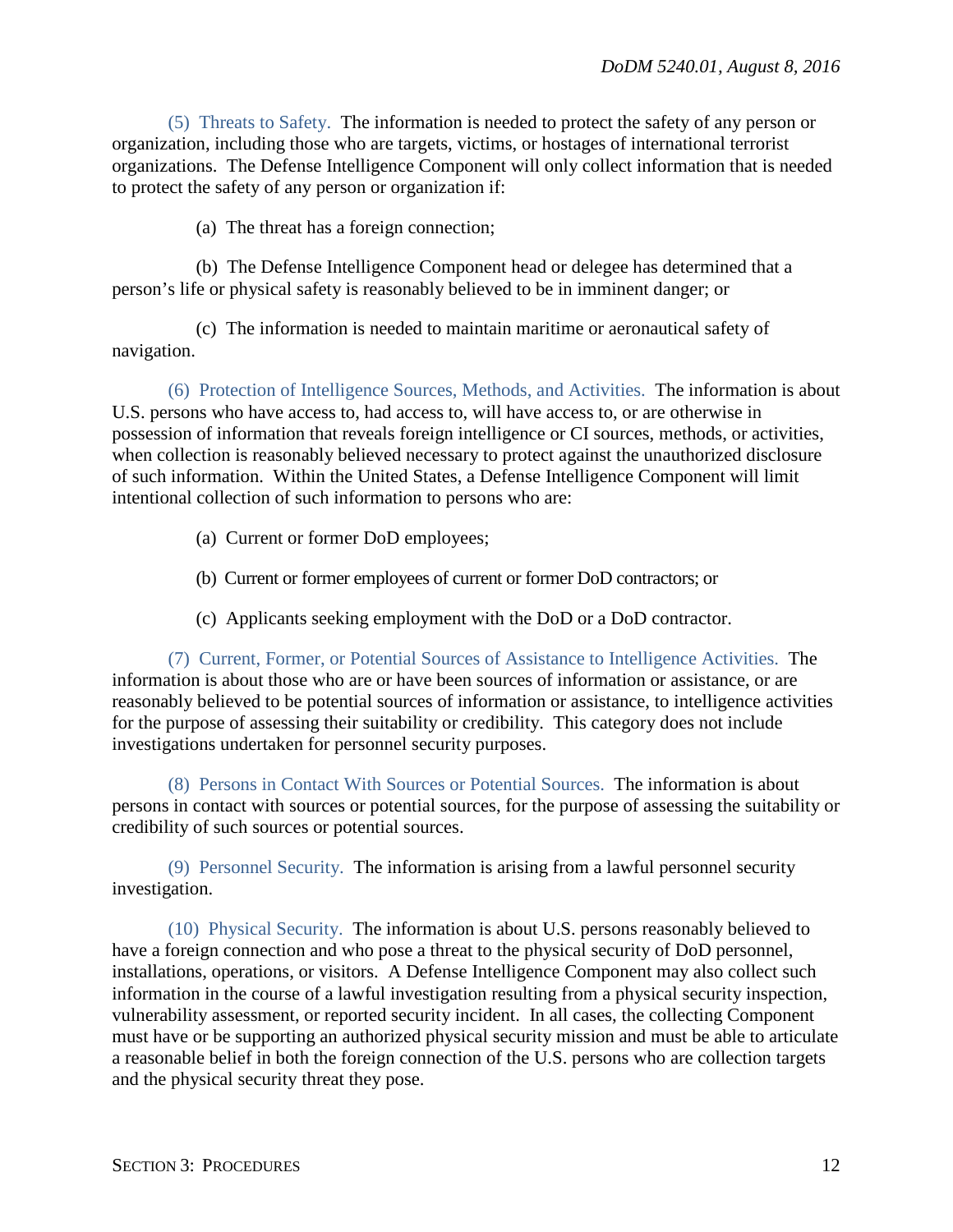(11) Communications Security Investigation. The information is arising from a lawful communications security investigation.

(12) Overhead and Airborne Reconnaissance. The information is obtained from overhead and airborne reconnaissance, including from unmanned aircraft systems and imagery from overhead or airborne collection platforms operated commercially or obtained from other sources.

(a) A Defense Intelligence Component may intentionally collect imagery that contains USPI provided that the collection is not directed at a specific U.S. person or, if the collection is directed at a specific U.S. person, the collection falls in one of the other categories authorized by Paragraph 3.2.c.

(b) Collection of any domestic imagery must also comply with other applicable laws, policies, and procedures, including DoD or National Geospatial-Intelligence Agency (NGA) policies and procedures that govern such collection.

(c) All collection of imagery must comply with constitutional and statutory requirements, Executive orders, and Presidential directives, and the other provisions of this issuance.

(13) Administrative Purposes. The information is required for administrative purposes.

<span id="page-12-0"></span>**d. Incidentally Collected or Voluntarily Provided USPI.** In the course of authorized collection activities, a Defense Intelligence Component may incidentally collect USPI. Entities or individuals may also on their own initiative voluntarily provide information to a Defense Intelligence Component. All such information may be temporarily retained, evaluated for permanent retention, and disseminated only in accordance with Procedures 3 and 4. If an entity or individual is voluntarily providing on a recurring basis USPI that is not relevant to an authorized mission or function assigned to the Defense Intelligence Component, the Component will take appropriate steps to address such collection.

<span id="page-12-1"></span>**e. Special Circumstances Collection.** Defense Intelligence Components will consider whether collection opportunities raise special circumstances based on the volume, proportion, and sensitivity of the USPI likely to be acquired, and the intrusiveness of the methods used to collect the information. When special circumstances exist, the Component head or delegee must determine whether to authorize the collection and, if so, whether enhanced safeguards are appropriate. If advance authorization is not possible, then as soon as possible after collection, the Component head or delegee must authorize the continued temporary retention of the information in accordance with Paragraphs 3.2.e.(1) and (2) and Procedure 3. The approving official will provide notice of the approval to the DoD SIOO. After consulting with the Defense Intelligence Component's legal office and appropriate officials responsible for the protection of civil liberties and privacy, each Component will issue guidance on the implementation of this provision in accordance with Paragraph 2.2. In addition, any question about whether special circumstances exist will be resolved in consultation with the Defense Intelligence Component's legal office and appropriate officials responsible for the protection of civil liberties and privacy. An authorization of special circumstances collection will be based on both of the following: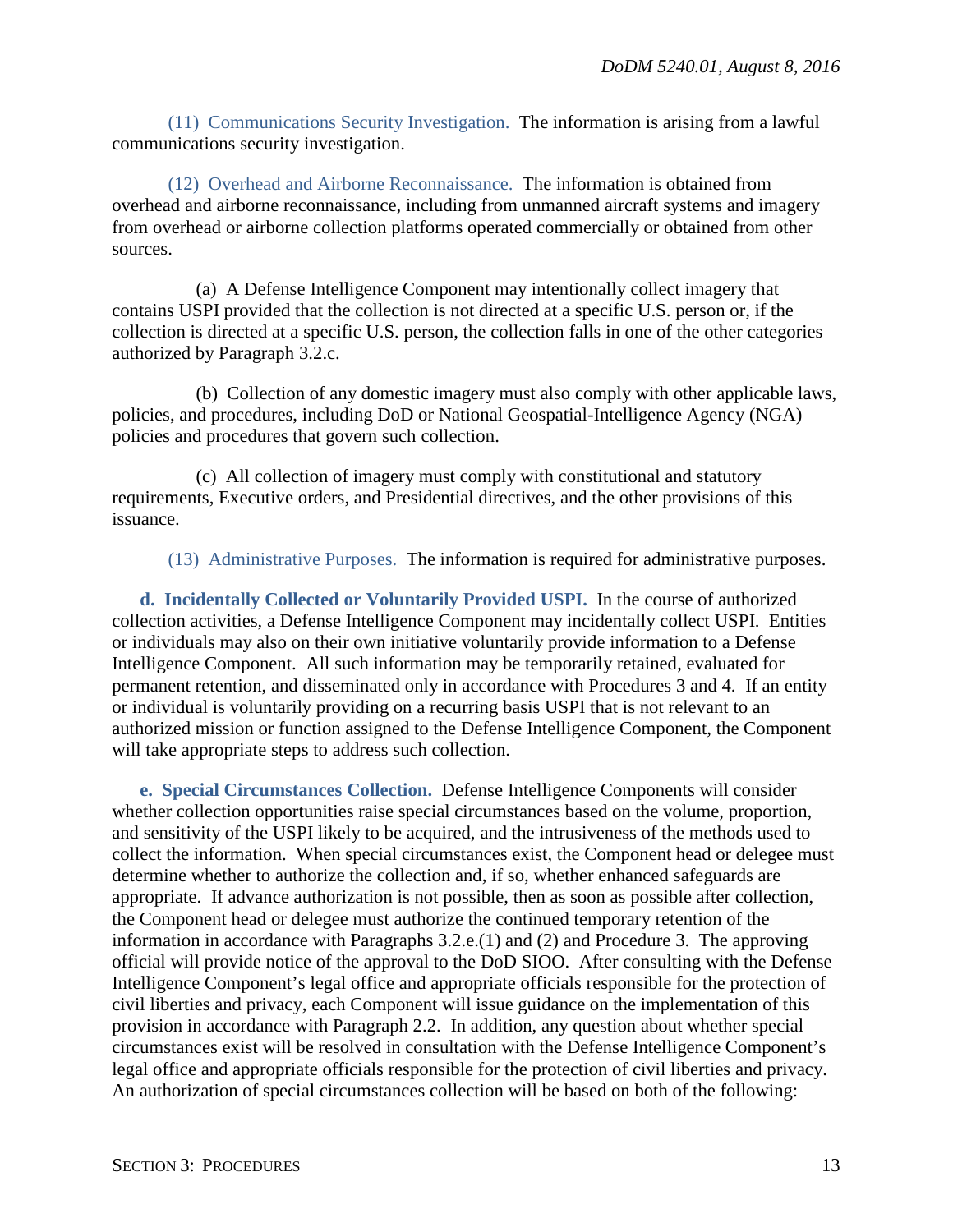(1) The information will be or has been properly collected in accordance with Paragraph 3.2.c. and the other provisions of this procedure; and

(2) The collection activity is reasonable based on all the circumstances, including the value of the information; the collection methods used by the Defense Intelligence Component or others; the amount of USPI; the nature and sensitivity of the USPI; the civil liberties and privacy implications of the collection; the potential for substantial harm, embarrassment, inconvenience, or unfairness to U.S. persons if the USPI is improperly used or disclosed; and the safeguards that will be applied to the collected information in accordance with Paragraph 3.3.g.

## <span id="page-13-0"></span>**f. General Criteria Governing the Means Used to Collect USPI.**

(1) Means of Collection. Defense Intelligence Components are authorized to collect USPI by any lawful means, provided that all such collection activities are carried out in accordance with E.O. 12333 and this issuance.

(2) Restriction on Purpose. A Defense Intelligence Component may not collect USPI solely for the purpose of monitoring activities protected by the First Amendment or the lawful exercise of other rights secured by the Constitution or laws of the United States.

(3) Least Intrusive Means. Defense Intelligence Components will use the least intrusive collection techniques feasible within the United States or directed against a U.S. person abroad. In general, this means:

(a) To the extent feasible, such information will be collected from publicly available sources or with the consent of the person concerned.

(b) If collection from publicly available sources or obtaining consent from the person concerned is not feasible or sufficient, such information may be collected from cooperating sources.

(c) If collection from cooperating sources is not feasible or sufficient, such information may be collected using other lawful intelligence collection techniques that do not require a judicial warrant or the approval of the Attorney General.

(d) If collection in accordance with Paragraphs 3.2.f.(3)(a) through (c) is not feasible or sufficient, approval may be sought through the GC DoD for the use of intelligence collection techniques that require a judicial warrant or approval from the Attorney General.

(4) Amount of Information Collected. Subject to Paragraph 3.2.f.(3), in collecting nonpublicly available USPI, a Defense Intelligence Component will, to the extent practicable, collect no more information than is reasonably necessary.

<span id="page-13-1"></span>**g. Limitations on the Collection of Foreign Intelligence in the United States.** A Defense Intelligence Component may only collect foreign intelligence concerning U.S. persons in the United States if:

(1) The information is publicly available;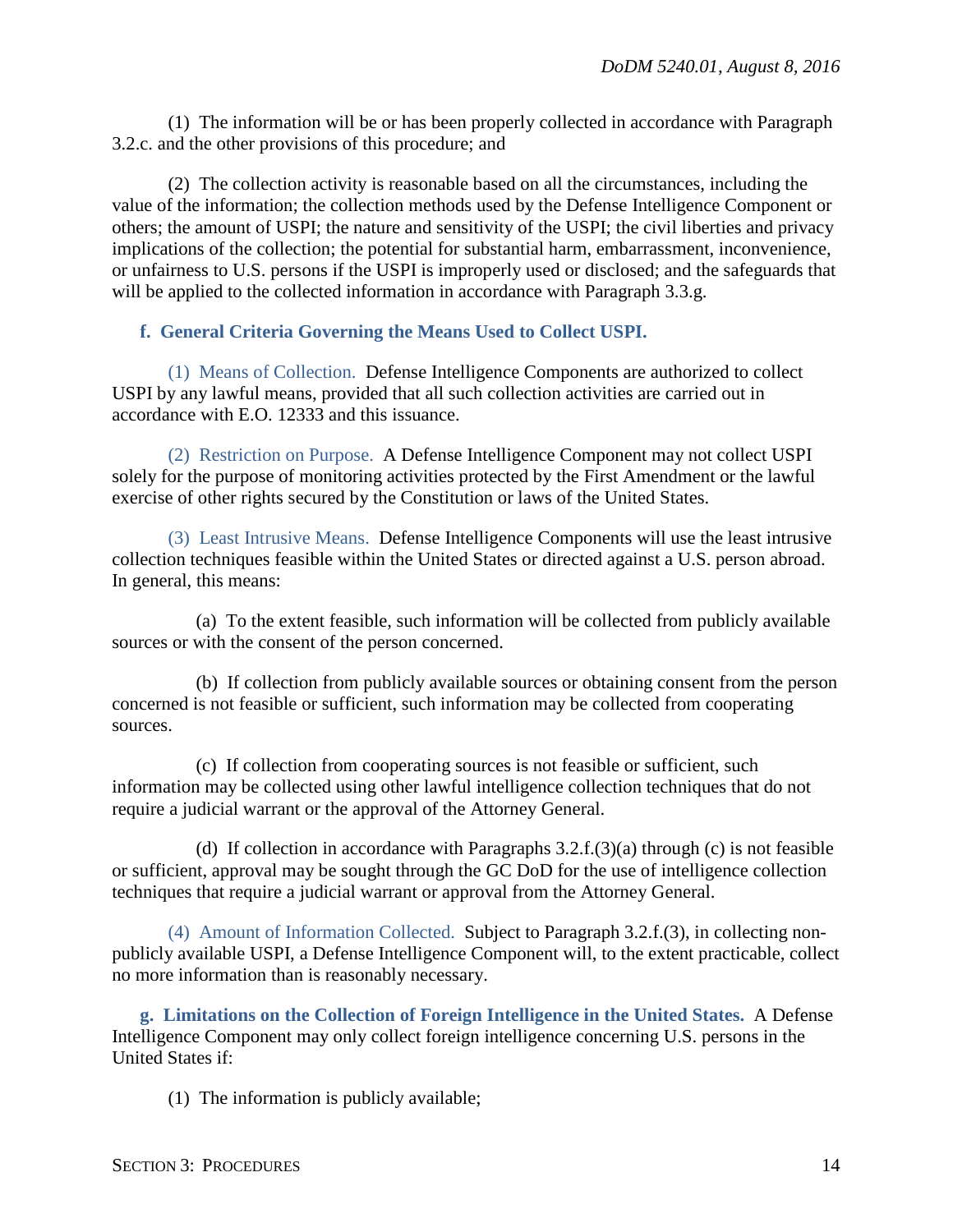(2) The source of the information is advised or is otherwise aware that he or she is providing information to DoD or a Defense Intelligence Component; or

(3) The Defense Intelligence Component employs other sources or methods of collection in or directed at the United States and all of the following conditions are met:

(a) The foreign intelligence sought is significant and collection is not undertaken for the purpose of acquiring information about any U.S. person's domestic activities.

(b) The foreign intelligence cannot be reasonably obtained from publicly available information or from sources who are advised, or are otherwise aware, that they are providing information to DoD or a Defense Intelligence Component.

(c) The Defense Intelligence Component head concerned or a single delegee has approved, as being consistent with this issuance, the use of techniques other than the collection of information from publicly available information or from sources who are advised or are otherwise aware that they are providing information to DoD or a Defense Intelligence Component. The Defense Intelligence Component will provide a copy of any such approval to the USD(I) and the DoD SIOO.

## <span id="page-14-0"></span>**3.3. PROCEDURE 3. RETENTION OF USPI.**

<span id="page-14-1"></span>**a. Scope.** This procedure governs the retention of USPI collected by Defense Intelligence Components in accordance with Procedure 2. Paragraphs 3.3.d. through 3.3.h. govern information that does not fall within the definition of collection because it was disseminated by another Component or element of the Intelligence Community. This procedure does not apply to the retention of information obtained under FISA, which has its own provisions.

<span id="page-14-2"></span>**b. Definition of Terms.** See the Glossary for the definition of "administrative purposes," "CI," "Defense Intelligence Component employee," "dissemination," "foreign intelligence," "incidental collection of USPI," "intentional collection of USPI," "retention," "U.S. person," and "USPI."

<span id="page-14-3"></span>**c. Evaluation of Information.** Defense Intelligence Components will evaluate information that may contain USPI to determine whether it may be permanently retained under Paragraph 3.3.e. as follows:

(1) Intentional Collection of USPI. If a Defense Intelligence Component intentionally collects USPI, the Component will evaluate the information promptly. If necessary, the Defense Intelligence Component may retain the information for evaluation for up to 5 years. The Defense Intelligence Component head or a single delegee may approve an extended period in accordance with Paragraph 3.3.c.(5).

## (2) Incidental Collection of USPI.

(a) Collection about a person reasonably believed to be in the United States. A Defense Intelligence Component may intentionally collect information about a person or object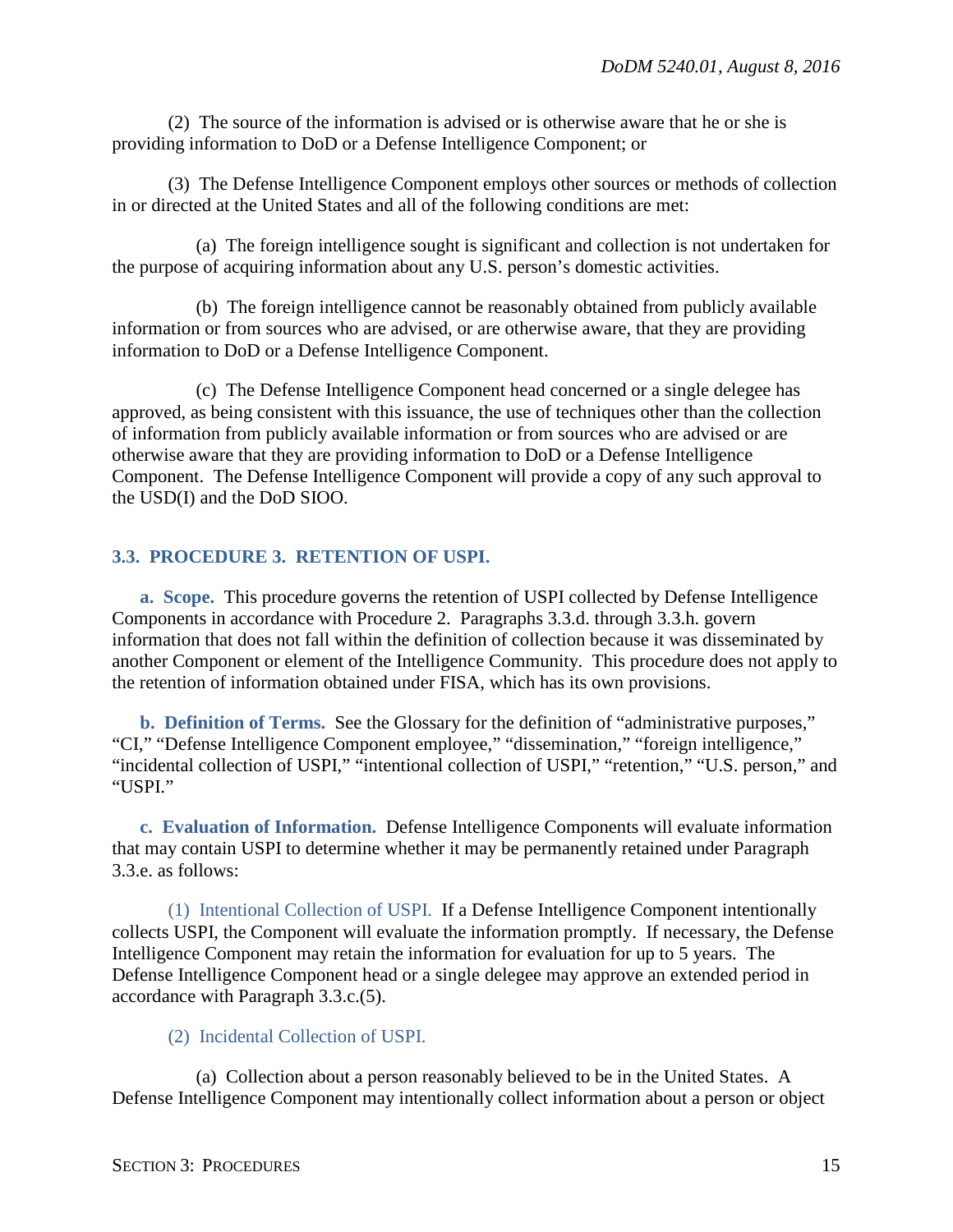that, at the time of collection, is in the United States or about a place in the United States. If a Component does so and incidentally may have collected USPI about a person other than the subject of intentional collection, the Component may retain all of the collected information for evaluation for up to 5 years. The Component head or a single delegee may approve an extended period in accordance with Paragraph 3.3.c.(5).

(b) Collection about a person reasonably believed to be outside the United States. A Defense Intelligence Component may intentionally collect information about a person or object that, at the time of collection, is outside the United States or about a place outside the United States. If a Component does so and incidentally may have collected USPI about a person other than the subject of intentional collection, the Component may, subject to Paragraph 3.3.c.(5)(b), retain all of the incidentally collected information for evaluation for up to 25 years.

(3) Voluntarily Provided USPI. If a Defense Intelligence Component receives information that is voluntarily provided about a person reasonably believed to be a U.S. person, the Component will evaluate the information promptly. If necessary, the Component may retain the information for evaluation for up to 5 years. The Defense Intelligence Component head or a single delegee may approve an extended period in accordance with Paragraph 3.3.c.(5). If a Component receives information that is voluntarily provided about a person reasonably believed to be a non-U.S. person, but the information may contain USPI, the Component may, subject to Paragraph 3.3.c.(5)(b), retain the information for evaluation for up to 25 years.

(4) Special Circumstances. If a Defense Intelligence Component conducts a special circumstances collection in accordance with Procedure 2.e, the Component may retain the information for evaluation for up to 5 years. If a special circumstances collection involves the intentional collection of USPI, that information will be promptly evaluated and, if necessary, may be retained for up to 5 years. The USD(I) may approve an extended period in accordance with Paragraph 3.3.c.(5).

## (5) Extended Retention.

(a) General Requirements. The Defense Intelligence Component head or a single delegee or the USD(I), as appropriate, may approve, either at the time of collection or thereafter, the further retention of specific information or categories of information subject to Paragraphs 3.3.c.(1), 3.3.c.(2)(a), 3.3.c.(3), or 3.3.c.(4) for no more than 5 years beyond the time permitted in those paragraphs.

1. The official must find that the retention is necessary to carry out an authorized mission of the Component; find that the Component will retain and handle the information in a manner consistent with the protection of privacy and civil liberties; consider the need for enhanced protections, such as those described in Paragraph 3.3.g.(2); and consult with legal and privacy and civil liberties officials.

2. In determining whether to approve an extended retention period, the official must also find that the information is likely to contain valuable information that the Component is authorized to collect in accordance with Procedure 2.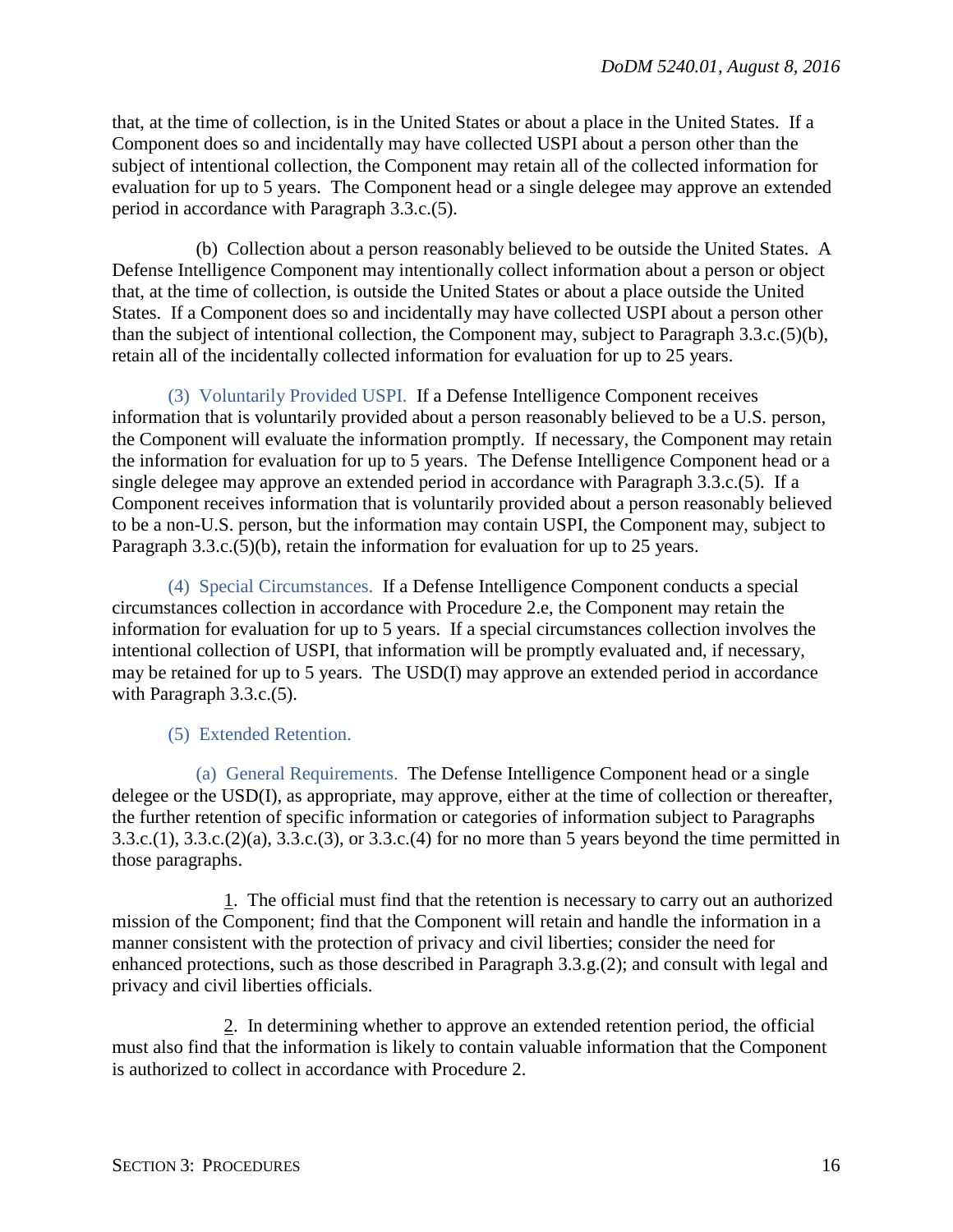3. The official must document compliance with the requirements of this paragraph in writing. Any further extension of retention beyond the limits specified in Paragraph 3.3.c. must be addressed as an exception to policy in accordance with Paragraph 3.1.d.

(b) Additional Requirements for Certain Communications. In addition to complying with Paragraph 3.3.c.(5)(a), if a Defense Intelligence Component wants to retain telephone or electronic communications subject to Section 1813 of Title 50, U.S.C. (also known as Section 309 of the 2015 Intelligence Authorization Act) for more than 5 years, the Component must also comply with the requirements of Section 1813(b)(3)(B) of Title 50, U.S.C.

(6) Unintelligible Information. For any information that is not in an intelligible form, the time periods identified in Paragraph 3.3.c. begin when the information is processed into intelligible form. Unintelligible information includes information that a Component cannot decrypt or understand in the original format. To the extent practicable, unintelligible information will be processed into an intelligible form.

(7) Deletion of Information. Unless a Defense Intelligence Component determines that USPI covered by Paragraph 3.3.c. meets the standards for permanent retention during the specified time period, the Component must delete all USPI (including any information that may contain USPI) from the Component's automated systems of records.

<span id="page-16-0"></span>**d. Information Disseminated by Another Component or Intelligence Community Element.** If another Component or element of the Intelligence Community disseminates unevaluated information that may contain USPI to a Defense Intelligence Component, the recipient Component may only retain the information and evaluate it for permanent retention pursuant to Paragraph 3.3.e. for as long as the originating agency may retain it. If the disseminating Component or element has already determined that the information meets Attorney General-approved standards for permanent retention, then the recipient Component must only verify that the information is reasonably believed to be necessary for the performance of the recipient's authorized intelligence mission in order to permanently retain the information.

## <span id="page-16-1"></span>**e. Permanent Retention.**

(1) Retention Standard. Subject to Paragraphs 3.3.f. and 3.3.g., a Defense Intelligence Component may permanently retain USPI if it determines that retention is reasonably believed to be necessary for the performance of an authorized intelligence mission or function and the USPI falls into one or more of the following categories:

(a) The information was lawfully collected by the Component or disseminated to the Component by another Component or element of the Intelligence Community and meets a collection category in Paragraph 3.2.c.

(b) The information was collected by the Component incidentally to authorized collection or disseminated to the Component by another Component or element of the Intelligence Community, and is necessary to understand or assess foreign intelligence or CI, such as information about a U.S. person that provides important background or context for foreign intelligence or CI.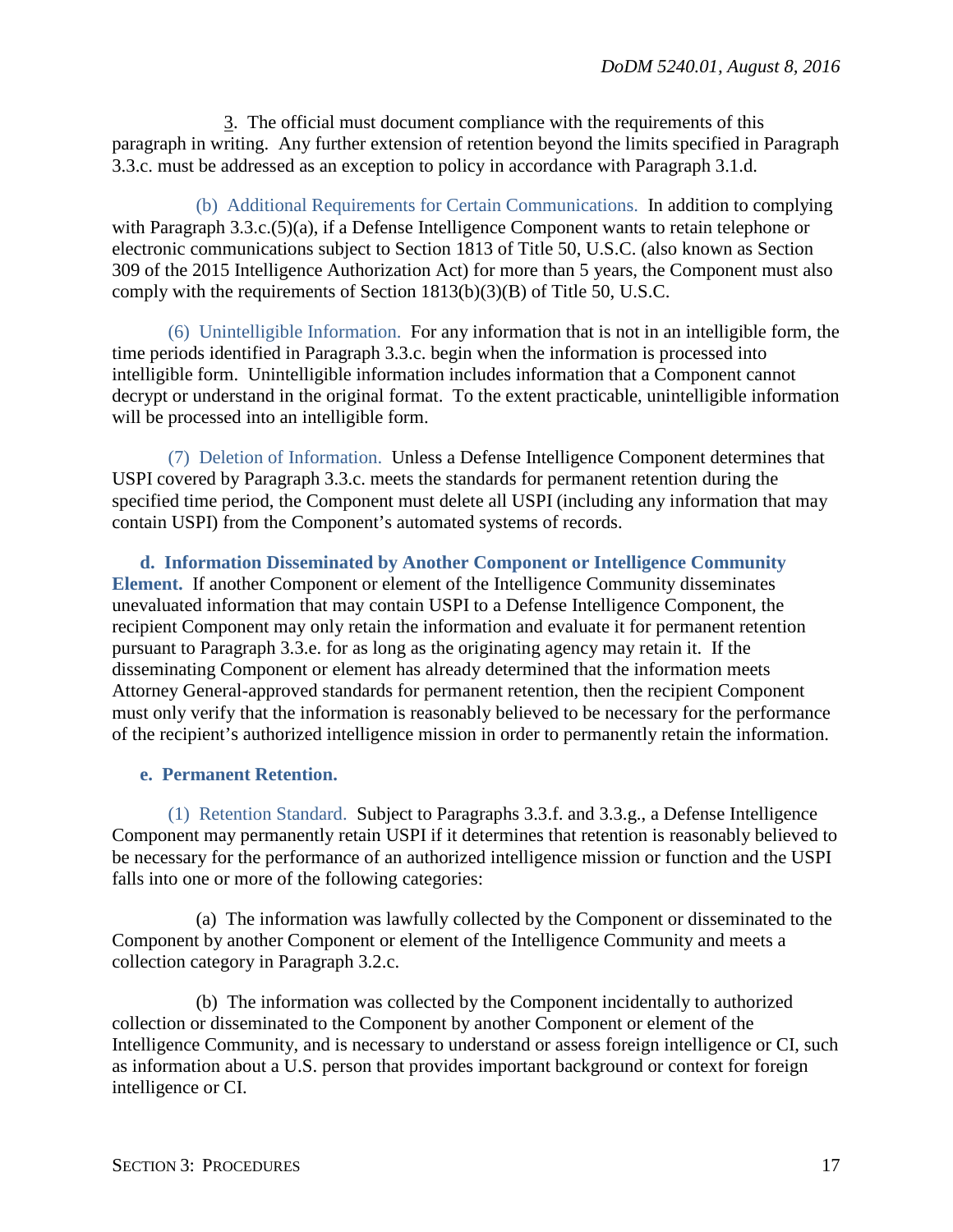(2) Retention for Oversight. A Defense Intelligence Component may permanently retain USPI for purposes of oversight, accountability, or redress; when required by law or court order; or when directed by the DoD SIOO, a Component Inspector General, or the Attorney General.

(3) Retention of Specific USPI. A Component will determine whether information that contains USPI meets the standard for permanent retention at the most specific level of information that is appropriate and practicable.

## <span id="page-17-0"></span>**f. Protections for USPI.**

(1) Responsibilities of Defense Intelligence Components. Defense Intelligence Components will implement the following measures to protect USPI:

(a) Limit access to and use of such information to those employees who have appropriate security clearances, accesses, and a mission requirement.

(b) When retrieving information electronically:

1. Only use queries or other techniques that are relevant to the intelligence mission or other authorized purposes.

2. Tailor queries or other techniques to the greatest extent practicable to minimize the amount of USPI returned that is not pertinent to the intelligence mission and purpose for the query.

3. Establish written procedures to document the basis for conducting a query of unevaluated information that is intended to reveal USPI.

(c) Take reasonable steps to audit access to information systems containing USPI and to periodically audit queries or other search terms to assess compliance with this issuance.

(d) In developing and deploying information systems that are used for intelligence involving USPI, take reasonable steps to ensure effective auditing and reporting as required by this issuance.

(e) Establish documented procedures for retaining data containing USPI and recording the reason for retaining the data and the authority approving the retention.

(f) In accordance with DoD or Defense Intelligence Component policy, annually train employees who access or use USPI on the civil liberties and privacy protections that apply to such information.

(2) Marking Electronic and Paper Files. Defense Intelligence Components will use reasonable measures to identify and mark or tag files reasonably believed or known to contain USPI. Marking and tagging will occur regardless of the format or location of the information or the method of storing it. When appropriate and reasonably possible, Components will also mark files and documents containing USPI individually. In the case of certain electronic databases, if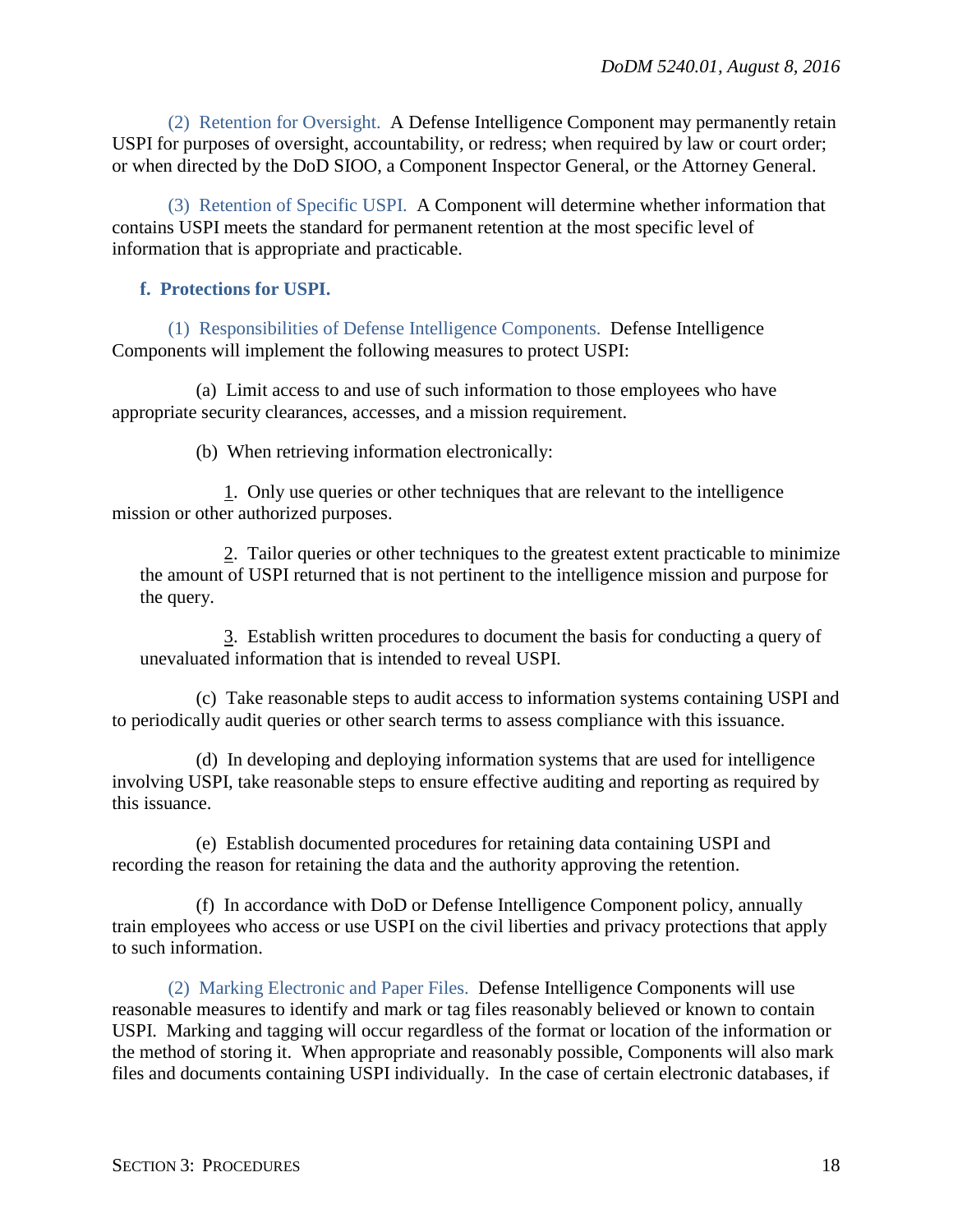it is not reasonably possible to mark individual files containing USPI, Components may use a banner informing users before access that they may encounter USPI.

(3) Reviews. The DoD SIOO or other designated oversight personnel will periodically:

(a) Review Components' practices for protecting USPI in accordance with this procedure.

(b) Evaluate the adequacy of temporary retention periods established in Paragraph 3.3.c.

## <span id="page-18-0"></span>**g. Enhanced Safeguards.**

(1) Determining Need for Enhanced Safeguards. Whenever there is a special circumstance collection in accordance with Paragraph 3.2.e., the Defense Intelligence Component head or delegee will consider all of the following factors to assess whether there is a need for enhanced retention safeguards to protect USPI:

(a) The intrusiveness of the methods used by the Component or others to acquire the USPI.

(b) The volume, proportion, and sensitivity of the USPI being retained.

(c) The potential for substantial harm, embarrassment, inconvenience, or unfairness to U.S. persons if the USPI is improperly used or disclosed.

(d) The uses of the information being retained and the types of queries or searches expected to be conducted.

(e) The length of time the information will be retained.

(f) Practical and technical difficulties associated with implementing any enhanced safeguards.

(g) Any legal or policy restrictions that apply to the information, including Section 552a of Title 5, U.S.C., also known as "the Privacy Act of 1974."

(h) Other factors as directed by the USD(I).

(2) Implementation of Enhanced Safeguards. If the Defense Intelligence Component head or delegee determines that there is a need for enhanced safeguards, he or she will consider and identify for implementation any of the following measures deemed appropriate:

(a) Procedures for review, approval, or auditing of any access or searches.

(b) Procedures to restrict access or dissemination, including limiting the number of personnel with access or authority to search; establishing a requirement for higher-level approval or legal review before or after access or search; or requiring higher-level approval or legal review before or after USPI is unmasked or disseminated.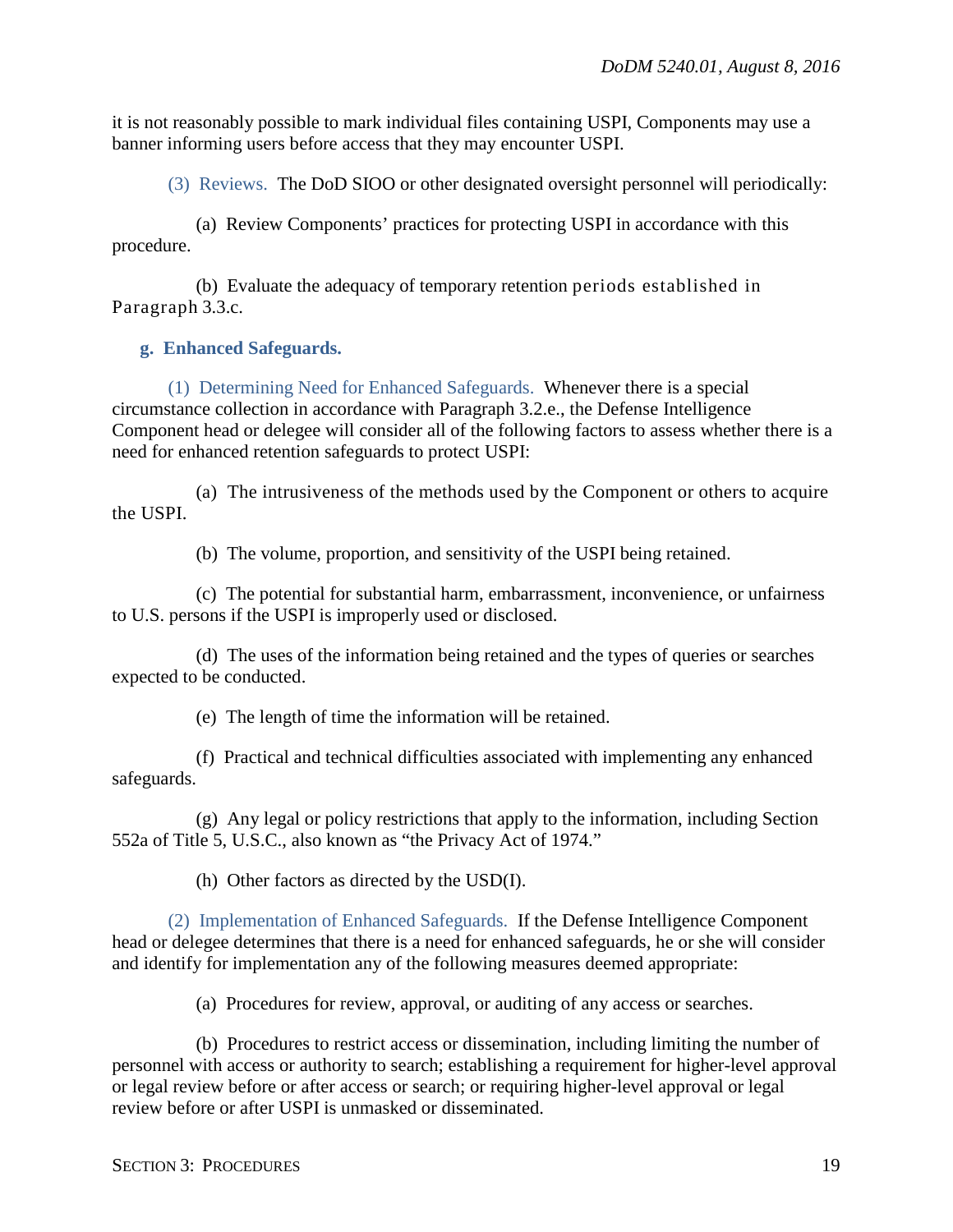(c) Use of privacy-enhancing techniques, such as information masking that indicates the existence of USPI without providing the content of the information, until the appropriate approvals are granted.

(d) Access controls, including data segregation, attribute-based access, or other physical or logical access controls.

(e) Additional training requirements.

(f) Additional protective retention measures.

<span id="page-19-0"></span>**h. Maintenance and Disposition of Information.** The maintenance and disposition of USPI that is retained in the files of the Defense Intelligence Components will conform to this procedure and to the DoD Component records management schedules approved by the Archivist of the United States for the files or records in which the information is retained.

<span id="page-19-1"></span>**i. Signals Intelligence (SIGINT).** Any retention of USPI obtained from SIGINT is subject to the procedures in the classified annex to this issuance and any applicable Presidential directives.

## <span id="page-19-2"></span>**3.4. PROCEDURE 4. DISSEMINATION OF USPI**

<span id="page-19-3"></span>**a. Scope.** This procedure governs the dissemination of USPI collected or retained by a Defense Intelligence Component. Information may be disseminated pursuant to this procedure only if it was properly collected or retained in accordance with Procedures 2 or 3. This procedure applies to USPI in any form, including physical and electronic files and information a Component places in databases, on websites, or in shared repositories accessible to other persons or organizations outside the Component. This procedure does not apply to the dissemination of information collected solely for administrative purposes, or disseminated pursuant to other procedures approved by the Attorney General or a court order that otherwise imposes controls on such dissemination.

<span id="page-19-4"></span>**b. Definition of Terms.** See the Glossary for the definitions of "administrative purposes," "CI," "consent," "Defense Intelligence Component employee," "dissemination," "publicly available," "shared repository," "U.S. person," and "USPI."

<span id="page-19-5"></span>**c. Criteria for Dissemination.** Subject to the other paragraphs of this procedure, USPI may only be disseminated by Defense Intelligence Component employees who have received training on this procedure and if the information falls into one or more of the following categories:

(1) Any Person or Entity. The dissemination is to any person or entity and the information is publicly available or the information concerns a U.S. person who has consented to the dissemination.

(2) Other Intelligence Community Elements. The dissemination is to another appropriate element of the Intelligence Community (including another Defense Intelligence Component) for the purpose of allowing the recipient to determine whether the information is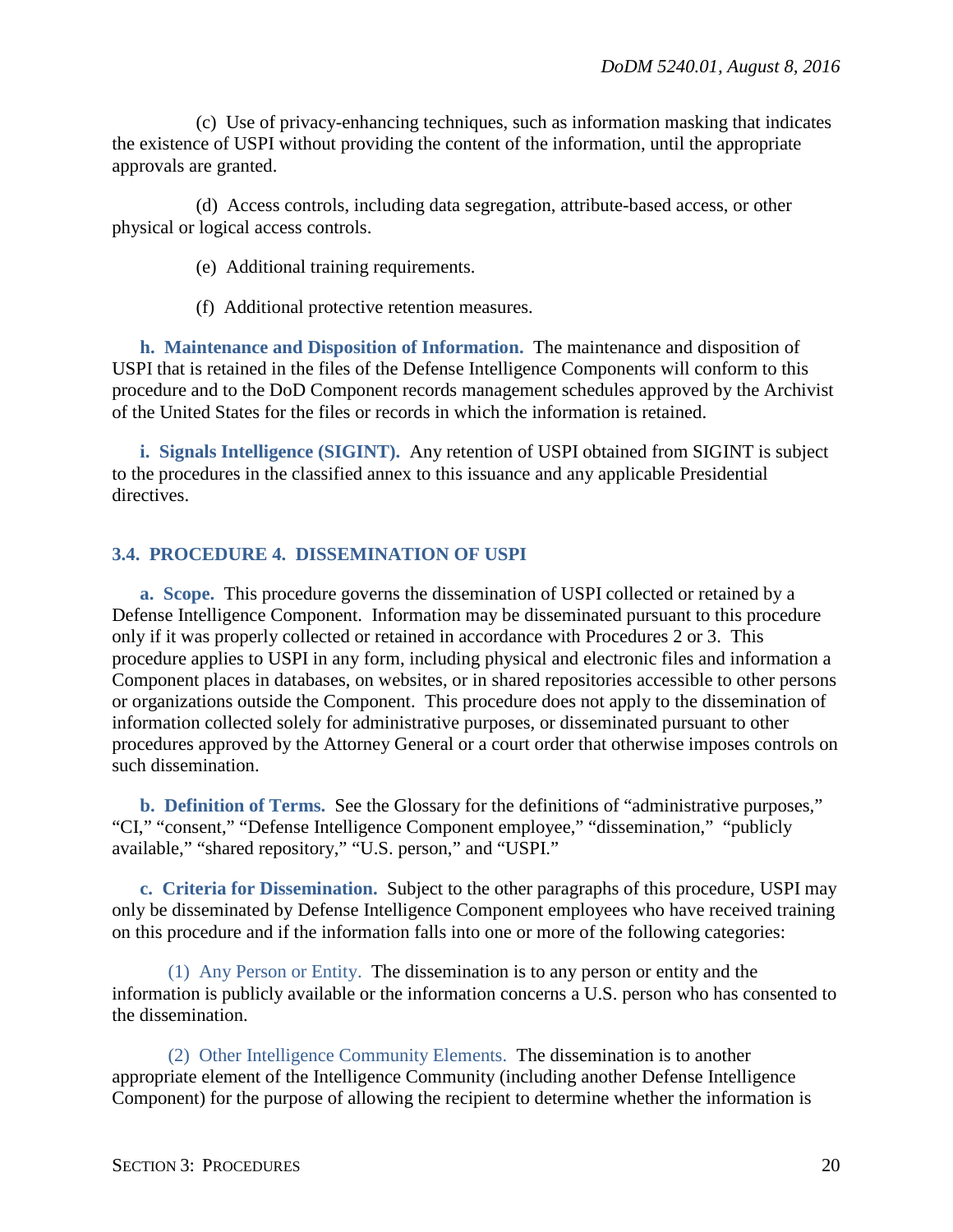relevant to its responsibilities and can be retained by it in accordance with its procedures approved by the Attorney General or, in the case of DoD Components, this issuance.

(3) Other DoD Elements. The dissemination is to an element of DoD (including a DoD contractor) and the recipient is reasonably believed to have a need to receive such information for the performance of its lawful missions or functions.

(4) Other Federal Government Entities. The dissemination is to any other part of the Federal Government and the recipient is reasonably believed to have a need to receive such information for the performance of its lawful missions or functions.

(5) State, Local, Tribal, or Territorial Governments. The dissemination is to a State, local, tribal, or territorial government and the recipient is reasonably believed to have a need to receive such information for the performance of its lawful missions or functions.

(6) Foreign Governments or International Organizations. The dissemination meets all of the following requirements:

(a) The dissemination is to a foreign government or an international organization;

(b) The recipient is reasonably believed to have a need to receive such information for the performance of its lawful missions or functions; and

(c) The Defense Intelligence Component head or a delegee has determined that the disclosure is consistent with applicable international agreements and foreign disclosure policy and directives, including those policies and directives requiring protection against the misuse or unauthorized dissemination of information, and the analysis of potential harm to any individual.

(7) Assistance to the Component. The dissemination is to a governmental entity, an international entity, or an individual or entity not part of a government and is necessary for the limited purpose of assisting the Component in carrying out an authorized mission or function. Any dissemination to a foreign government or international organization must also comply with Paragraph 3.4.c.(6). For a dissemination under this paragraph, the Component will inform the recipient that it should do all of the following, except in exceptional circumstances where providing such information is inconsistent with operational requirements, as determined by the Component head or a delegee:

(a) Only use the information for this limited purpose;

(b) Properly safeguard the information;

(c) Return or destroy the information when it has provided the requested assistance; and

(d) Not disseminate the information further without the prior approval of the Component.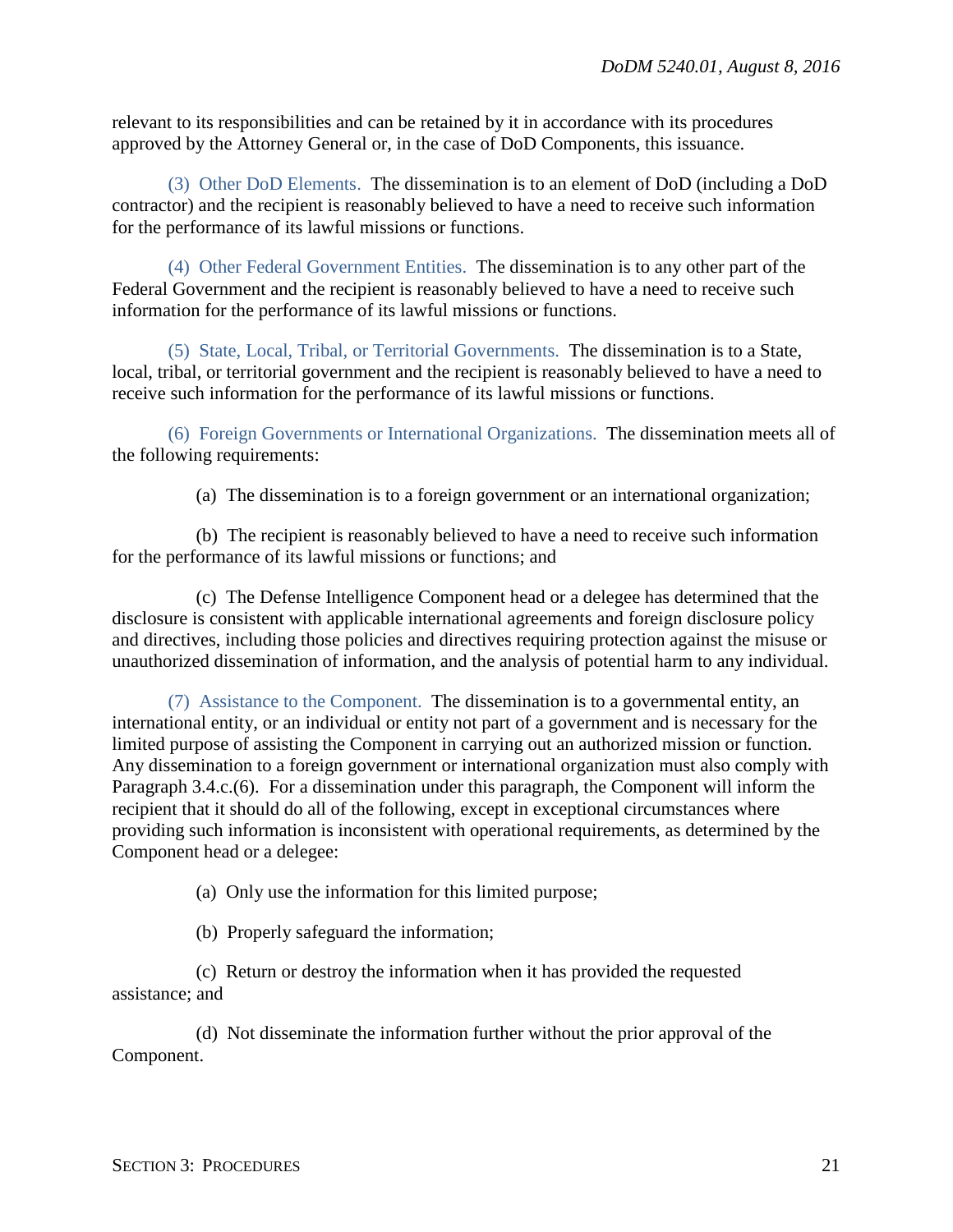(8) Protective Purposes. The dissemination is to a governmental entity, an international organization, or an individual or entity not part of a government, and is necessary to protect the safety or security of persons or property, or to protect against or prevent a crime or threat to the national security. For any dissemination of USPI to individuals or entities not part of a government, the Defense Intelligence Component head or a delegee will assess the risk associated with such dissemination, consider whether any further restrictions or handling caveats are needed to protect the information, and comply with any limitations required by foreign disclosure policy. A dissemination to a foreign government or international organization must also comply with Paragraph 3.4.c.(6).

(9) Required Disseminations. The dissemination is required by statute; treaty; Executive order; Presidential directive; National Security Council guidance; policy, memorandum of understanding, or agreement approved by the Attorney General; or court order.

<span id="page-21-0"></span>**d. Disseminations of Large Amounts of Unevaluated USPI.** If a Defense Intelligence Component wants to disseminate a large amount of USPI in accordance with Paragraphs 3.4.c.(3) through (8) that has not been evaluated to determine whether it meets the standard for permanent retention, the Defense Intelligence Component head or a single delegee must approve the dissemination, after notifying the DoD SIOO.

(1) The approving official must find that the dissemination complies with the other requirements of this procedure and that it is not reasonably possible to accomplish the intended objective by disseminating a lesser amount of USPI.

(2) If the recipient is outside the Federal Government, the recipient must represent that it has appropriate protections in place, comparable to those required by Paragraphs 3.3.f. and 3.3.g., to safeguard and monitor USPI and to comply with applicable laws; that it will use the information for lawful purposes; and that it will access and retain the information only for those purposes.

<span id="page-21-1"></span>**e. Minimization of Dissemination Content.** To the extent practicable, a Defense Intelligence Component should not include USPI in a dissemination (other than a dissemination pursuant to Paragraph 3.4.c.(1) or (2)) if the pertinent information can be conveyed in an understandable way without including the identifying information. If a dissemination includes USPI, the disseminating Component will notify the recipient so the recipient can protect the USPI appropriately.

<span id="page-21-2"></span>**f. Disseminations Requiring Approval.** For any dissemination under Paragraphs 3.4.c.(4) through (6) that is not for foreign intelligence, CI, security, law enforcement, cybersecurity, humanitarian assistance, disaster relief, threats to safety, or protective purposes, the Defense Intelligence Component head or delegee must approve the dissemination.

<span id="page-21-3"></span>**g. Dissemination of SIGINT.** The dissemination of information derived from SIGINT must also comply with the requirements of Procedure 5.

<span id="page-21-4"></span>**h. Improper Dissemination of USPI.** Defense Intelligence Components will develop procedures to address instances of improper dissemination of USPI, including required reporting.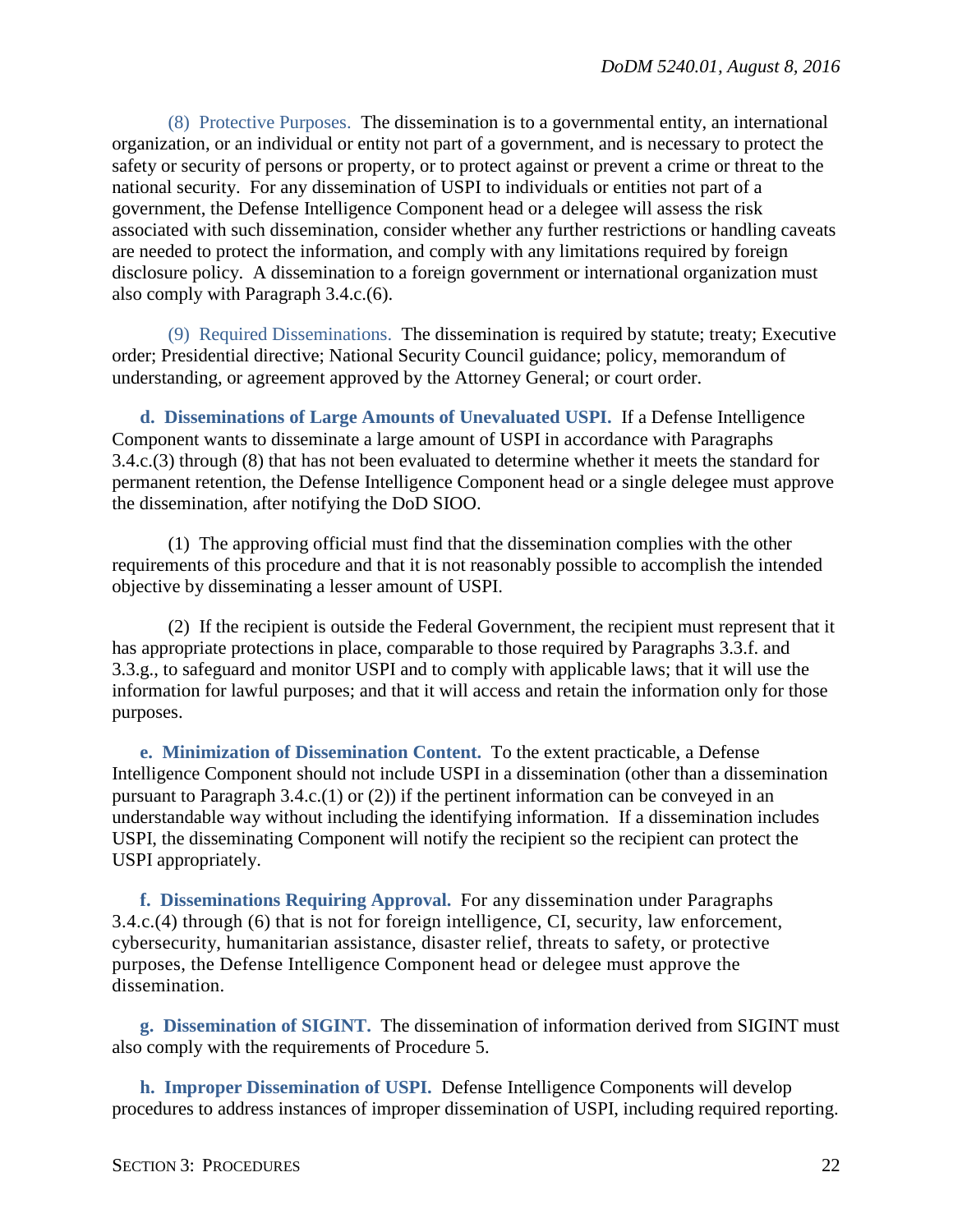<span id="page-22-0"></span>**i. Dissemination Not Conforming to This Procedure.** Any proposed dissemination that does not conform to the requirements of this procedure must be approved by the Defense Intelligence Component head on the advice of the Defense Intelligence Component's legal office, after consultation with the GC DoD and the National Security Division of the Department of Justice, and the relevant Defense Intelligence Component privacy and civil liberties officials. Such approval will be based on a determination that the proposed dissemination complies with applicable laws, Executive orders, and regulations.

## <span id="page-22-1"></span>**3.5. PROCEDURE 5. ELECTRONIC SURVEILLANCE.**

<span id="page-22-2"></span>**a. Scope.** This procedure implements FISA and E.O. 12333. A Defense Intelligence Component may conduct electronic surveillance for an intelligence purpose in accordance with FISA or E.O. 12333 and this procedure. The legal framework for conducting electronic surveillance is dependent upon the Defense Intelligence Component's mission, the U.S. person status and location of the target, the methods used to conduct the electronic surveillance, and the type of communication sought. All electronic surveillance must also comply with Procedures 1 through 4 of this issuance.

(1) Need for Guidance. The authorities governing electronic surveillance are complex and subject to change. This procedure addresses the situations that most frequently arise and, even for those situations, only describes some of the legal requirements. Accordingly, Defense Intelligence Component personnel should seek the guidance of legal counsel when planning and conducting electronic surveillance.

(2) Other Legal Authorities. In addition to the legal authorities discussed in this procedure, other authorities, Sections 1841-1846 of Title 50, U.S.C., and Sections 3121-3127 of Title 18, U.S.C., exist for the use of pen register and trap-and-trace devices, which are devices used to obtain dialing, routing, addressing, or signaling information such as telephone numbers or e-mail addresses. Sections 2510-2522 of Title 18, U.S.C. also govern electronic surveillance conducted as part of a criminal investigation.

(3) Definition of Terms. For definitions of "CI," "consent," "dissemination," "electronic surveillance," "foreign intelligence," "foreign power," "radio communications hearability survey," "reasonable expectation of privacy," "retention," "technical surveillance countermeasures (TSCM)," "transmission media vulnerability survey," "United States," "U.S. person," and "USPI," see the Glossary. In addition, for purposes of this procedure, the term "Attorney General" includes the Acting Attorney General, the Deputy Attorney General, or the Assistant Attorney General for National Security.

<span id="page-22-3"></span>**b. Compliance with the Fourth Amendment.** All electronic surveillance must comply with the Fourth Amendment to the Constitution. Defense Intelligence Component legal counsel will assess the reasonableness of collection and restrictions on the retention and dissemination of USPI to ensure protection of Fourth Amendment rights and, when necessary, will consult with Defense Intelligence Component privacy and civil liberties officials and the Department of Justice.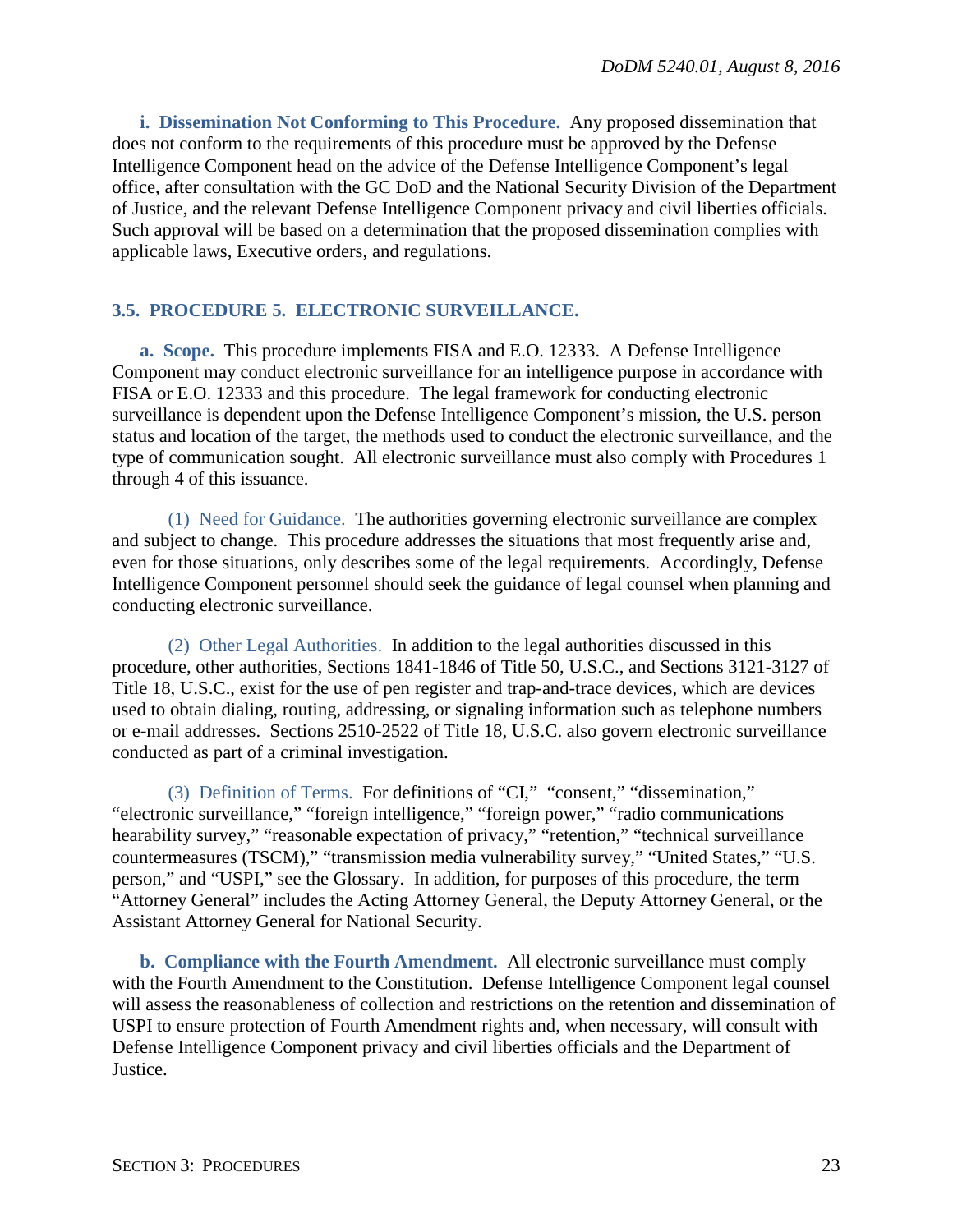<span id="page-23-0"></span>**c. Electronic Surveillance Targeting a Person in the United States.** A Defense Intelligence Component may conduct electronic surveillance targeting a person in the United States only for foreign intelligence or CI purposes. FISA governs such activities, except in very limited circumstances and in accordance with this procedure.

(1) Legal References. For FISA's applicability to electronic surveillance targeting a person in the United States, see Sections 101-112 of FISA (Sections 1801-1812 of Title 50, U.S.C.).

(2) Procedures. Only the Attorney General or a judge of the Foreign Intelligence Surveillance Court (FISC) may authorize electronic surveillance, as that term is defined in FISA, for intelligence purposes in the United States, except for emergency situations in accordance with Paragraph 3.5.g. A Defense Intelligence Component must comply with the requirements of FISA and, in most circumstances, may only conduct such surveillance if both:

(a) A significant purpose of the electronic surveillance is to obtain foreign intelligence information, as the terms "electronic surveillance" and "foreign intelligence information" are defined in FISA; and

(b) There is probable cause to believe that the target of the electronic surveillance is a foreign power or an agent of a foreign power, as the terms "electronic surveillance," "foreign power," and "agent of a foreign power" are defined in FISA.

(3) Authority to Request Electronic Surveillance Under This Section. Authority to approve the submission of applications or requests for electronic surveillance as that term is defined in FISA is limited to the Secretary of Defense, the Deputy Secretary of Defense, the USD(I), the Secretary or Under Secretary of a Military Department, or the Director, National Security Agency/Chief, Central Security Service (DIRNSA/CHCSS). Applications to the FISC will be made through the Attorney General after being cleared by the GC DoD.

<span id="page-23-1"></span>**d. Electronic Surveillance Targeting a U.S. Person Outside the United States.** FISA and E.O. 12333 govern electronic surveillance conducted by a Defense Intelligence Component targeting a U.S. person who is outside the United States.

(1) Legal References. For electronic surveillance under FISA targeting a U.S. person outside the United States, see Sections 101-112, 703, 704, and 705 of FISA (Sections 1801-1812 and 1881b-d of Title 50, U.S.C.). Section 2.5 of E.O. 12333 also applies to electronic surveillance targeting a U.S. person outside the United States.

(2) Procedures. When conducting electronic surveillance targeting a U.S. person outside the United States, a Defense Intelligence Component must comply with both of the following:

(a) The electronic surveillance must have been authorized under FISA or Section 2.5 of E.O. 12333, or both, as appropriate; and

(b) There must be probable cause to believe that the target of the electronic surveillance is a foreign power or an agent of a foreign power, as the terms "electronic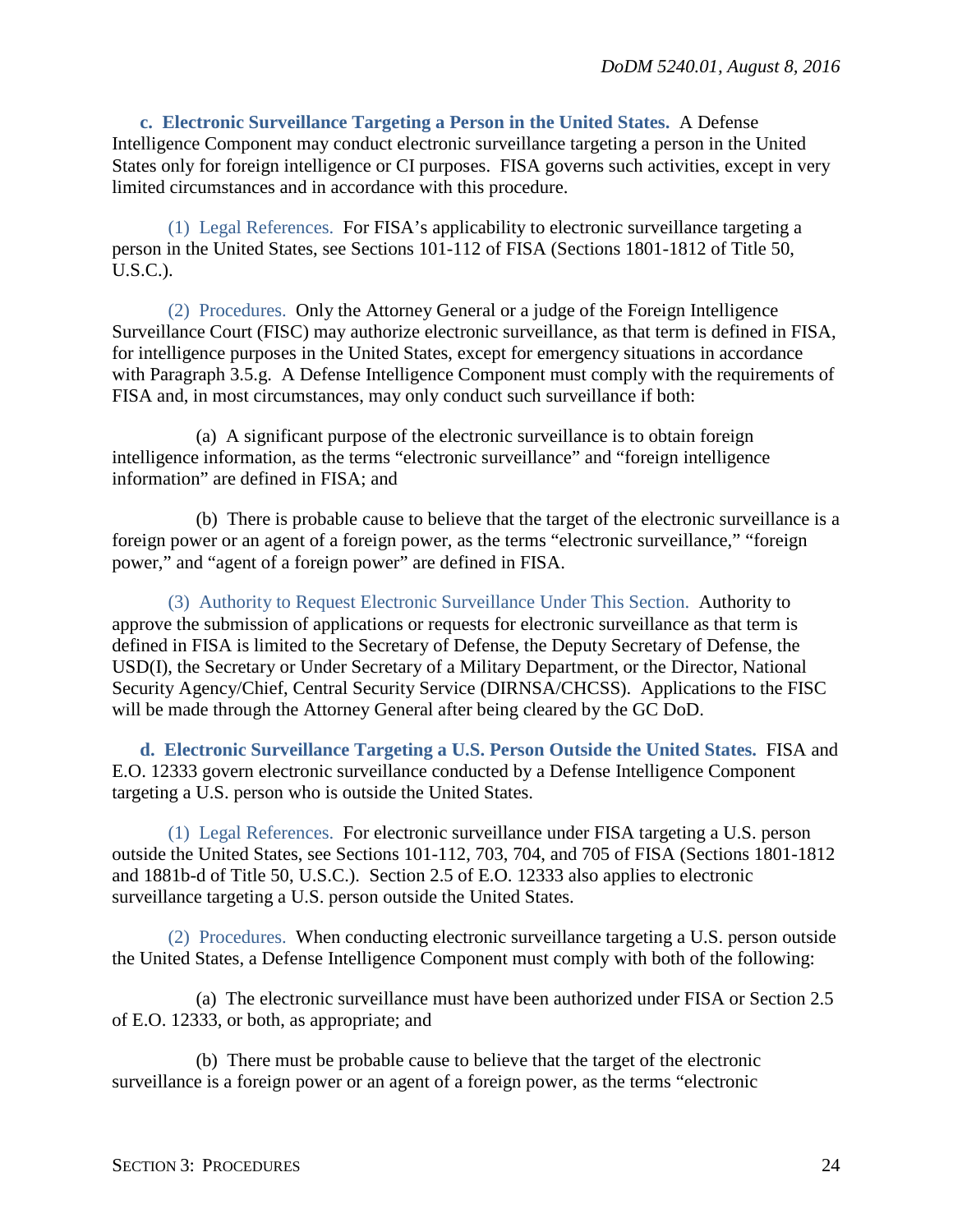surveillance," "foreign power," and "agent of a foreign power" are defined in FISA or, in some circumstances, an officer or employee of a foreign power.

(3) Authority to Request Electronic Surveillance Under This Section. Authority to approve the submission of applications or requests for electronic surveillance under FISA or Section 2.5 of E.O. 12333 is limited to the Secretary of Defense, the Deputy Secretary of Defense, the USD(I), the Secretary or Under Secretary of a Military Department, or the DIRNSA/CHCSS. Applications to the FISC for orders are made through the Attorney General after being cleared by the GC DoD, except that applications for court orders pursuant to Sections 703, 704, or 705(a) of FISA may be submitted through the Attorney General after being cleared by the National Security Agency Office of General Counsel (NSA OGC).

<span id="page-24-0"></span>**e. Electronic Surveillance Under FISA Targeting a Non-U.S. Person Outside the United States.** 

(1) Procedures. A Defense Intelligence Component may request authorization for electronic surveillance targeting a non-U.S. person who is outside the United States under the following FISA authorities:

(a) Title I. This title of FISA applies if a Defense Intelligence Component is seeking to conduct electronic surveillance as that term is defined in FISA. See Sections 101-112 of FISA (Sections 1801-1812 of Title 50, U.S.C.). The FISC or the Attorney General may approve an application or request for electronic surveillance of a foreign power or an agent of a foreign power, as those terms are defined in FISA, based on a finding that the application or request satisfies the requirements of Sections 1802(a) or 1804(a) of Title 50, U.S.C.

(b) Section 702. This section of FISA may be used to obtain foreign intelligence information from or with the assistance of an electronic communication service provider. A Defense Intelligence Component may conduct surveillance in accordance with Section 702 only in accordance with a joint certification from the Attorney General and the Director of National Intelligence, with review by the FISC. For information on electronic surveillance in accordance with Section 702, contact the NSA OGC or the GC DoD. For additional information, see Section 1881a of Title 50, U.S.C.

(2) Authority to Request Electronic Surveillance Under This Section. Authority to approve the submission of applications or requests for electronic surveillance in accordance with Title I of FISA is limited to the Secretary of Defense, the Deputy Secretary of Defense, the USD(I), the Secretary or Under Secretary of a Military Department, or the DIRNSA/CHCSS. Applications to the FISC for court orders are made through the Attorney General after being cleared by the GC DoD.

<span id="page-24-1"></span>**f. Electronic Surveillance Under Executive Branch Authority.** A Defense Intelligence Component may conduct electronic surveillance in accordance with this section only for an authorized foreign intelligence, CI, or support to military operations purpose. Such surveillance must be conducted in accordance with E.O. 12333, other Presidential directives, this issuance, and the classified annex to this issuance. Such surveillance involves the collection of foreign communications. It may result in the incidental collection of USPI or the collection of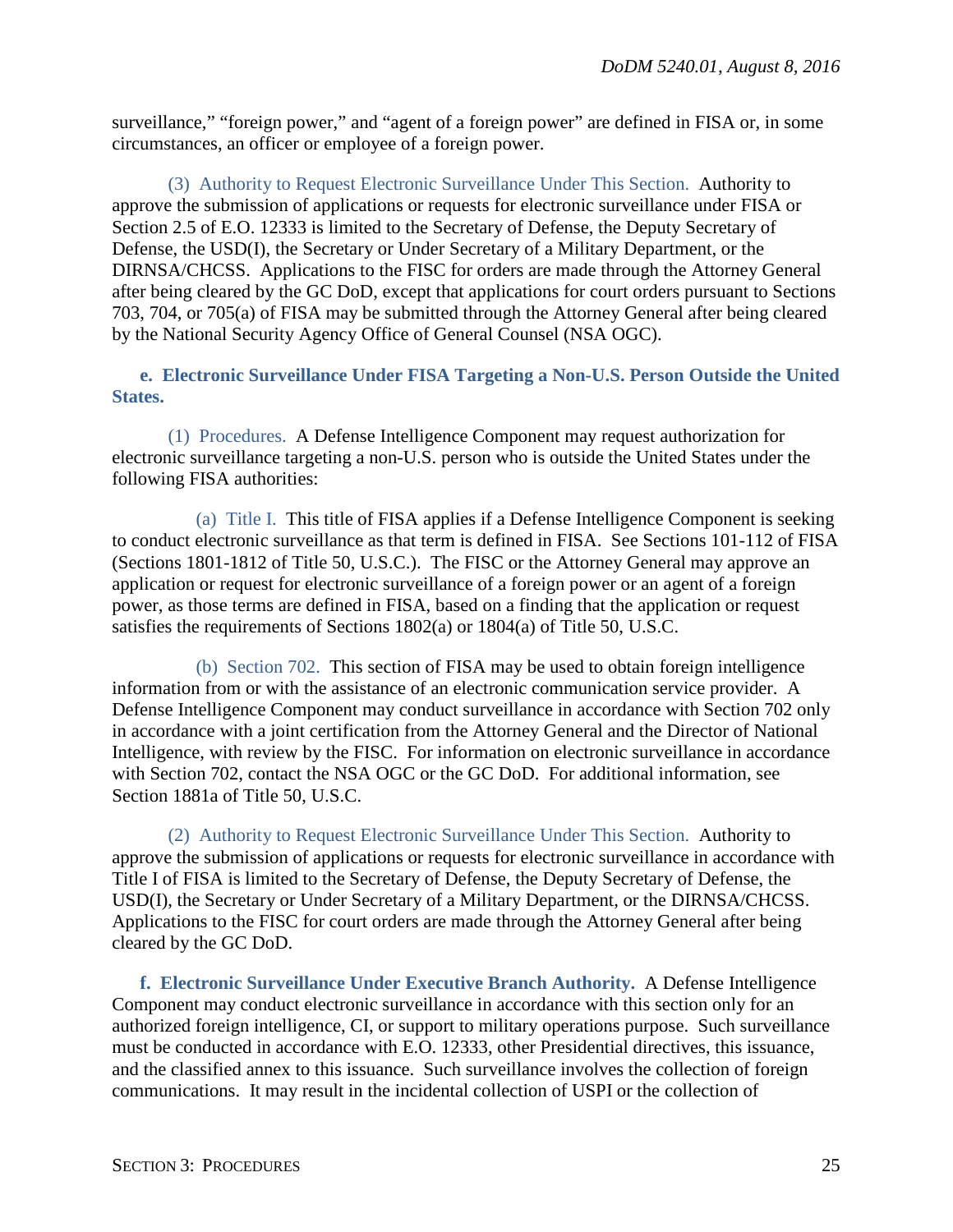communications to or from the United States. To ensure that such surveillance is properly conducted, the DIRNSA/CHCSS or a delegee will issue appropriate directives and instructions implementing this issuance and the classified annex to govern the conduct of the U.S. SIGINT System.

## <span id="page-25-0"></span>**g. Electronic Surveillance in Emergency Situations.**

(1) In accordance with FISA or Section 2.5 of E.O. 12333, a Defense Intelligence Component may conduct electronic surveillance in emergency situations with the approval of the Attorney General. Authority to request emergency electronic surveillance is limited to the Secretary of Defense, the Deputy Secretary of Defense, the USD(I), the Secretary or Under Secretary of a Military Department, or the DIRNSA/CHCSS. The Defense Intelligence Component head or a delegee may request that the GC DoD seek authorization directly from the Attorney General if it is not feasible to submit such a request through one of these officials. Under this circumstance, the Defense Intelligence Component head or a delegee will notify the appropriate official as soon as possible. For surveillance proposed by the DIRNSA/CHCSS, the NSA OGC will request the Attorney General's approval.

(2) In addition, if a Defense Intelligence Component is conducting electronic surveillance of a non-U.S. person outside the United States in accordance with Section 702 of FISA and that person enters the United States, under very limited circumstances the Defense Intelligence Component head may authorize continued surveillance of that person for up to 72 hours in accordance with Section 1805(f) of Title 50, U.S.C. Refer questions about this provision to the NSA OGC or to the GC DoD.

## <span id="page-25-1"></span>**h. Exigent Circumstances Involving a U.S. Person Outside the United States.**

(1) Legal Standard. A Defense Intelligence Component may conduct electronic surveillance targeting a U.S. person outside the United States in exigent circumstances when securing the prior approval of the Attorney General is not practical and one or more of the following conditions exists:

(a) A person's life or physical safety is reasonably believed to be in imminent danger;

(b) The physical security of a defense installation or government property is reasonably believed to be in imminent danger; in this situation, the approving official must determine that there is probable cause to believe that the targeted U.S. person is a foreign power, an agent of a foreign power, or an officer or employee of a foreign power; or

(c) The time required would cause failure or delay in obtaining significant foreign intelligence or CI, and such failure or delay would result in substantial harm to the national security. In this situation, the approving official must determine that there is probable cause to believe that the targeted U.S. person is a foreign power, an agent of a foreign power, or an officer or employee of a foreign power.

(2) Authority to Approve. Authority to approve electronic surveillance involving exigent circumstances is limited to the Secretary of Defense; the Deputy Secretary of Defense;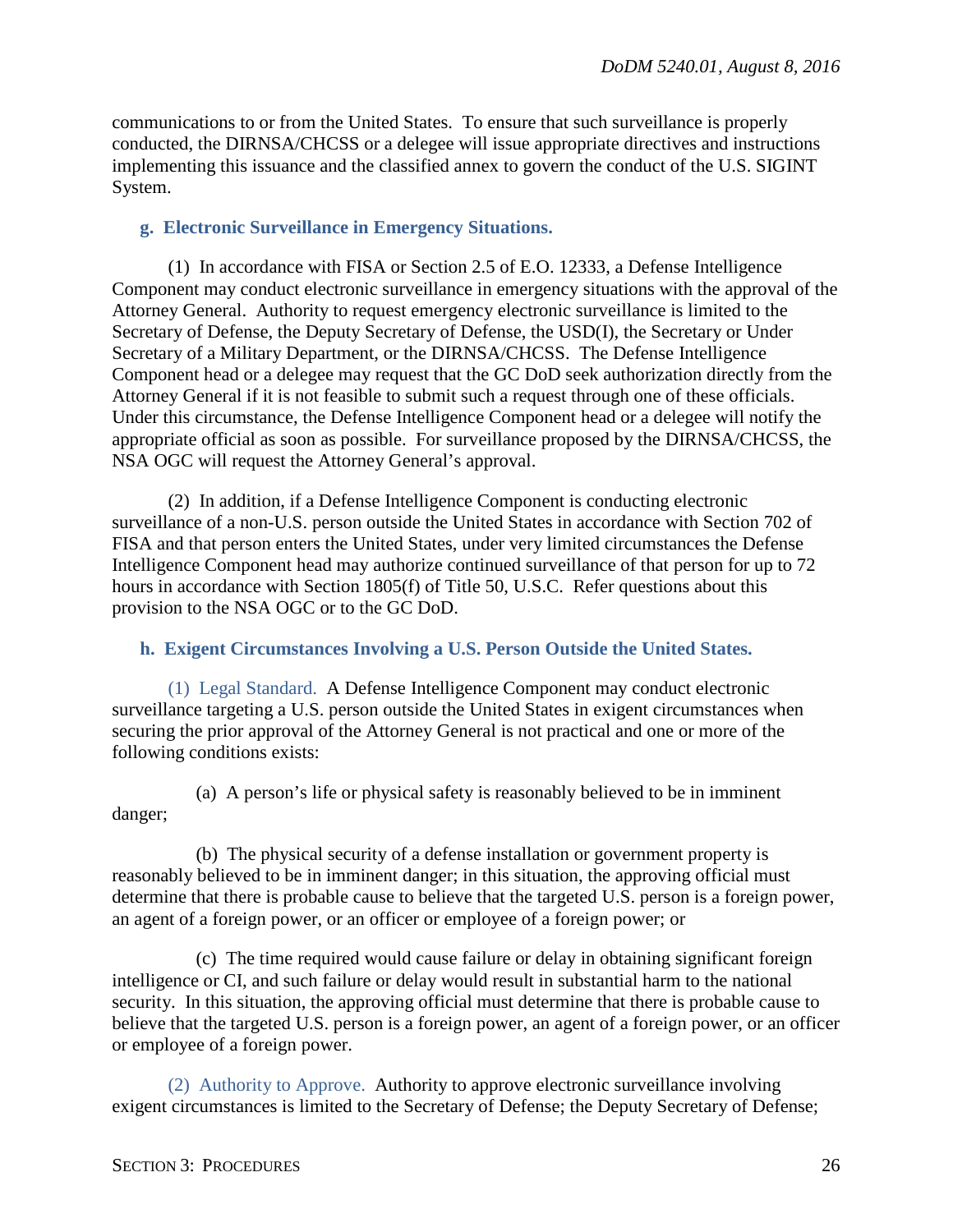the USD(I); the Secretary or Under Secretary of a Military Department; the DIRNSA/CHCSS; the NSA Deputy Director; a single delegee designated by the DIRNSA/CHCSS; the DIRNSA/CHCSS' senior representative present; or any general or flag officer at the overseas location in question who has responsibility for the subject of the surveillance or for the protection of the persons, installations, or property that is endangered. Such official will promptly notify the GC DoD or the NSA OGC, as appropriate, of any such surveillance, the reason for authorizing the surveillance on an exigent basis, and the expected results. The GC DoD or the NSA OGC will notify the Attorney General as soon as possible of the surveillance, the circumstances surrounding its authorization, and the results thereof, and provide information as may be needed to authorize continuation of the surveillance.

(3) Time Limit. Authorized electronic surveillance may continue for the amount of time required for a decision by the Attorney General, but may not continue for longer than 72 hours without the Attorney General's approval.

<span id="page-26-0"></span>**i. Electronic Surveillance Activities Subject to Special Provisions.** Personnel of authorized Defense Intelligence Components may also conduct electronic surveillance when:

(1) Developing, Testing, and Calibrating Electronic Equipment.

(a) Applicability. This section applies to developing, testing, and calibrating electronic equipment that can intercept or process communications and non-communications signals. It also includes research and development that needs electronic communications as a signal source and implements Section  $105(g)(1)$  of FISA (Section  $1805(g)(1)$  of Title 50, U.S.C.).

(b) Signals That May Be Used Without Restriction:

1. Laboratory-generated signals, whether acquired inside or outside a laboratory.

2. Communications signals acquired with the consent of one of the communicants.

3. Communications in the commercial or public service broadcast bands.

4. Communications transmitted between terminals located outside the United States not used by any known U.S. person and that are either collected outside the United States or collected inside the United States in a manner that does not constitute electronic surveillance as that term is defined in FISA.

5. Non-communications signals.

(c) Signals That May Be Used With Minimization Procedures. Communications subject to lawful electronic surveillance in accordance with FISA or E.O. 12333 for foreign intelligence or CI purposes may be used subject to the minimization procedures applicable to such surveillance.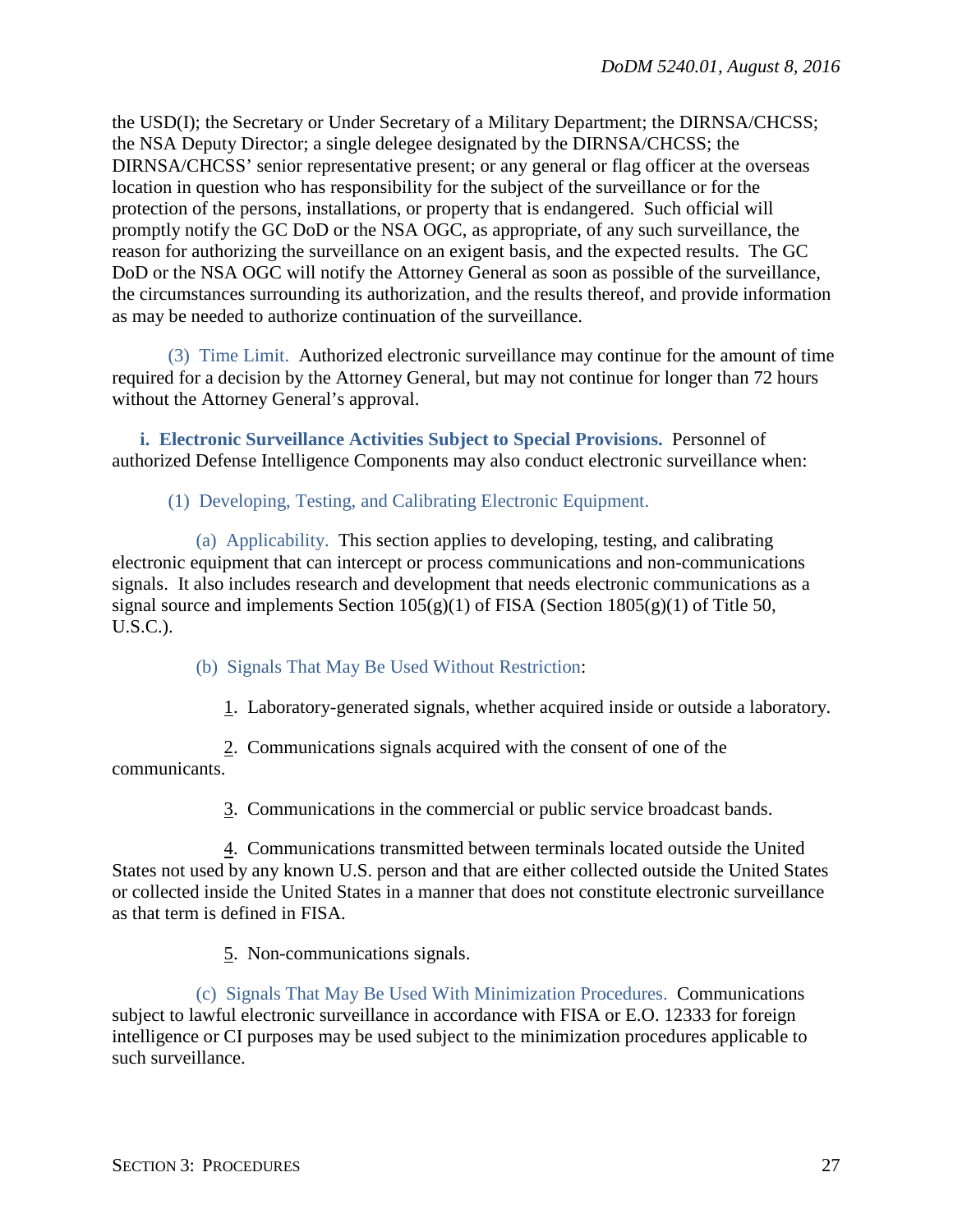## (d) Signals That May Only Be Used With the Restrictions Set Out in Paragraph  $3.5.i.(1)(e)$ :

1. Communications over official government communications circuits with consent from an appropriate official of the controlling agency.

2. Communications in the citizens and amateur-radio bands.

3. Other signals may be used only when it is determined that it is not practical to use the signals described in Paragraphs 3.5.i.(1)(d)1 and 2 and it is not reasonable to obtain the consent of persons incidentally subjected to the surveillance. The Attorney General must approve use of signals pursuant to this paragraph when the period of use exceeds 90 days. When the Attorney General's approval is required, a Defense Intelligence Component will submit a test proposal to the NSA OGC or the GC DoD. The test proposal will state the requirement for a test beyond 90 days, the nature of the activity, the organization that will conduct the activity, and the proposed disposition of any signals or communications acquired during the activity.

(e) Restrictions.

1. Scope. The activities authorized in Paragraph  $3.5.i.(1)(d)$  will be limited in scope and duration to that necessary to develop, test, and calibrate electronic equipment.

2. Targeting. The activities will not intentionally target any particular person or persons.

3. Retention, Use, and Dissemination.

a. Government Signals and Signals in the Citizens and Amateur-Radio Bands. The technical parameters of a communication (e.g., frequency, modulation, bearing, signal strength, and time of activity) may be retained and used only for developing, testing, and calibrating electronic equipment or for collection avoidance purposes. Technical parameters may be disseminated to other Defense Intelligence Components and to other entities authorized to conduct electronic surveillance or related development, testing, and calibration of electronic equipment, provided that such dissemination and use are only for developing, testing, and calibrating electronic equipment or for collection avoidance purposes. For purposes of this paragraph, the content of a communication is information about the substance, purport, or meaning of the communication. The content of a communication acquired in accordance with Paragraph 3.5.i.(1)(d)1 or 2 may be retained or used only when needed for developing, testing, and calibrating electronic equipment; may only be disclosed to persons conducting the activity; and must be destroyed before or immediately upon completion of the activity.

b. Signals Collected under Paragraph 3.5.i.(1)(d)3. The technical parameters of a communication (e.g., frequency, modulation, bearing, signal strength, and time of activity) may be retained and used only for developing, testing, and calibrating electronic equipment or for collection avoidance purposes. Technical parameters may be disseminated to other Defense Intelligence Components and to other entities authorized to conduct electronic surveillance or related development, testing, and calibration of electronic equipment, provided that such dissemination and use are only for developing, testing, and calibrating electronic equipment or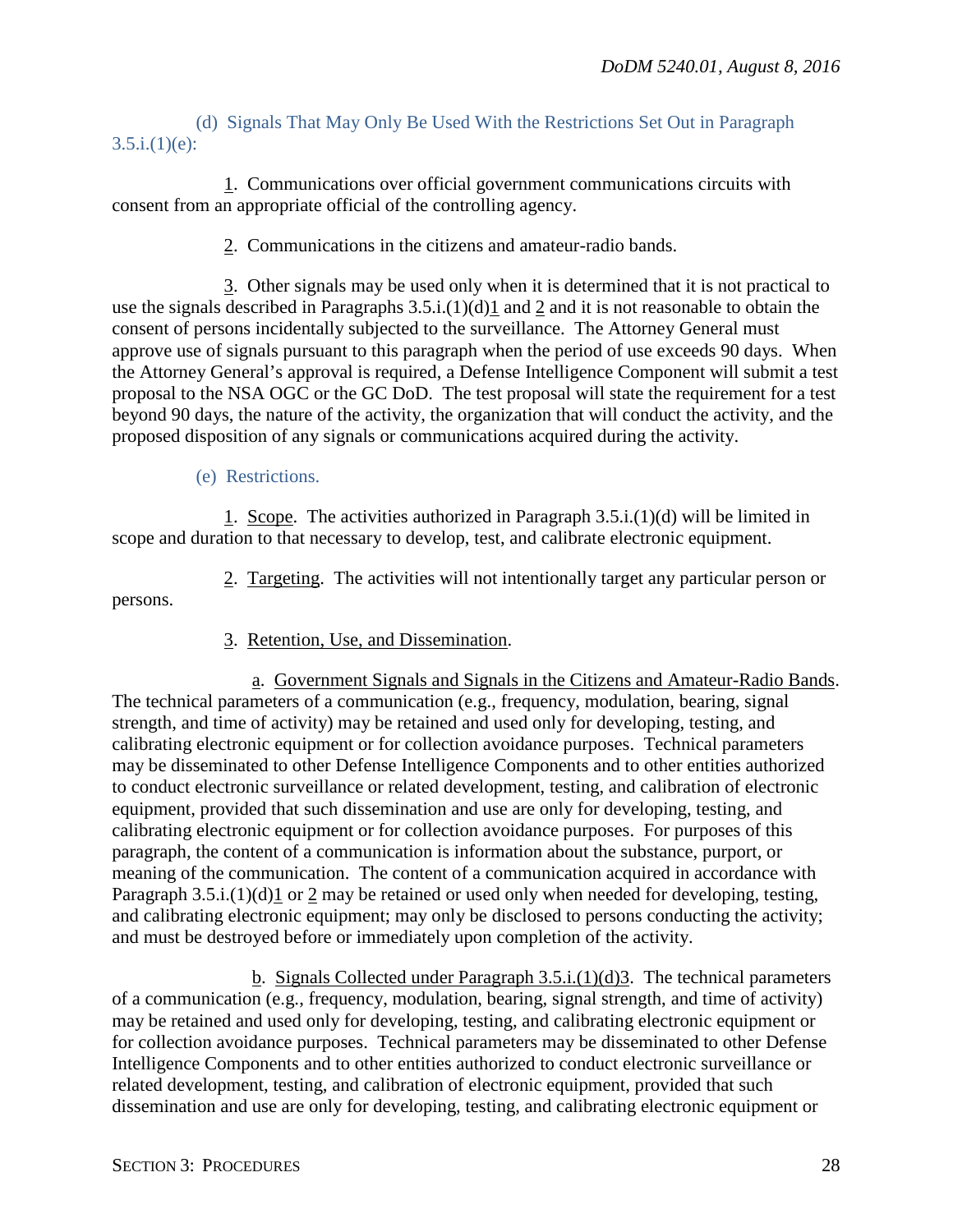for collection avoidance purposes. The content of a communication acquired pursuant to Paragraph 3.5.i.(1)(d)3 may be retained or used only when needed for developing, testing, and calibrating electronic equipment; may only be disclosed to persons conducting the activity; and must be destroyed before or immediately upon completion of the activity. For purposes of this paragraph, the content of a communication is information about the substance, purport, meaning, or existence of the communication (as defined in Section 1801(n) of Title 50, U.S.C.). These activities will also be conducted in accordance with Sections 2510-2522 of Title 18, U.S.C. (also known as the Wiretap Act), Sections 3121-3127 of Title 18, U.S.C. (also known as the Pen Register and Trap and Trace Devices Act), and FISA.

(2) Technical Surveillance Countermeasures (TSCM).

(a) Applicability. This section applies to the use of electronic equipment and specialized techniques to determine the existence and capability of electronic surveillance equipment being used by persons not authorized to conduct electronic surveillance. It implements Section  $105(g)(2)$  of FISA (Section  $1805(g)(2)$  of Title 50, U.S.C.).

(b) Procedures. TSCM may only be conducted by organizations approved by the USD(I). The use of TSCM equipment by authorized DoD organizations may involve the incidental acquisition of information without consent of those subjected to the surveillance, provided the use comports with all of the following conditions:

1. It is not reasonable to obtain the consent of persons incidentally subjected to the surveillance;

2. The use of TSCM is limited in extent and duration to that necessary to determine the existence and capability of electronic surveillance equipment being used by persons not authorized to conduct electronic surveillance;

3. The use of TSCM has been authorized or consented to by the official in charge of the facility, organization, or installation where the countermeasures are to be undertaken; and

4. If the use of TSCM constitutes electronic surveillance as that term is defined in FISA, such countermeasures are not targeted against the communications of any particular person or persons.

## (c) Retention and Dissemination of Information Acquired During TSCM Activities.

1. In conducting TSCM, a Defense Intelligence Component may only retain or disseminate information that is acquired in a manner that constitutes electronic surveillance as that term is defined in FISA to protect information from unauthorized surveillance or to enforce Chapter 119 of Title 18 and Section 605 of Title 47, U.S.C. Any information acquired must be destroyed when no longer required for these purposes or as soon as is practicable.

2. If the information is acquired in a manner that does not constitute electronic surveillance as that term is defined in FISA, the information may be retained and disseminated in accordance with Procedures 3 and 4.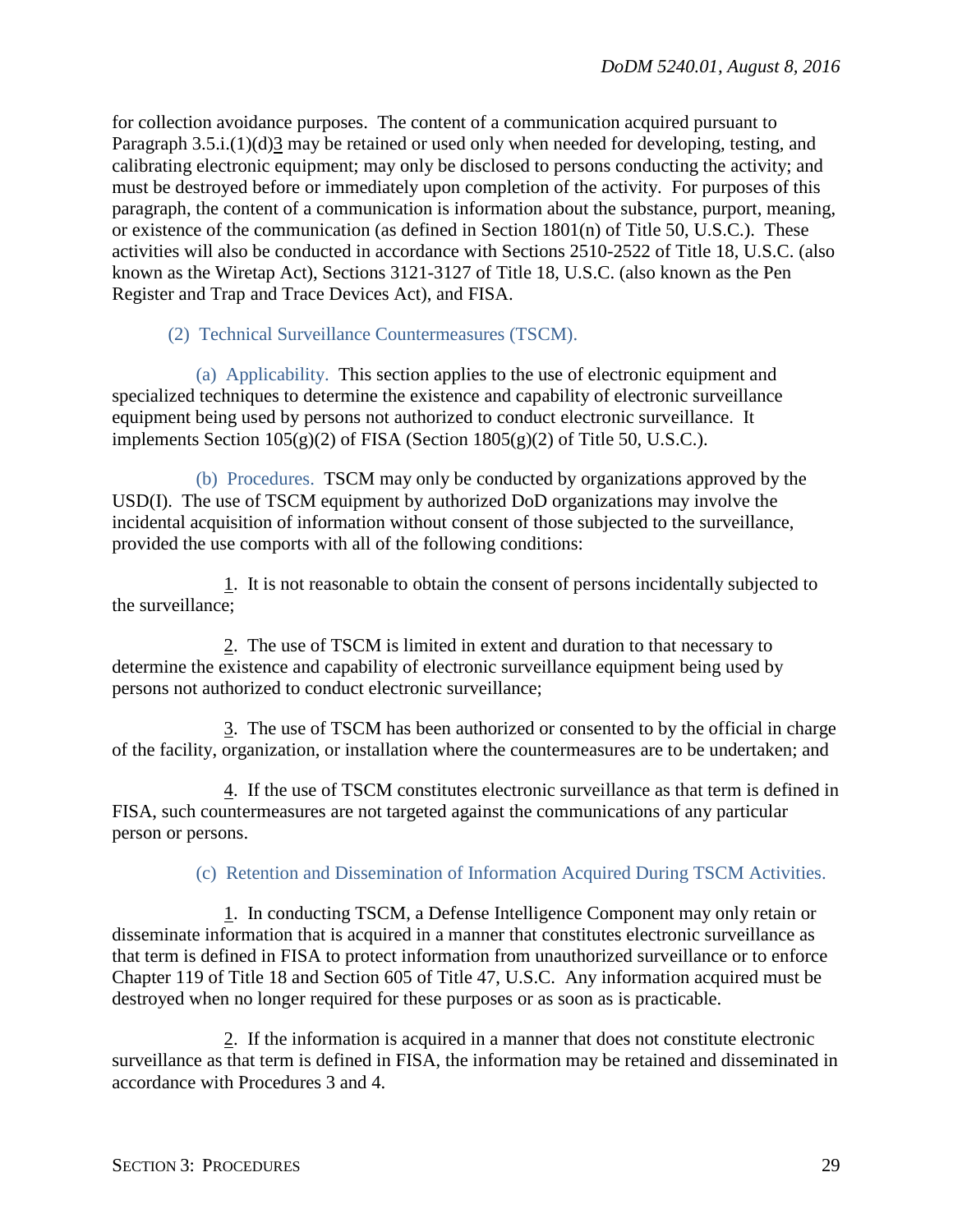3. The technical parameters of a communication (e.g., frequency, modulation, bearing, signal strength, and time of activity) may be retained and used for the purposes described in the Paragraph 3.5.i.(2)(a) or for collection avoidance purposes. The technical parameters will be maintained in accordance with DoD Component Records Management Schedules.

4. A record of the types of communications and information subject to acquisition by unauthorized electronic surveillance that is detected by the TSCM activity may be retained.

(3) Training of Personnel in the Operation and Use of Electronic Surveillance Equipment.

(a) Applicability. This section applies to Defense Intelligence Component training of personnel in the operation and use of electronic surveillance equipment. It implements Section 105(g)(3) of FISA (Section 1805(g)(3) of Title 50, U.S.C.).

(b) Training Guidance. The training of personnel by Defense Intelligence Components in the operation and use of electronic surveillance equipment will include guidance concerning the requirements and restrictions of FISA and E.O. 12333 with respect to the unauthorized acquisition and use of communications and information.

(c) Preferred Signals for Training Purposes. To the maximum extent practical, use of electronic surveillance equipment for training purposes will be directed against:

1. Communications that are subject to lawful electronic surveillance for foreign intelligence and CI purposes.

2. Public broadcasts, distress signals, or official U.S. Government communications provided that, when government agency communications are monitored, the consent of an appropriate official is obtained.

3. Laboratory-generated signals, whether acquired inside or outside a laboratory.

4. Communications signals acquired with the consent of one of the communicants.

5. Communications transmitted between terminals located outside the United States not used by any known U.S. person and that are either collected outside the United States or collected inside the United States in a manner that does not constitute electronic surveillance as that term is defined in FISA.

6. Non-communications signals.

(d) Use of Other Signals for Training Purposes. If it is not practical to train personnel in the use of electronic surveillance equipment using the communications described in Paragraphs  $3.5.i.(3)(c)1$  through 6 as preferred signals for training purposes, a Defense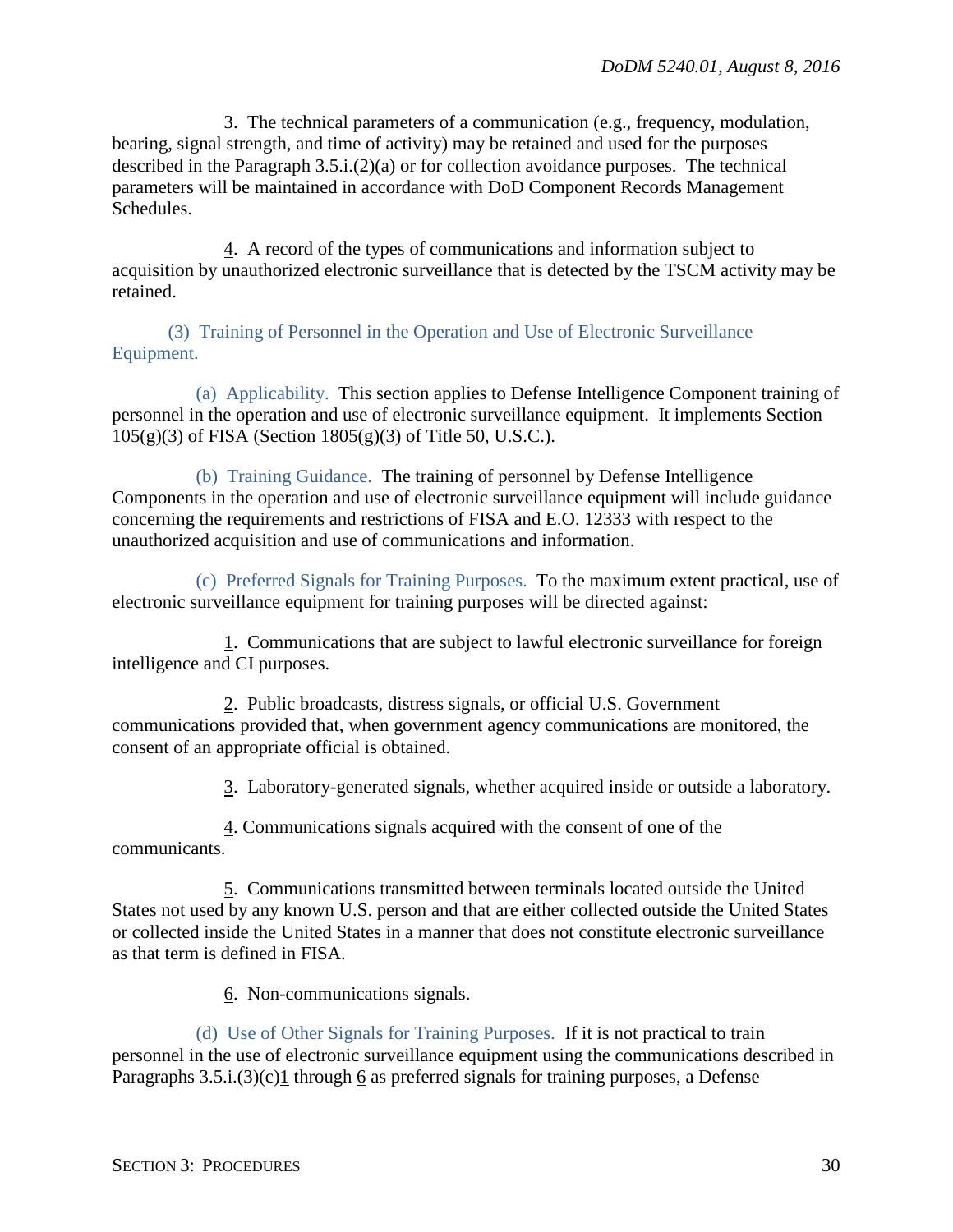Intelligence Component may engage in electronic surveillance as that term is defined in FISA to train personnel if all of the following conditions are met:

1. The surveillance is not targeted at the communications of any particular person or persons without consent;

2. It is not reasonable to obtain the consent of the persons incidentally subjected to the surveillance;

3. It is not reasonable to train personnel in the use of such equipment without engaging in electronic surveillance as that term is defined in FISA;

4. The electronic surveillance is limited in extent and duration to that necessary to train personnel in the use of the equipment; and

5. Minimal acquisition of information is permitted as required for calibration purposes.

(e) Retention and Dissemination. Information collected during training that involves communications subject to lawful electronic surveillance for foreign intelligence and CI purposes will be retained and disseminated to the extent permitted by the applicable minimization procedures and maintained in accordance with the DoD Component Records Management Schedules. Information collected during training that does not involve such communications will be destroyed as soon as practical or upon completion of the training and may not be disseminated for any purpose. This limitation does not apply to distress signals.

<span id="page-30-0"></span>**j. Transmission Media Vulnerability and Radio Communications Hearability Surveys.** This section applies to the conduct of transmission media vulnerability surveys and radio communications hearability surveys; it does not apply to TSCM.

(1) Transmission Media Vulnerability Surveys. With prior written authorization of the DIRNSA/CHCSS or a delegee, National Security Agency/Central Security Service (NSA/CSS) or other Defense Intelligence Components may conduct surveys of transmission facilities of communications common carriers, other private commercial entities, and U.S. Government entities to determine the potential vulnerability to interception by foreign intelligence services, subject to the following limitations:

(a) Collection. When practicable, before a transmission media vulnerability survey begins, the Defense Intelligence Component conducting the survey must obtain authorization or consent from the official in charge of the facility, organization, or installation where the survey is to be conducted.

(b) Processing and Retention. Information collected during a transmission media vulnerability survey must be processed and retained as follows:

1. No transmission may be acquired aurally, except for transmissions to or from U.S. Government entities acquired in accordance with other procedures approved by the Attorney General.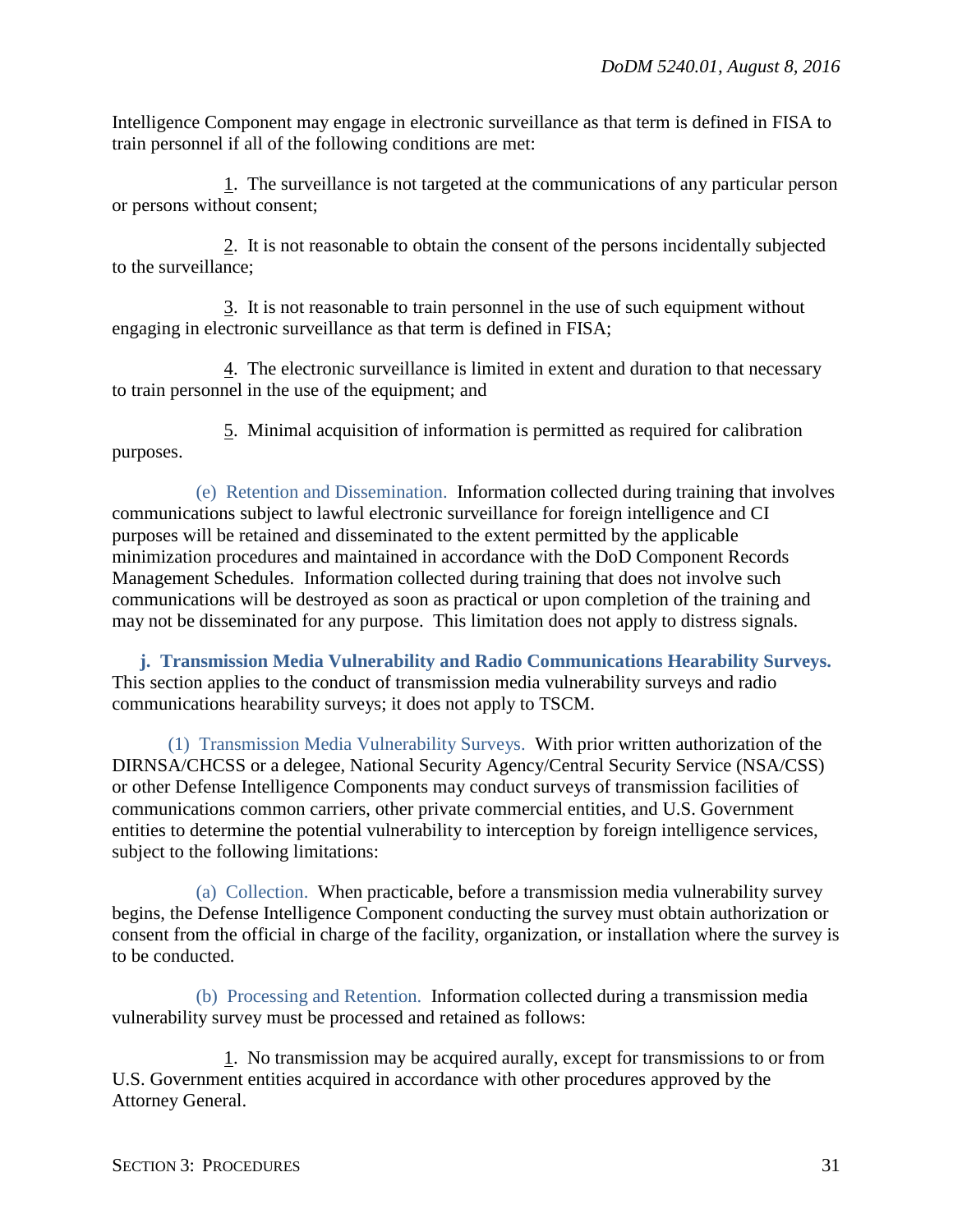2. No content of any transmission may be acquired by any means. For purposes of this paragraph, the content of a communication is information about the substance, purport, meaning, or existence of the communication. This limitation does not apply to the content of transmissions that are directed at or that may connect to a U.S. Government entity's facilities, when such transmissions are acquired by that entity. These activities will also be conducted in accordance with the Sections 2510-2522 of Title 18, U.S.C. (also known as the Wiretap Act), Sections 3121-3127 of Title 18, U.S.C. (also known as the Pen Register and Trap and Trace Devices Act), and FISA.

3. No transmissions may be recorded, except those acquired in accordance with Paragraph  $3.5.i.(1)(b)1$  or 2.

4. No report or log may include USPI, except for the purpose of identifying transmission facilities that are vulnerable to surveillance by foreign powers. If the users of such facilities are not also the facilities' owners, the identities of the users may be obtained and may be included in a report or log. However, the identities of such users may not be obtained from the content of the transmissions themselves, including information about the existence of a specific communication, except for identities acquired in accordance with Paragraph 3.5.j. $(1)(b)1$  or 2.

(c) Dissemination. Reports may be disseminated in accordance with Procedure 4. Logs may be disseminated in accordance with Procedure 4 only if required to verify results contained in reports.

(2) Radio Communications Hearability Surveys. With the prior written approval of the DIRNSA/CHCSS or a delegee, NSA/CSS or other agencies may conduct radio communications hearability surveys of telecommunications that are transmitted in the United States, subject to the following limitations:

(a) Collection. When practicable, before a radio communications hearability survey begins, the Defense Intelligence Component conducting the survey must obtain authorization or consent from the official in charge of the facility, organization, or installation where the survey is to be conducted.

(b) Processing and Retention. Information collected during a radio communications hearability survey must be processed and retained as follows:

1. The content of communications may not be recorded or included in any report or log. For purposes of this paragraph, the content of a communication is information about the substance, purport, meaning, or existence of the communication. These activities will also be conducted in accordance with Sections 2510-2522 of Title 18, U.S.C. (also known as the Wiretap Act), Sections 3121-3127 of Title 18, U.S.C. (also known as the Pen Register and Trap and Trace Devices Act), and FISA.

2. No microwave transmission may be de-multiplexed or demodulated for any purpose.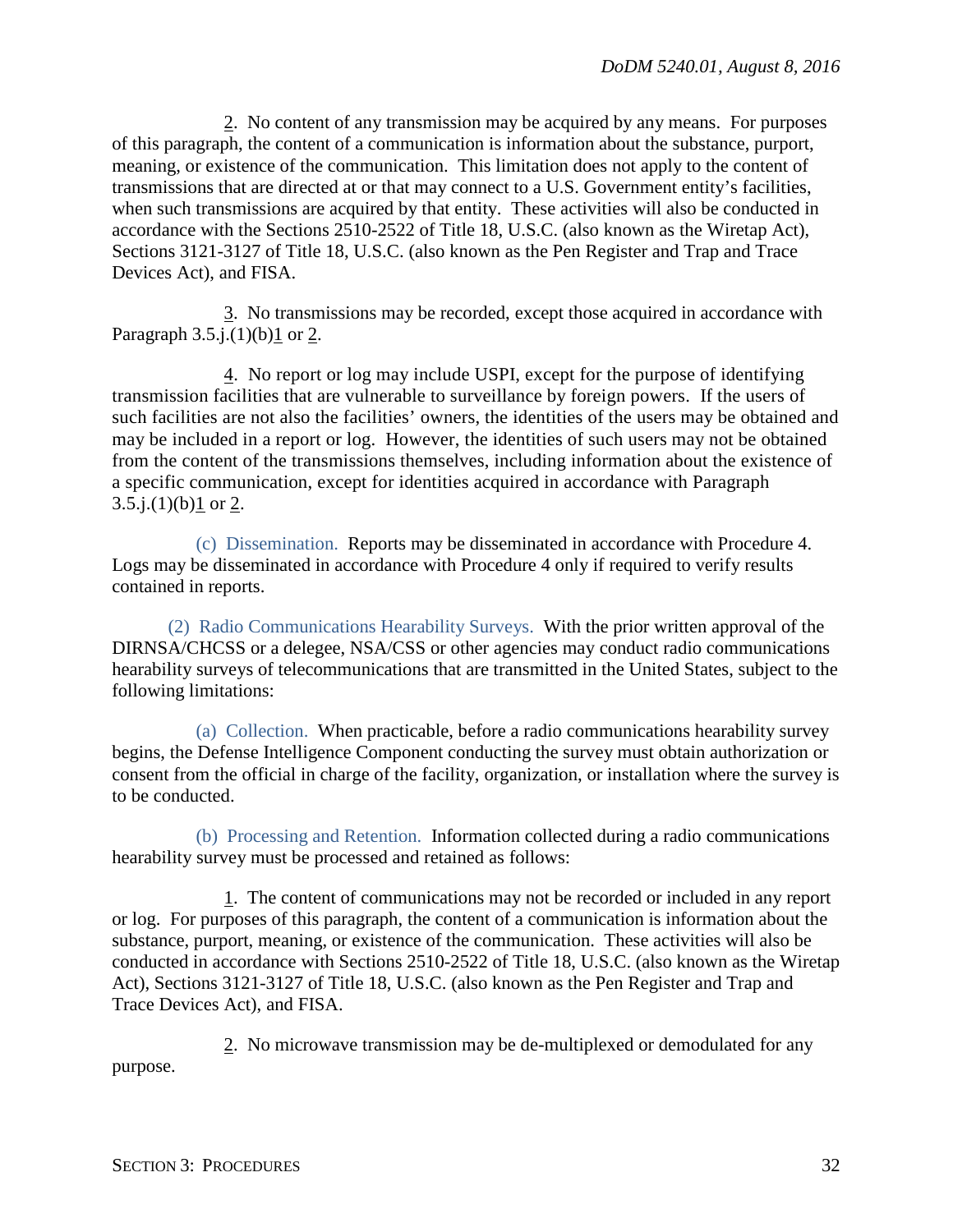3. No report or log may identify any person or entity, except for the purpose of identifying the transmission facility that can be intercepted from the intercept site. If the users of such facilities are not also the facilities' owners, and the identities of the users are relevant to the purpose of the survey, the identities of the users may be obtained. However, the identities of the users may not be obtained from the content of the transmissions themselves, including information about the existence of a specific communication.

(c) Dissemination. Reports may be disseminated in accordance with Procedure 4 and only within the U.S. Government. Logs may be disseminated in accordance with Procedure 4 only if required to verify results contained in reports.

<span id="page-32-0"></span>**k. Military Tactical Exercise Communications.** These are U.S. and allied military exercise communications within the United States and abroad necessary either for the production of simulated foreign intelligence and CI or to permit an analysis of communications security. The U.S. SIGINT System may collect, process, retain, and disseminate military tactical exercise communications that contain USPI only in accordance with the classified annex to this issuance.

(1) Collection. Collection efforts will be conducted in the same manner as in the case of SIGINT for foreign intelligence purposes and must be designed to avoid to the extent feasible the interception of communications not related to military exercises.

## (2) Processing and Retention.

(a) Military tactical exercise communications may be retained and processed without deletion of references to U.S. persons who are participants in, or are otherwise mentioned in, exercise-related communications.

(b) Inadvertently intercepted communications of U.S. persons not participating in the exercise will be destroyed as soon as feasible in accordance with the Defense Intelligence Component's disposition schedule.

(3) Dissemination. Dissemination of military tactical communications and exercise reports or information files derived from such communications will be limited to those authorities and persons participating in or conducting reviews and critiques of such exercises.

## <span id="page-32-1"></span>**3.6. PROCEDURE 6. CONCEALED MONITORING.**

#### <span id="page-32-2"></span>**a. Scope.**

(1) This procedure governs concealed monitoring of any person inside the United States or any U.S. person outside the United States for an authorized foreign intelligence or CI purpose by a Defense Intelligence Component or anyone acting on their behalf.

(2) This procedure does not apply to concealed monitoring conducted as part of testing or training exercises when the subjects are participants who have consented to the concealed monitoring as part of an approved testing or training plan. A Defense Intelligence Component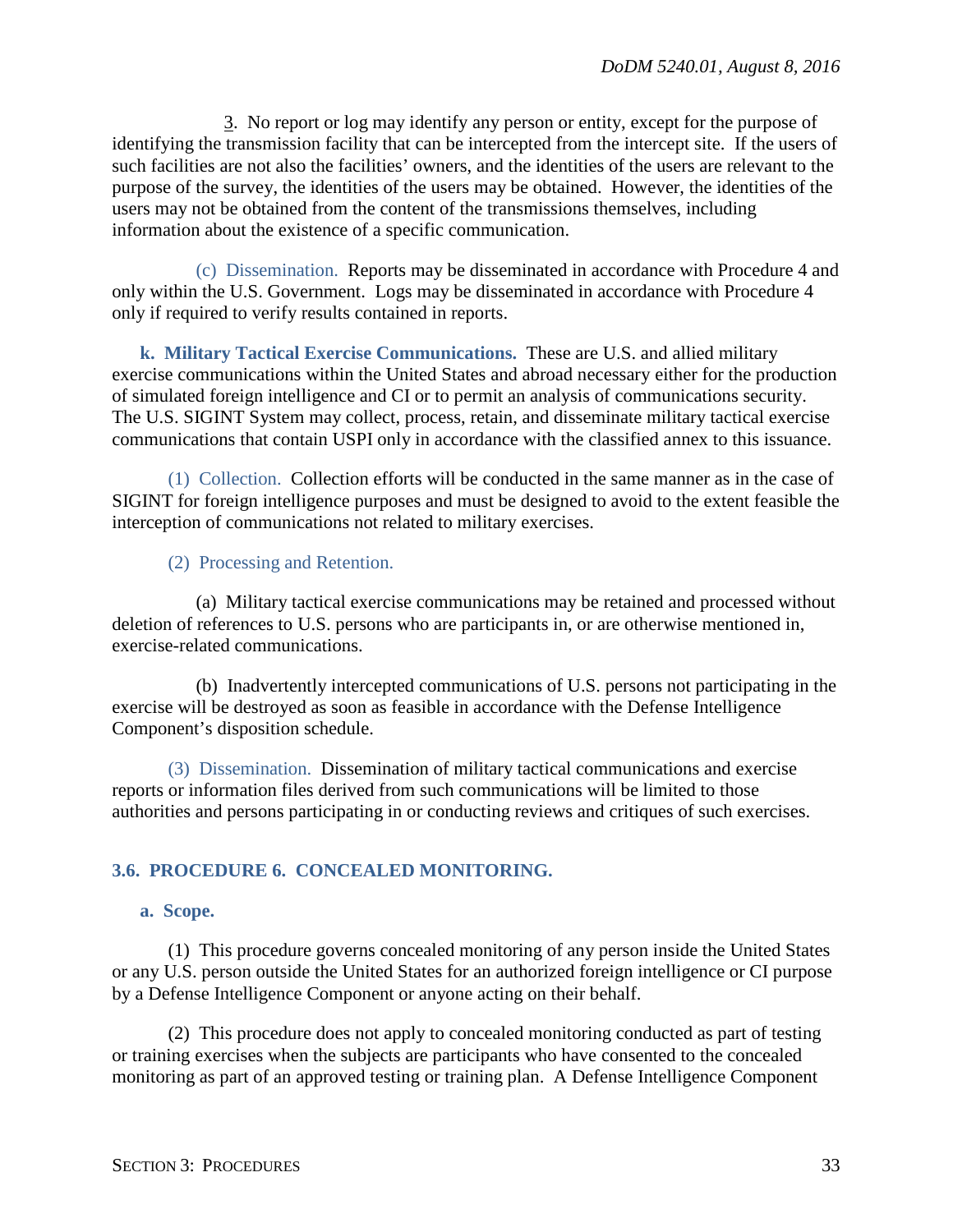may, however, collect, retain, and disseminate USPI in the course of such concealed monitoring only if otherwise authorized by this issuance.

(3) The installation or use of any monitoring device in the United States in circumstances in which a person has a reasonable expectation of privacy, as determined by the General Counsel or legal advisor of the Defense Intelligence Component, and a warrant would be required for law enforcement purposes is electronic surveillance as that term is defined in FISA and subject to Paragraph 3.5.c. The use of a monitoring device in such circumstances against a U.S. person outside the United States is subject to Paragraph 3.5.d.

<span id="page-33-0"></span>**b. Definition of Terms.** For the definitions of "CI," "concealed monitoring," "consent," "DoD facilities," "foreign intelligence," "reasonable expectation of privacy," "United States," "U.S. person," and "USPI," see the Glossary.

<span id="page-33-1"></span>**c. Procedures.** Defense Intelligence Components may conduct concealed monitoring only as follows:

(1) In the United States. Components may conduct concealed monitoring on DoD facilities. Components may conduct concealed monitoring outside DoD facilities after coordination with the Federal Bureau of Investigation (FBI) and in accordance with any applicable agreements with the Department of Justice or the FBI. Monitoring is in the United States if the monitoring device or a subject of the monitoring is located in the United States.

(2) Outside the United States. Components may conduct concealed monitoring outside the United States. Monitoring outside DoD facilities must be coordinated with the Central Intelligence Agency (CIA), and appropriate host country officials in accordance with any applicable status of forces agreement (SOFA) or other international agreement.

(3) Approval for Concealed Monitoring That Occurs in the United States or That Is Directed Against a U.S. Person Outside the United States. Concealed monitoring in the United States or directed against a U.S. person outside the United States may be approved by the Defense Intelligence Component head or a delegee, after consultation with the servicing legal office. The General Counsel or legal advisor of the Defense Intelligence Component will determine whether a person has a reasonable expectation of privacy. For monitoring that occurs outside the United States, the approving official must also consider the laws and policies of the host government and any applicable SOFA. Approval of the concealed monitoring will be based on a determination that all of the following criteria have been met:

(a) There is no reasonable expectation of privacy;

(b) Such monitoring is necessary to conduct an assigned foreign intelligence or CI

function;

- (c) A trespass will not be necessary to effect the monitoring; and
- (d) The monitoring is not subject to Procedure 5.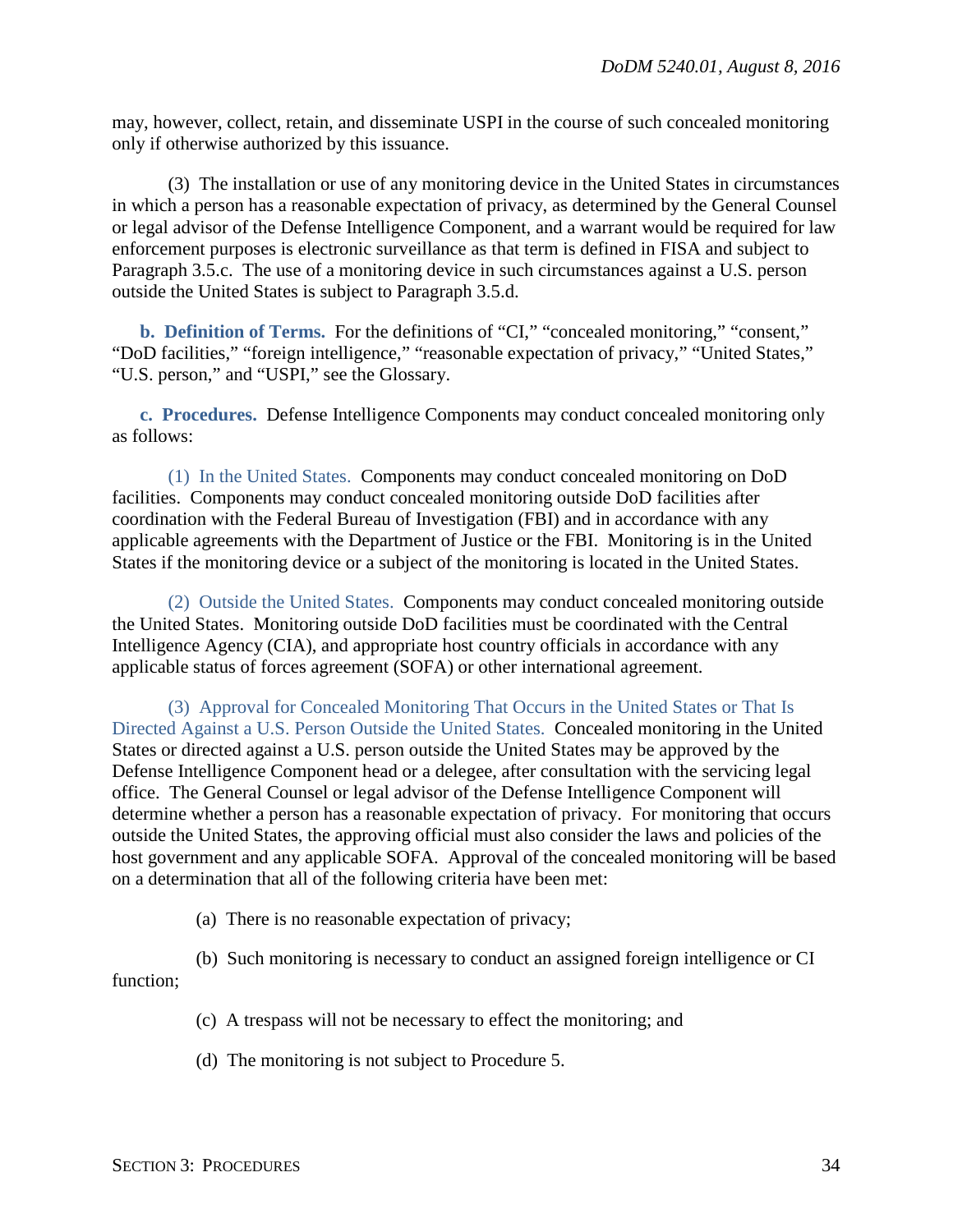## <span id="page-34-0"></span>**3.7. PROCEDURE 7. PHYSICAL SEARCHES.**

<span id="page-34-1"></span>**a. Scope.** This procedure applies to nonconsensual physical searches for intelligence purposes of any person or property in the United States and of U.S. persons or their property outside the United States that are conducted by Defense Intelligence Components or anyone acting on their behalf.

<span id="page-34-2"></span>**b. Definition of Terms.** For definitions of "CI," "consent," "domestic activities," "foreign intelligence," "physical search," "United States," and "U.S. person," see the Glossary.

#### <span id="page-34-3"></span>**c. Searches Directed Against Active-Duty Military Personnel.**

(1) Limitations. Only CI elements of the Military Services with CI investigative authority may be authorized to conduct physical searches directed against active-duty military personnel for intelligence purposes. The Attorney General or the FISC must approve such searches conducted inside or outside the United States in accordance with Sections 1821-1829, 1881b, 1881c, or 1881d(b) of Title 50, U.S.C.

(2) Authority to Request Searches Under FISA. Only the Secretary of Defense, the Deputy Secretary of Defense, the USD(I), or the Secretary or the Under Secretary of a Military Department may seek approval for physical searches described in this paragraph. Applications for court orders will be made through the Attorney General after being cleared by the GC DoD.

(3) Emergency Searches Under FISA. A Defense Intelligence Component head with CI investigative authority or a delegee may request that the GC DoD seek authorization directly from the Attorney General in an emergency, if it is not feasible to submit such a request through an official designated in Paragraph 3.7.c.(2), provided that the appropriate official is notified as soon as possible thereafter.

#### <span id="page-34-4"></span>**d. Searches Directed Against Other Persons in the United States.**

(1) Limitations. Except for searches directed against active-duty military personnel authorized in accordance with Paragraph 3.7.c., a Defense Intelligence Component may not conduct a physical search of any person or property in the United States for intelligence purposes. This includes both U.S. and non-U.S. persons. A Component may request the FBI to conduct such a search if both of the following conditions are met:

(a) The search is for an authorized foreign intelligence or CI purpose and, if directed at a U.S. person, the foreign intelligence sought is significant and the search is not being undertaken to obtain information about the domestic activities of any U.S. person.

(b) The search meets the definition of a physical search in FISA, and satisfies the requirements of FISA for such searches.

(2) Authority to Request Searches. Only the Secretary of Defense; the Deputy Secretary of Defense; the USD(I); the Secretary or the Under Secretary of a Military Department; the DIRNSA/CHCSS; the Director, Defense Intelligence Agency (DIA); the Director, NGA; or the Director, National Reconnaissance Office (NRO), may seek approval for physical searches in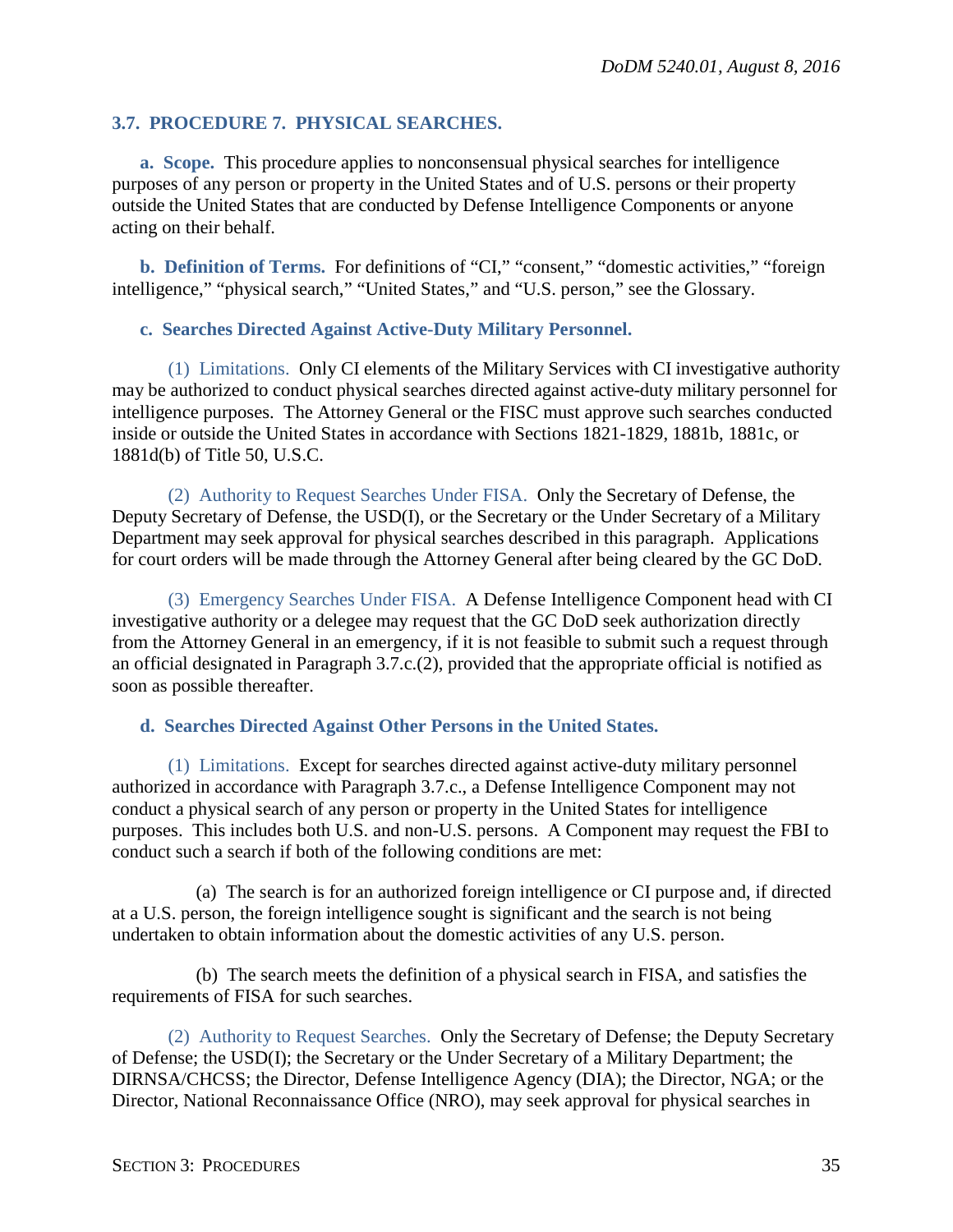accordance with Paragraph 3.7.d.(1). Applications for court orders will be made through the Attorney General after being cleared by the GC DoD.

(3) Emergencies. A Defense Intelligence Component head may request that the GC DoD ask the FBI to conduct a physical search in accordance with Paragraph 3.7.d.(1) in an emergency if it is not feasible to submit such a request through an official designated in Paragraph 3.7.d.(2), provided that the appropriate official is notified as soon as possible thereafter. The FBI must obtain the authorization of the Attorney General in accordance with FISA.

## <span id="page-35-0"></span>**e. Searches of Other U.S. Persons or Their Property Outside the United States.**

(1) Requirements. A Defense Intelligence Component may conduct a physical search of the person or property of a U.S. person outside the United States who is not an active-duty Service member if all of the following conditions are met:

(a) The search is for an authorized foreign intelligence or CI purpose;

(b) The search is appropriately coordinated with the CIA; and

(c) The FISC or the Attorney General has authorized the search in accordance with Paragraph 3.7.e.(3); Sections 1881b, 1881c, or 1881d(b) of Title 50, U.S.C.; or Section 2.5 of E.O. 12333.

(2) Authority to Request Searches. Only the Secretary of Defense; the Deputy Secretary of Defense; the USD(I); the Secretary or the Under Secretary of a Military Department; the DIRNSA/CHCSS; the Director, DIA; the Director, NGA; or the Director, NRO may seek approval for physical searches in accordance with Paragraph 3.7.e.(1). Applications for court orders will be made through the Attorney General after being cleared by the GC DoD.

(3) Emergencies. A Defense Intelligence Component may conduct a physical search in accordance with Paragraph 3.7.e.(1) in an emergency with the authorization of the Attorney General. A Defense Intelligence Component head may request that the GC DoD seek such authorization directly from the Attorney General, if it is not feasible to submit such a request through an official designated in Paragraph 3.7.e.(2), provided that the appropriate official is notified as soon as possible thereafter.

## <span id="page-35-1"></span>**3.8. PROCEDURE 8. SEARCHES OF MAIL AND THE USE OF MAIL COVERS.**

<span id="page-35-2"></span>**a. Scope.** This procedure governs the physical searches of mail, including the opening or other examination of the content of mail, in the United States and abroad, by a Defense Intelligence Component or anyone acting on its behalf. This procedure also applies to the use of mail covers. A Defense Intelligence Component may only search mail or use a mail cover if such activity is for an authorized foreign intelligence or CI purpose. This procedure does not apply to items transported by a commercial carrier (e.g., Federal Express or the United Parcel Service). Such items are subject to the provisions of Procedure 7.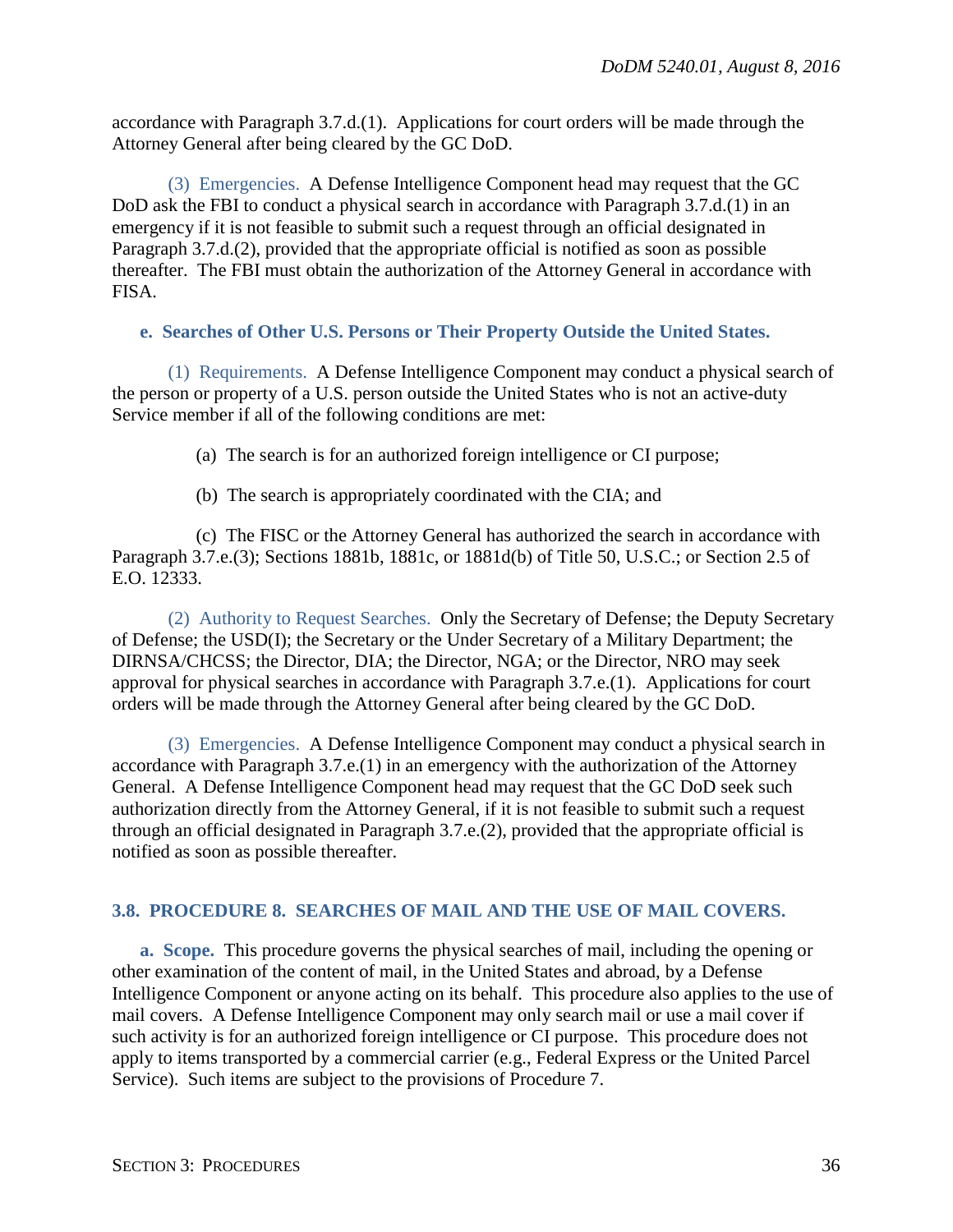<span id="page-36-0"></span>**b. Definition of Terms.** For the definitions of "CI," "foreign intelligence," "mail in USPS channels," "mail cover," "physical search," "United States," and "U.S. person," see the Glossary.

#### <span id="page-36-1"></span>**c. Searches of Mail.**

(1) Mail in the United States. CI elements of the Military Services may search the mail of active-duty military personnel for CI purposes when such mail is in the United States, provided that the element complies with the requirements of Paragraph 3.7.c. If the United States Postal Service (USPS) will conduct the search on behalf of the element, the DoD request for such assistance must comply with Paragraph 3.7.c. For a search of mail in the United States of anyone else, including a non-U.S. person, the FBI must conduct the search in accordance with Paragraph 3.7.d.

(2) Mail Outside the United States. CI elements of the Military Services may search the mail of active-duty military personnel for CI purposes when such mail is outside the United States, provided that the element complies with the requirements of Paragraph 3.7.c. Defense Intelligence Components, after appropriate coordination with host nation authorities, may search mail outside the United States of other U.S. persons or non-U.S. persons, provided that the Component complies with any applicable host nation law, SOFA, or other international agreement, and the requirements of Paragraph 3.7.e., if applicable. If the USPS will conduct the search, the element or Component still must comply with Paragraph 3.7.c. or 3.7.e., if applicable.

(3) Compliance with Postal Service Regulations. In addition to complying with the requirements of this procedure, all searches of mail in USPS channels must comply with applicable postal regulations. This applies to mail both in and outside the United States.

## <span id="page-36-2"></span>**d. Mail Covers.**

(1) A Defense Intelligence Component may, for foreign intelligence or CI purposes, request the USPS to use a mail cover for mail in USPS channels in accordance with Section 233.3(e)(2) of Title 39, Code of Federal Regulations.

(2) For mail that is in foreign postal channels, a Defense Intelligence Component may request a mail cover for mail that is to or from a U.S. person consistent with appropriate law and procedure of the foreign government and the provisions of any applicable SOFA.

## <span id="page-36-3"></span>**3.9. PROCEDURE 9. PHYSICAL SURVEILLANCE.**

#### <span id="page-36-4"></span>**a. Scope.**

(1) This procedure governs physical surveillance of any person inside the United States or any U.S. person outside the United States by a Defense Intelligence Component or anyone acting on their behalf. If anyone acting on behalf of a Defense Intelligence Component is conducting physical surveillance, this procedure applies to any devices such person is operating to observe the subject of the surveillance, and not the provisions of Procedure 6.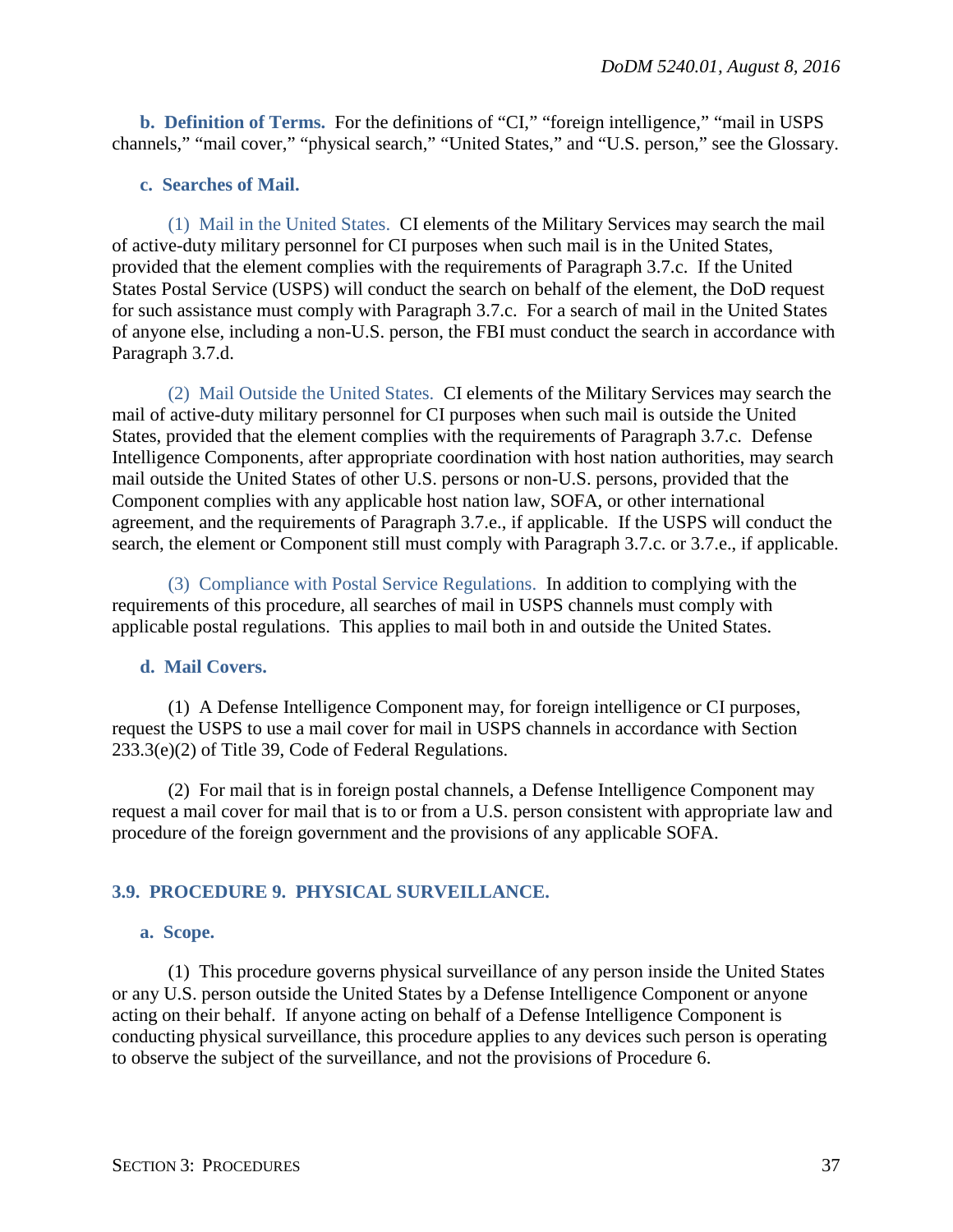(2) This procedure does not apply to physical surveillance conducted as part of testing or training exercises when the subjects are participants in an exercise who have consented to the surveillance as part of an approved testing or training plan. It also does not apply to surveillance detection or counter surveillance activities in which Component personnel must detect and elude foreign physical surveillance. A Component may, however, collect, retain, and disseminate USPI in the course of such surveillance detection or counter surveillance activities only if otherwise authorized by this issuance.

<span id="page-37-0"></span>**b. Definitions of Terms.** For the definitions of "CI," "consent," "Defense Intelligence Component employee," "detail," "foreign intelligence," "physical surveillance," "United States," "U.S. person," and "USPI," see the Glossary.

#### <span id="page-37-1"></span>**c. Procedures.**

## (1) Physical Surveillance in the United States.

(a) U.S. Persons in the United States. Defense Intelligence Components may conduct nonconsensual physical surveillance for a foreign intelligence or CI purpose of any U.S. person in the United States who is a present or former military or civilian employee of a Defense Intelligence Component, a present or former contractor of a Defense Intelligence Component or a present or former employee of such a contractor, an applicant for such employment or contracting, or a Military Service member employed by a non-intelligence element of the military.

(b) Non-U.S. Persons in the United States. Defense Intelligence Components may conduct nonconsensual physical surveillance of a non-U.S. person in the United States for an authorized foreign intelligence or CI purpose.

#### (c) Coordination With Law Enforcement Agencies and Approval Authority.

1. The Defense Intelligence Component head or a delegee must approve nonconsensual physical surveillance in the United States of persons in the categories identified in Paragraphs 3.9.c.(1)(a) and (b). A Component must coordinate any physical surveillance in the United States with the FBI in accordance with any applicable agreements with the Department of Justice or the FBI and, if appropriate, with other law enforcement agencies, unless the physical surveillance is of an active-duty military person while on a military installation.

2. Defense Intelligence Component employees may only participate in nonconsensual physical surveillance in the United States of U.S. persons other than those in the categories identified in Paragraph 3.9.c.(1)(a) when detailed to the FBI or when operating under FBI authorities.

(d) Participation With the FBI. In addition to physical surveillance conducted in accordance with Paragraphs 3.9.c.(1)(a) and (b), a Defense Intelligence Component head or delegee may approve participation in an authorized FBI foreign intelligence or CI physical surveillance operation in the United States when DoD equities are involved. The FBI must request and authorize such participation in writing.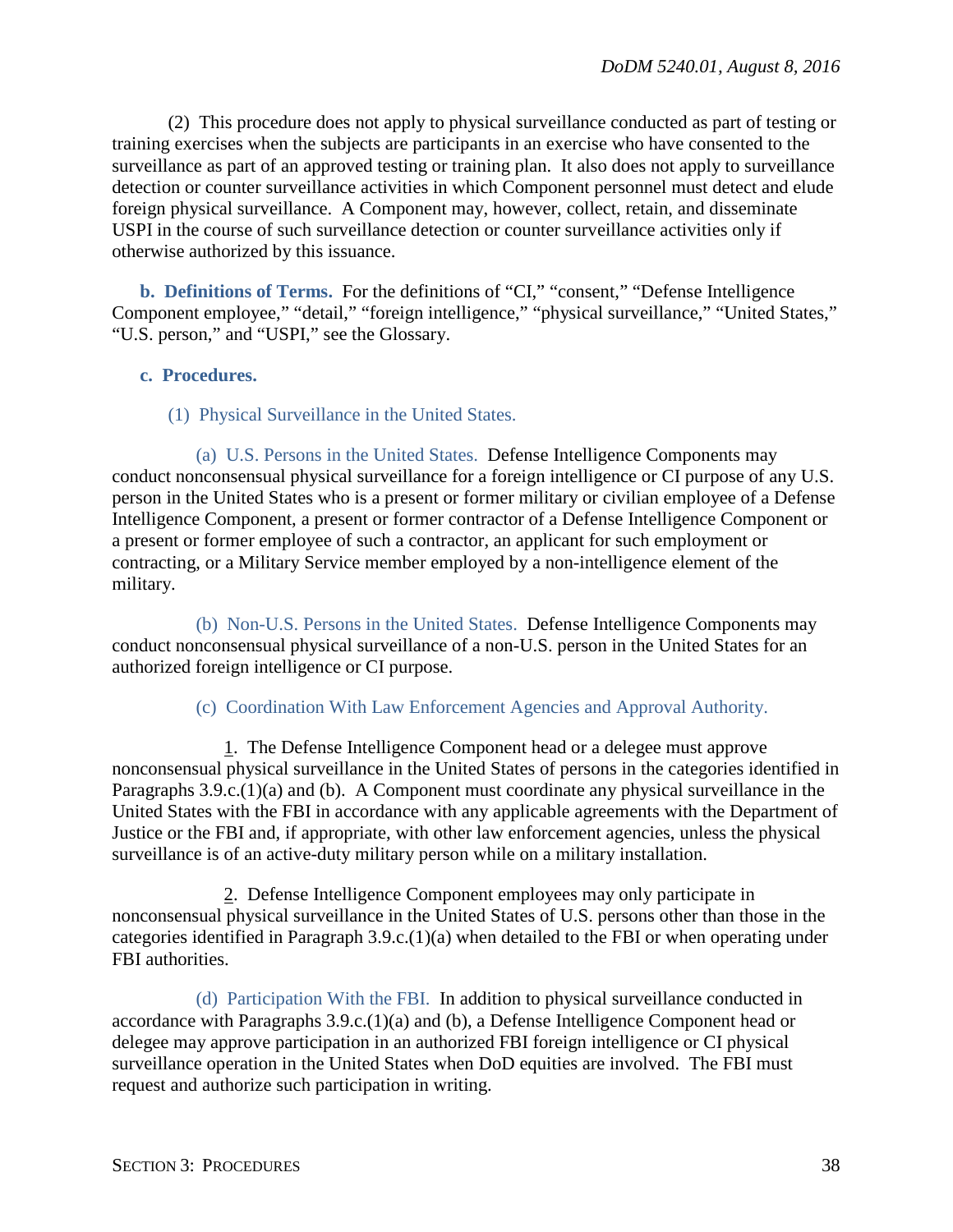#### (2) Physical Surveillance Outside the United States.

(a) Criteria. Defense Intelligence Components may conduct nonconsensual physical surveillance of any U.S. person who is outside the United States for an authorized foreign intelligence or CI purpose.

(b) Limitation on Foreign Intelligence Collection. Physical surveillance of a U.S. person outside of the United States to collect foreign intelligence may be authorized only to obtain significant information that cannot reasonably be acquired by other means.

(c) Required Coordination and Approval Authority. The Defense Intelligence Component head or a delegee may approve nonconsensual physical surveillance outside of the United States of any U.S. person for a foreign intelligence or CI purpose. Physical surveillance outside of the United States, with the exception of physical surveillance on a military installation, must be coordinated with the CIA. The approving official must consider the laws and policies of the host government and any applicable SOFA.

## <span id="page-38-0"></span>**3.10. PROCEDURE 10. UNDISCLOSED PARTICIPATION (UDP) IN ORGANIZATIONS.**

<span id="page-38-1"></span>**a. Scope.** This procedure governs the participation by Defense Intelligence Components and anyone, including sources, acting on behalf of a Component in any organization in the United States or any organization outside the United States that constitutes a U.S. person.

<span id="page-38-2"></span>**b. Exclusions.** This procedure does not apply to:

(1) Personal Participation. Activities conducted within an organization solely for personal purposes (i.e., activities undertaken upon the initiative and at the expense of a person for personal benefit).

(2) Voluntarily Provided Information. Activities conducted within an organization by any person who is already a member of the organization, or who joins on his or her own behalf, and later volunteers information to a Defense Intelligence Component not in response to a specific request or Defense Intelligence Component tasking.

(3) Publicly Available Information on the Internet. Collection of publicly available information on the Internet in a way that does not require a person to provide identifying information (such as an email address) as a condition of access and does not involve communication with a human being.

<span id="page-38-3"></span>**c. Definition of Terms.** See the Glossary for definitions of "CI," "collection," "Defense Intelligence Component employee," "domestic activities," "foreign intelligence," "foreign power," "intelligence activities," "organization," "organization in the United States," "organization outside the United States that constitutes a U.S. person," "participation," "publicly available," "undisclosed participation (UDP)," "United States," "U.S. person," and "USPI."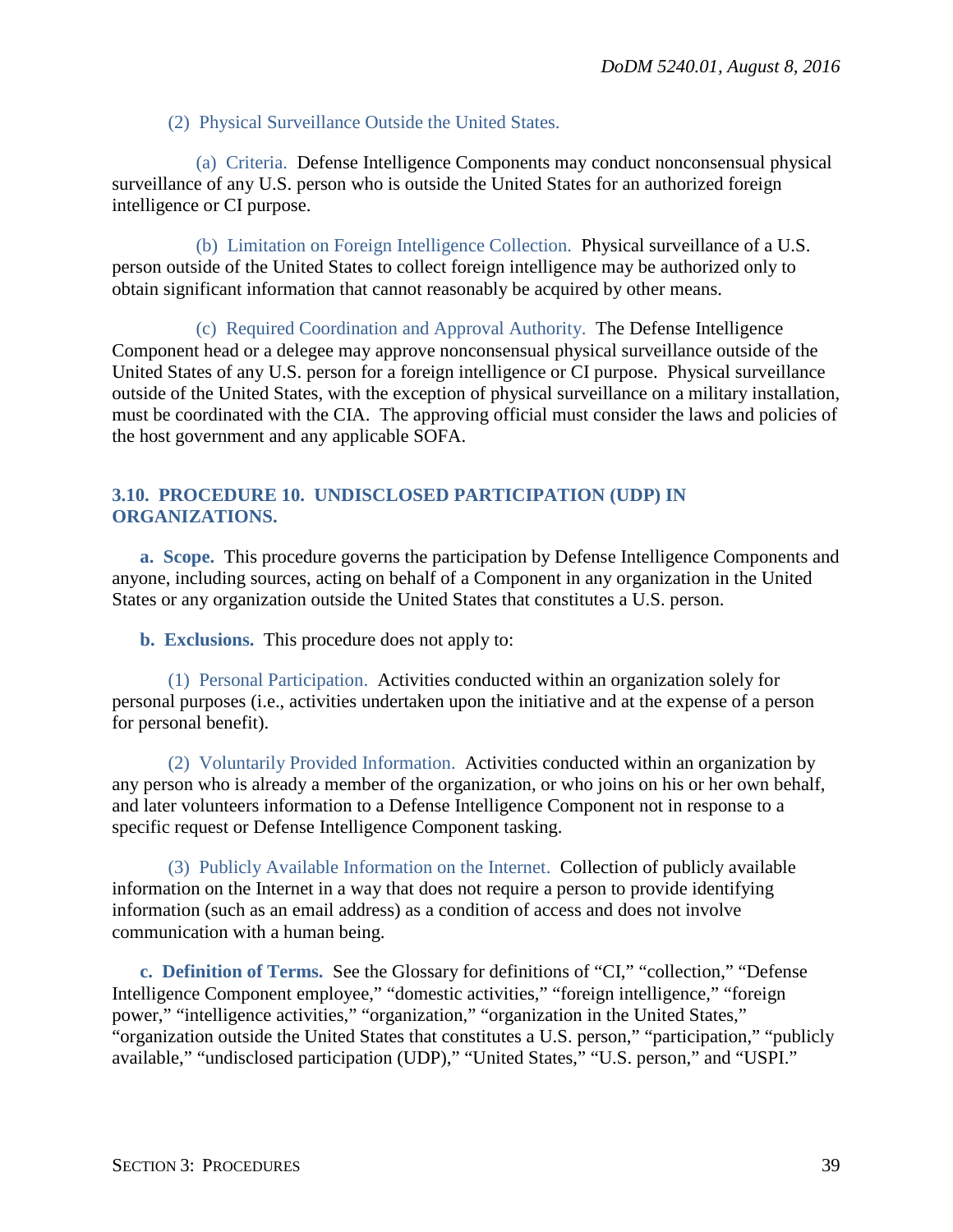<span id="page-39-0"></span>**d. General Requirement.** Anyone acting on behalf of a Defense Intelligence Component may join, become a member of, or otherwise participate in an organization in the United States, or in any organization outside the United States that constitutes a U.S. person, if his or her intelligence affiliation is disclosed to an appropriate official of the organization in accordance with Paragraph 3.10.g. Without such disclosure, the other provisions of this procedure must be applied to authorize UDP.

#### <span id="page-39-1"></span>**e. Limitations on UDP.**

(1) Lawful Purpose. All UDP must be essential to achieving a lawful foreign intelligence or CI purpose, as determined by the Defense Intelligence Component head or delegee, within the assigned mission of the Defense Intelligence Component.

(2) Domestic Activities. UDP may not be authorized for the purpose of collecting information on the domestic activities of U.S. persons.

(3) Coordination. All UDP must be coordinated with FBI, CIA, or any other appropriate agency in accordance with E.O. 12333 and applicable policy and agreements.

(4) UDP for Foreign Intelligence Purposes in the United States. UDP may not be authorized in the United States to collect foreign intelligence from or about a U.S. person, or to collect information necessary to assess a U.S. person as a potential source of assistance to foreign intelligence activities. This limitation does not preclude the collection of information about such persons, when volunteered by sources participating in an organization to which such persons belong, if otherwise permitted by Procedure 2.

(5) Duration of UDP. Authorization to conduct UDP that requires specific approval under this procedure will be limited to the duration of the intelligence activity it is supporting or 12 months, whichever is shorter. If specific approval is required by this procedure, an appropriate official must review and re-approve participation for more than 12 months on an annual basis in accordance with this procedure.

(6) Participation for the Purpose of Influencing the Activities of an Organization or Its Members.

(a) UDP may not be authorized for the purpose of influencing the activities of an organization within the United States, or any organization outside the United States that constitutes a U.S. person, or the members of such organizations who are participating for lawful purposes, unless either:

1. Such participation is undertaken on behalf of the FBI in the course of a lawful investigation, or

2. The organization concerned is composed primarily of individuals who are non-U.S. persons and the organization is reasonably believed to be acting on behalf of a foreign power.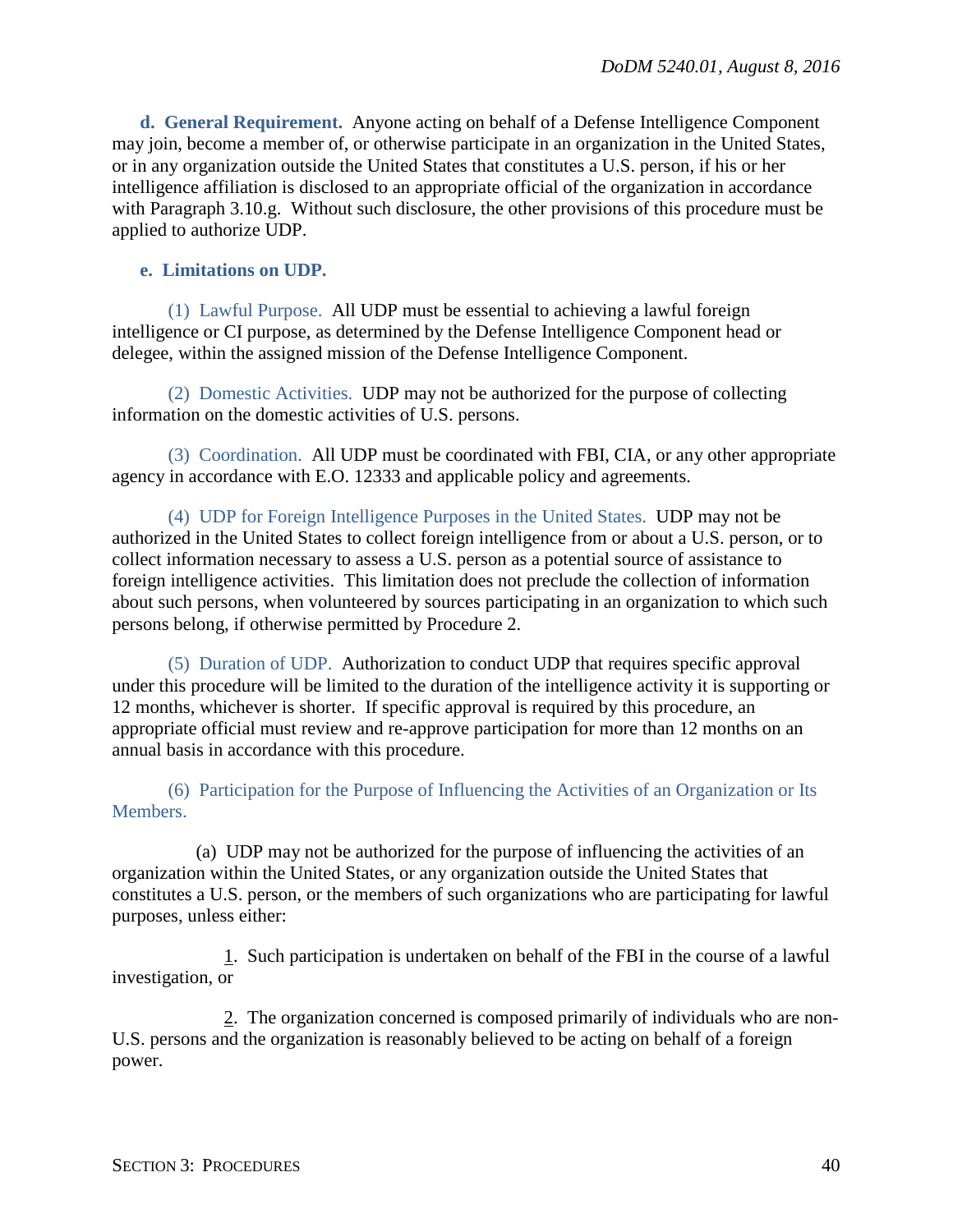(b) Any Defense Intelligence Component that desires to engage in UDP for such purposes will forward its request through the GC DoD to the USD(I) for approval, setting forth the relevant facts justifying such participation and explaining the nature of its contemplated activity.

(c) The prohibition on influencing the activities of an organization's members does not apply to non-U.S. persons who are located outside the United States, provided that the approving authority has considered the possible impact on domestic activities.

<span id="page-40-0"></span>**f. Required Approvals.** Subject to the limitations of Paragraph 3.10.e., UDP may be approved as stated in Paragraphs 3.10.f.(1) through (5).

(1) No Specific Approval Required. No specific approval under this procedure is required for the following types of UDP:

(a) Education or Training. Attending a course, meeting, seminar, conference exhibition, trade fair, workshop, symposium or participation in educational or professional organizations for the sole purpose of obtaining training or enhancing professional skills, knowledge, or capabilities of Defense Intelligence Component employees. Directing or tasking employees to conduct intelligence activities is not authorized under this category of UDP.

(b) Cover Activities. Participation in an organization solely for the purpose of obtaining or renewing membership status in accordance with DoD cover policy. Once membership is acquired, any further activities on behalf of the Defense Intelligence Component to maintain or enhance cover require approval in accordance with Paragraphs 3.10.f.(2) or (3).

(c) Published or Posted Information. Participation in an organization whose membership is open to the public solely for the purpose of obtaining information published or posted by the organization or its members and generally available to members. The method of obtaining this information must not involve elicitation.

(d) Public Forums – Employment Affiliation Not Required and No Elicitation of USPI. Participation in meetings, seminars, conferences, exhibitions, trade fairs, workshops, symposiums, or similar events sponsored or conducted by an organization, in person or through technical means (e.g., social networking sites, websites, or forums) provided that all of the following conditions are met:

1. The activity is open to the public;

2. Participation is for the purpose of collecting CI or significant foreign intelligence that is not focused on a specific U.S. person;

3. Providing employment affiliation is not a condition of access; and

4. Participation does not involve the elicitation of USPI.

(e) Foreign Entity. Participation in an organization that is an entity openly acknowledged by a foreign government to be directed or operated by that foreign government or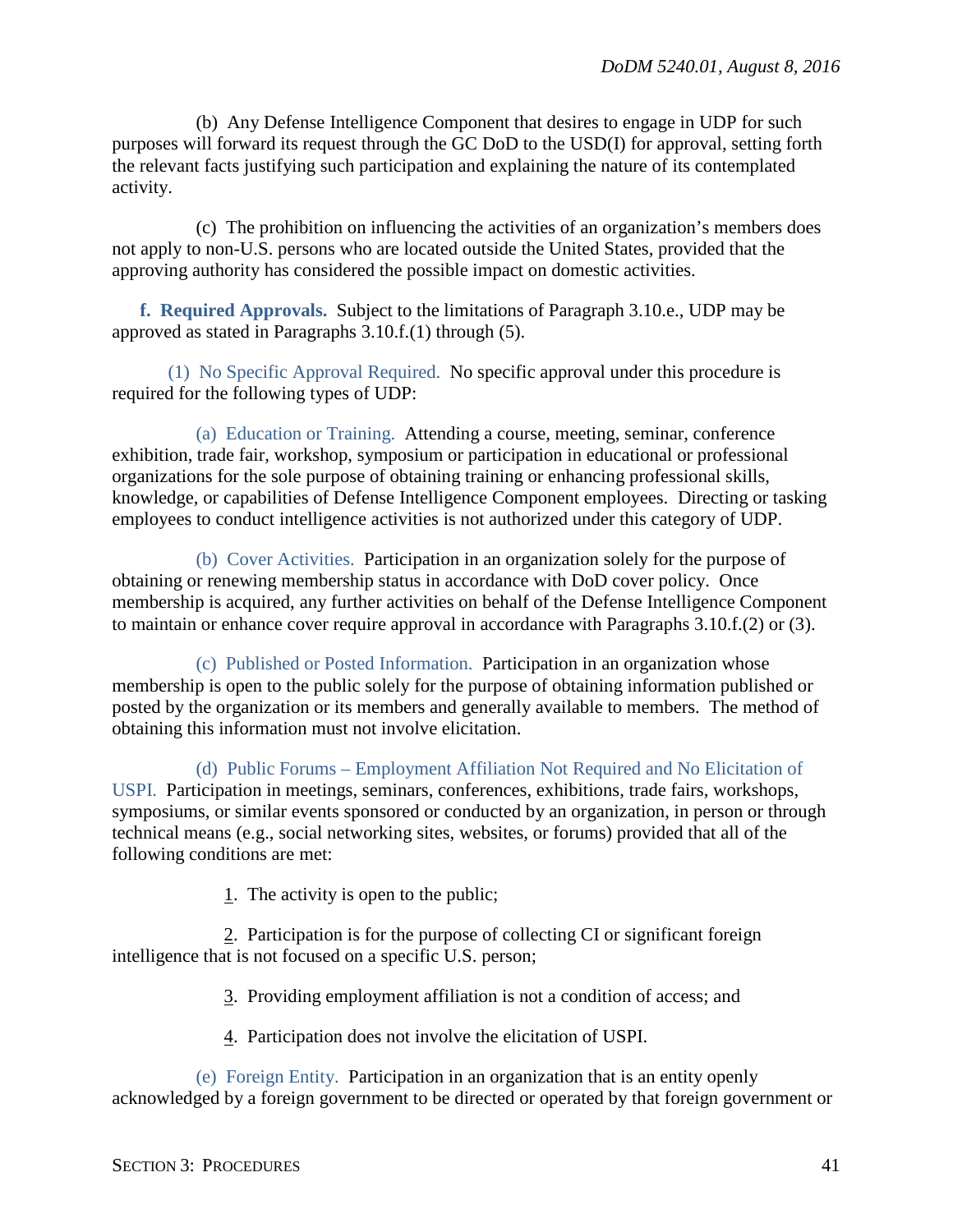is reasonably believed to be acting on behalf of a foreign power, and the organization is reasonably believed to consist primarily of individuals who are non-U.S. persons.

(2) UDP That May Be Approved by a Defense Intelligence Component Head or Delegee. A Defense Intelligence Component head or delegee may approve the following types of UDP:

(a) Non-U.S. Persons as Sources of Assistance. To collect information necessary to identify and assess a non-U.S. person as a potential source of assistance to foreign intelligence or CI activities.

(b) Public Forums – Employment Affiliation Required or Elicitation of USPI May Be Authorized. Participation in meetings, seminars, conferences, exhibitions, trade fairs, workshops, symposiums, or similar events sponsored or conducted by an organization, in person or through technical means (e.g., social networking sites, websites, or forums), provided that all of the following conditions are met:

1. The activity is open to the public;

2. Participation is for the purpose of collecting CI or significant foreign intelligence that is not focused on a specific U.S. person; and

- 3. One or both of the following applies:
	- a. Providing employment affiliation is a condition of access; or
	- b. Participation may involve the elicitation of USPI.

(c) Cover Activities. Participation in an organization beyond obtaining or renewing membership for the purpose of maintaining or enhancing cover that is approved in accordance with DoD cover policy. Directing or tasking a person acting on behalf of a Defense Intelligence Component to collect foreign intelligence or CI from or about the organization or its members requires approval in accordance with Paragraph 3.10.f.(3).

(d) U.S. Person Organizations Outside the United States. Participation in organizations outside the United States that constitute U.S. persons, to collect foreign intelligence or CI outside the United States from or about a non-U.S. person located outside the United States.

(3) UDP That May Be Approved by a Defense Intelligence Component Head or a Single Delegee. A Defense Intelligence Component head or a single delegee may approve the following types of UDP:

(a) To collect foreign intelligence outside the United States from or about a specific U.S. person or from or about a specific non-U.S. person in the United States.

(b) To conduct authorized CI activities not addressed in Paragraph 3.10.f.(1) or 3.10.f.(2) in or outside the United States, after required coordination with the FBI or CIA.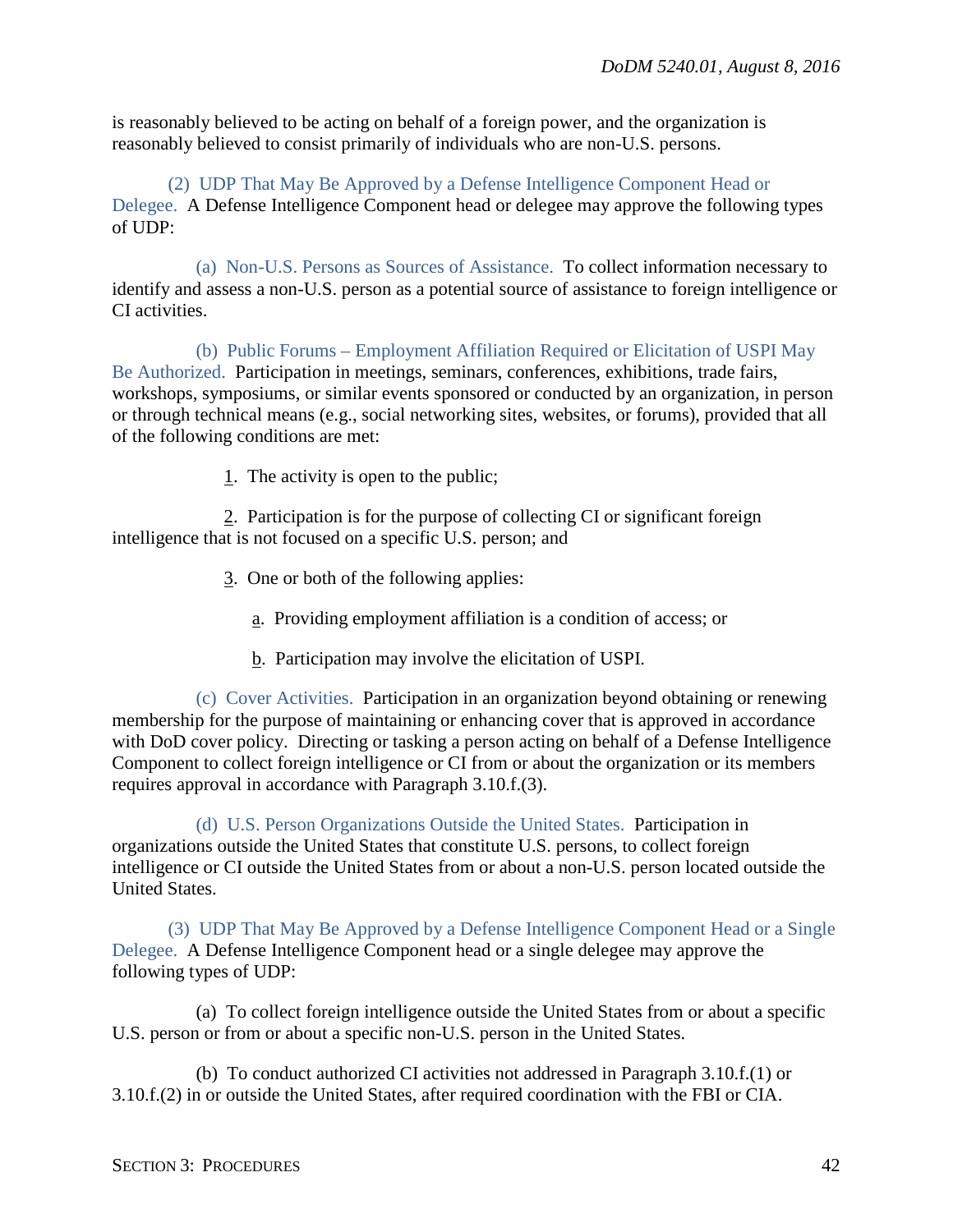(c) To collect information inside the United States necessary to identify a U.S. person as a potential source of assistance to foreign intelligence or CI activities.

(d) To collect information outside the United States necessary to assess a U.S. person as a potential source of assistance to foreign intelligence or CI activities.

(4) Other UDP Approvals. UDP that is not specifically addressed in this procedure may be authorized by the USD(I) or a Defense Intelligence Component head with notice to the DoD SIOO.

(5) Standards for Review and Approval. The official approving the UDP pursuant to Paragraphs 3.10.f.(2), (3), or (4) must make all of the following determinations:

(a) The potential benefits to national security from the UDP outweigh any adverse impact on civil liberties or privacy of U.S. persons. A factor in this determination will be whether the Defense Intelligence Component will use appropriate safeguards, including limits on duration and scope of the UDP;

(b) The proposed UDP complies with the requirements of Paragraph 3.10.e.; and

(c) The proposed UDP is the least intrusive means feasible and conforms to the requirements of Procedure 2.

#### <span id="page-42-0"></span>**g. Disclosure Requirement.**

(1) General. Unless the UDP is conducted in accordance with Paragraphs 3.10.e. and f., disclosure of the intelligence affiliation of the person who is acting on behalf of the Defense Intelligence Component will be made to an executive officer of the organization in question, or to an official in charge of membership, attendance, or the records of the organization. Such disclosure must be sufficient to apprise the official of the fact of the person's affiliation with the Defense Intelligence Component (e.g., by identifying the particular Component where the name of the Component itself reveals the intelligence affiliation or by stating the fact of intelligence affiliation where the name does not reveal the underlying affiliation).

(2) Serving as an Official of the Organization. If the official to whom disclosure would be made is also acting on behalf of the Defense Intelligence Component, his or her knowledge alone does not meet the disclosure requirement unless that person is the most senior official within the organization. Where the person is not the most senior official in the organization, disclosure must be made to an additional official with actual or apparent authority to act on behalf of the organization in order for the participation not to be UDP.

(3) Records. The Defense Intelligence Component will maintain a written record of any disclosure of intelligence affiliation required by this procedure, including the name and title of the person to whom the disclosure was made.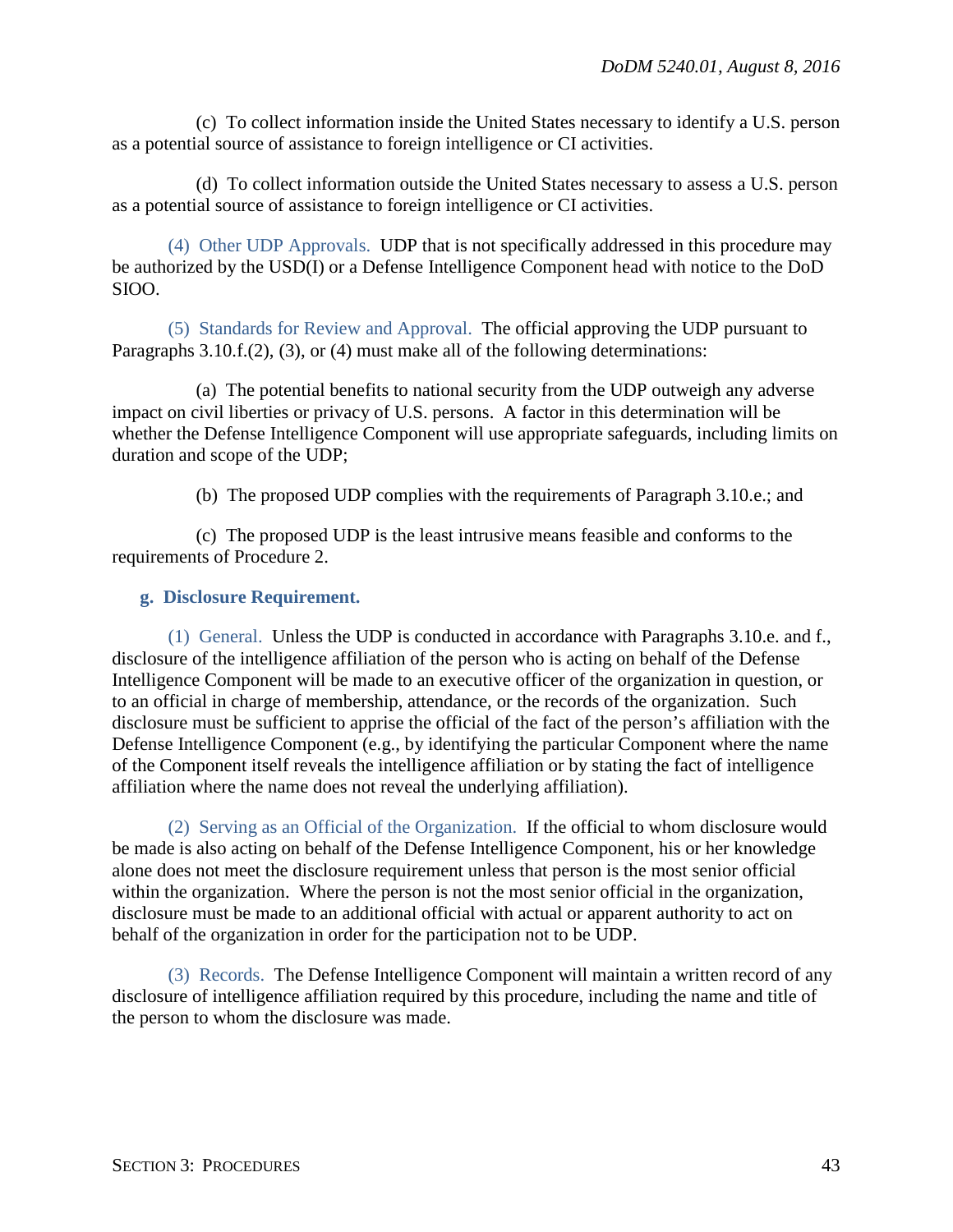# **GLOSSARY**

## <span id="page-43-1"></span><span id="page-43-0"></span>**G.1. ACRONYMS.**

| CI                  | counterintelligence                                                |
|---------------------|--------------------------------------------------------------------|
| <b>CIA</b>          | Central Intelligence Agency                                        |
| <b>DIA</b>          | Defense Intelligence Agency                                        |
| <b>DIRNSA/CHCSS</b> | Director, National Security Agency/Chief, Central Security Service |
| DoD SIOO            | DoD Senior Intelligence Oversight Official                         |
| E.O.                | Executive order                                                    |
| <b>FBI</b>          | Federal Bureau of Investigation                                    |
| <b>FISA</b>         | Foreign Intelligence Surveillance Act                              |
| <b>FISC</b>         | Foreign Intelligence Surveillance Court                            |
| GC DoD              | General Counsel of the Department of Defense                       |
| <b>NGA</b>          | National Geospatial-Intelligence Agency                            |
| <b>NRO</b>          | National Reconnaissance Office                                     |
| NSA/CSS             | National Security Agency/Central Security Service                  |
| <b>NSA OGC</b>      | National Security Agency Office of General Counsel                 |
| <b>SIGINT</b>       | signals intelligence                                               |
| <b>SOFA</b>         | status of forces agreement                                         |
| <b>TSCM</b>         | technical surveillance countermeasures                             |
| <b>UDP</b>          | undisclosed participation                                          |
| U.S.C.              | <b>United States Code</b>                                          |
| USD(I)              | Under Secretary of Defense for Intelligence                        |
| <b>USPI</b>         | U.S. person information                                            |
| <b>USPS</b>         | <b>United States Postal Service</b>                                |

<span id="page-43-2"></span>**G.2. DEFINITIONS.** Unless otherwise noted, these terms and their definitions are for the purpose of this issuance.

**administrative purposes.** Information that is received or collected when it is necessary for the administration of a Defense Intelligence Component, but is not received or collected directly for intelligence purposes. Examples include information about systems administration; the performance of contractors; public affairs and legislative matters, including correspondence files; personnel and training records; and training materials.

**agent of a foreign power.** Any person, including a U.S. person, who: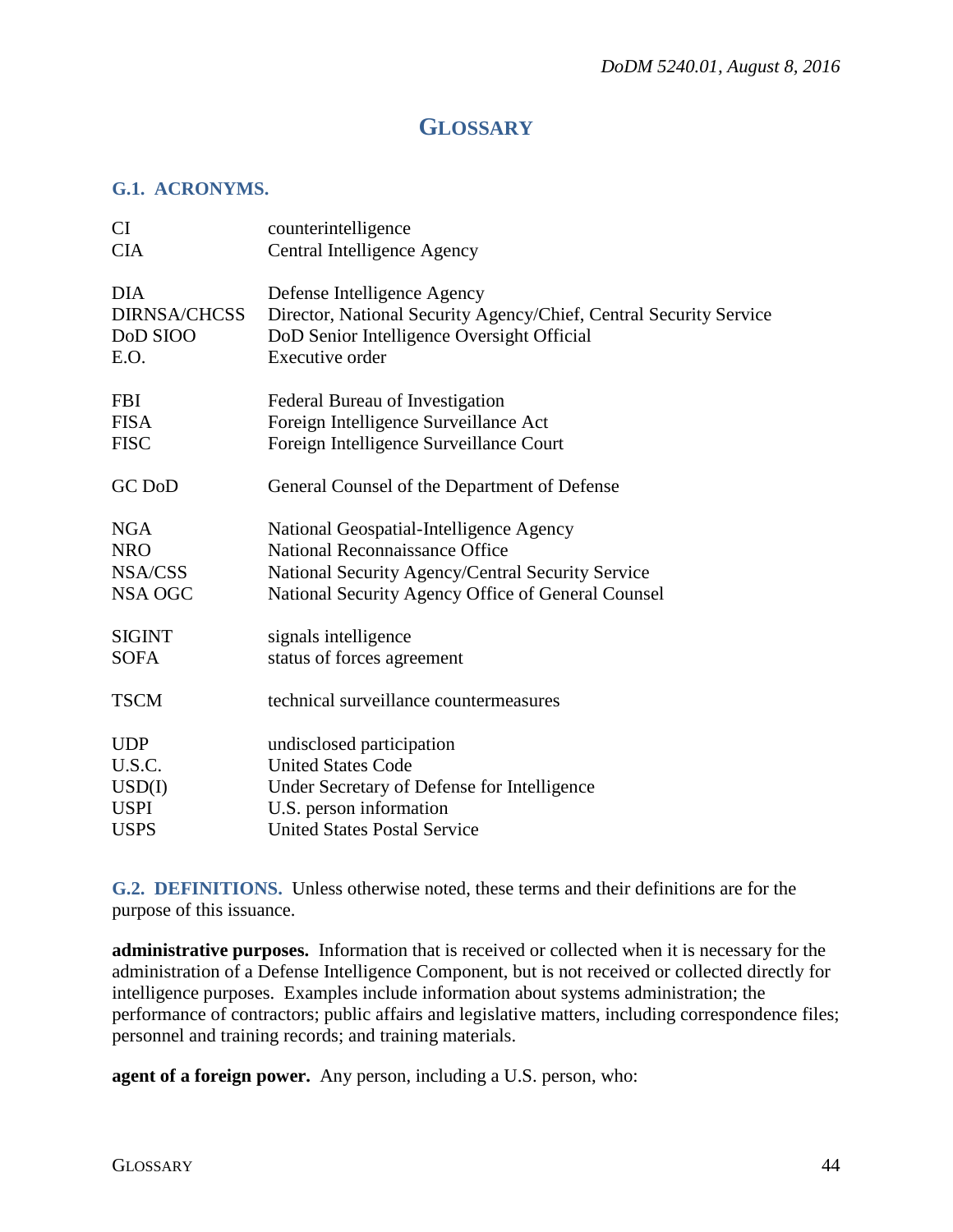(1) Knowingly engages in clandestine intelligence-gathering activities for, or on behalf of, a foreign power, which activities involve or may involve a violation of the criminal statutes of the United States;

(2) Pursuant to the direction of an intelligence service or network of a foreign power, knowingly engages in any other clandestine intelligence activities for, or on behalf of, such foreign power, which activities involve or are about to involve a violation of the criminal statutes of the United States;

(3) Knowingly engages in sabotage or international terrorism, or activities that are in preparation therefor, for, or on behalf of, a foreign power;

(4) Knowingly enters the United States under a false or fraudulent identity for, or on behalf of, a foreign power or, while in the United States, knowingly assumes a false or fraudulent identity for, or on behalf of, a foreign power; or

(5) Knowingly aids or abets any person in the conduct of activities described in subparagraphs (1) - (3) of this definition or knowingly conspires with any person to engage in such activities.

**CI.** Information gathered and activities conducted to identify, deceive, exploit, disrupt, or protect against espionage, other intelligence activities, sabotage, or assassinations conducted for or on behalf of foreign powers, organizations, or persons, or their agents, or international terrorist organizations or activities.

**collection.** Information is collected when it is received by a Defense Intelligence Component, whether or not it is retained by the Component for intelligence or other purposes. Collected information includes information obtained or acquired by any means, including information that is volunteered to the Component. Collected information does not include:

Information that only momentarily passes through a computer system of the Component;

Information on the Internet or in an electronic forum or repository outside the Component that is simply viewed or accessed by a Component employee but is not copied, saved, supplemented, or used in some manner;

Information disseminated by other Components or elements of the Intelligence Community; or

Information that is maintained on behalf of another U.S. Government agency and to which the Component does not have access for intelligence purposes.

**communications security.** A component of cybersecurity that deals with measures and controls taken to deny unauthorized persons information derived from telecommunications and to ensure the authenticity of such telecommunications. Communications security includes cryptographic security, transmission security, emissions security, and physical security of communications security material. Communications security does not include collecting foreign intelligence or CI, or conducting any other intelligence activities.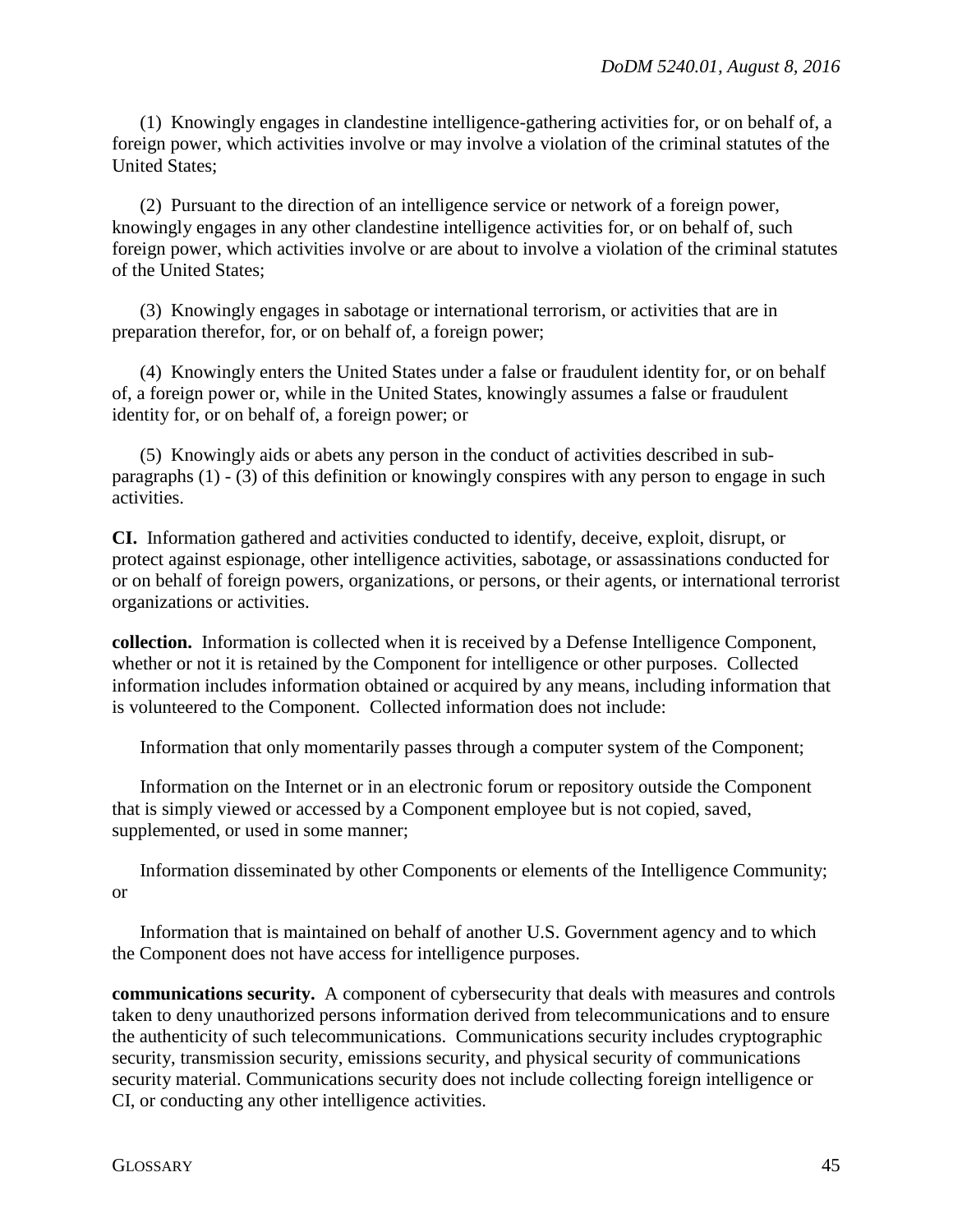**communications security investigation.** An investigation, by an authorized investigative entity, conducted as a result of a communications security incident.

**concealed monitoring.** The use of hidden electronic, optical, or mechanical devices to monitor a particular person or a group of persons without their consent in a surreptitious manner over a period of time, in circumstances in which such person or persons do not have a reasonable expectation of privacy. Monitoring is surreptitious when it is conducted in a manner designed to keep the subject of the monitoring unaware of it. Video monitoring or sound recording of a subject in a place where he or she has no reasonable expectation of privacy qualifies as concealed monitoring if conducted over a period of time, but taking one photograph of a subject would not qualify. Concealed monitoring does not include electronic surveillance, physical searches, physical surveillance, overhead reconnaissance, or airborne reconnaissance.

**consent.** An agreement by a person or organization to permit a Defense Intelligence Component to take particular actions affecting that person or organization. Consent should be in written or in electronic form, but may be given orally, unless a specific form of consent is required by law or a particular procedure.

Consent may be implied if adequate notice is provided that a particular action carries with it the presumption of consent to an accompanying action. Consent may also be implied where adequate policy has been published or otherwise articulated.

The General Counsel or legal advisor of a Defense Intelligence Component will determine whether a notice or policy is adequate and lawful, before the Component takes or refrains from taking action on the basis of implied consent.

**cooperating sources.** Persons or organizations who knowingly and voluntarily provide information, or access to information, at the request of Defense Intelligence Components, or on their own initiative. Cooperating sources include government agencies, law enforcement authorities, credit agencies, commercial entities, academic institutions, employers, and foreign governments.

**Defense Intelligence Component employee.** A person employed by, assigned or detailed to, or who otherwise conducts intelligence activities on behalf of the Component, except that this term does not include a human source.

**Defense Intelligence Components.** All DoD organizations that perform foreign intelligence or CI missions or functions, including:

The NSA/CSS. The DIA. The NRO. The NGA.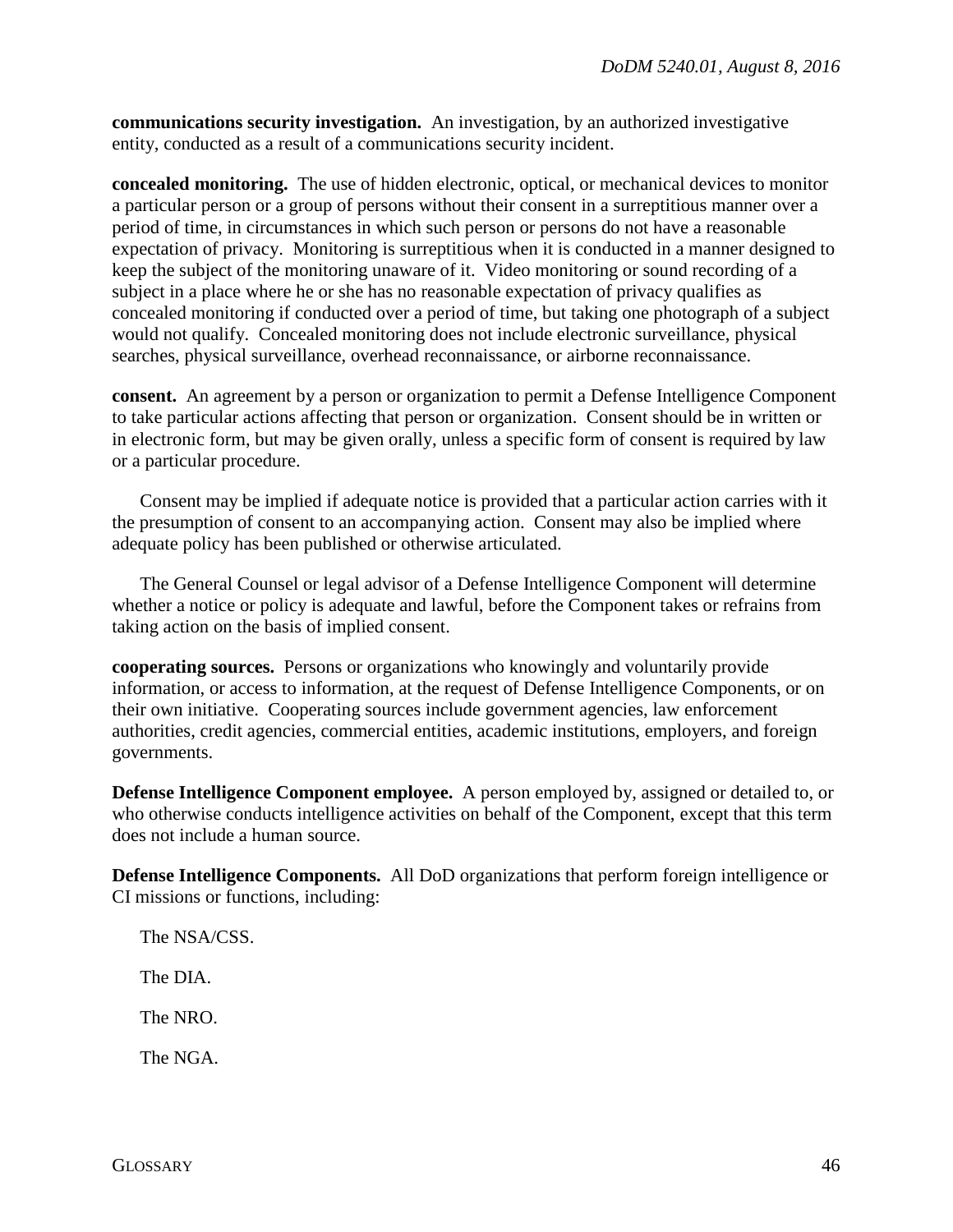The foreign intelligence and CI elements of the Active and Reserve Components of the Military Departments, including the United States Coast Guard when operating as a service in the Department of the Navy.

The offices and staff of the Senior Intelligence Officers of the Combatant Command Headquarters.

Other organizations, staffs, and offices, when used for foreign intelligence or CI activities to which Part 2 of E.O. 12333 applies; however, the heads of such organizations, staffs, and offices are not considered Defense Intelligence Component heads for purposes of this issuance. When necessary, DoD policy will establish which official will serve as the Defense Intelligence Component head for these organizations, staffs, or offices.

#### **Defense Intelligence Component head.**

The DIRNSA/CHCSS.

The Director, DIA.

The Director, NRO.

The Director, NGA.

The Deputy Chief of Staff, G2, Department of the Army.

The Commander, U.S. Army Intelligence and Security Command.

The Director of Naval Intelligence.

The Director, Naval Intelligence Activity.

The Commander, Office of Naval Intelligence.

The Commander, U.S Fleet Cyber Command.

The Director, Naval Criminal Investigative Service.

The Director of Intelligence, Marine Corps.

The Commander, Marine Corps Intelligence Activity.

The Deputy Chief of Staff, Intelligence, Surveillance and Reconnaissance, Department of the Air Force.

The Commander, Twenty Fifth Air Force.

The Commander, Air Force Office of Special Investigations.

The Senior Intelligence Officers of the Combatant Command Headquarters.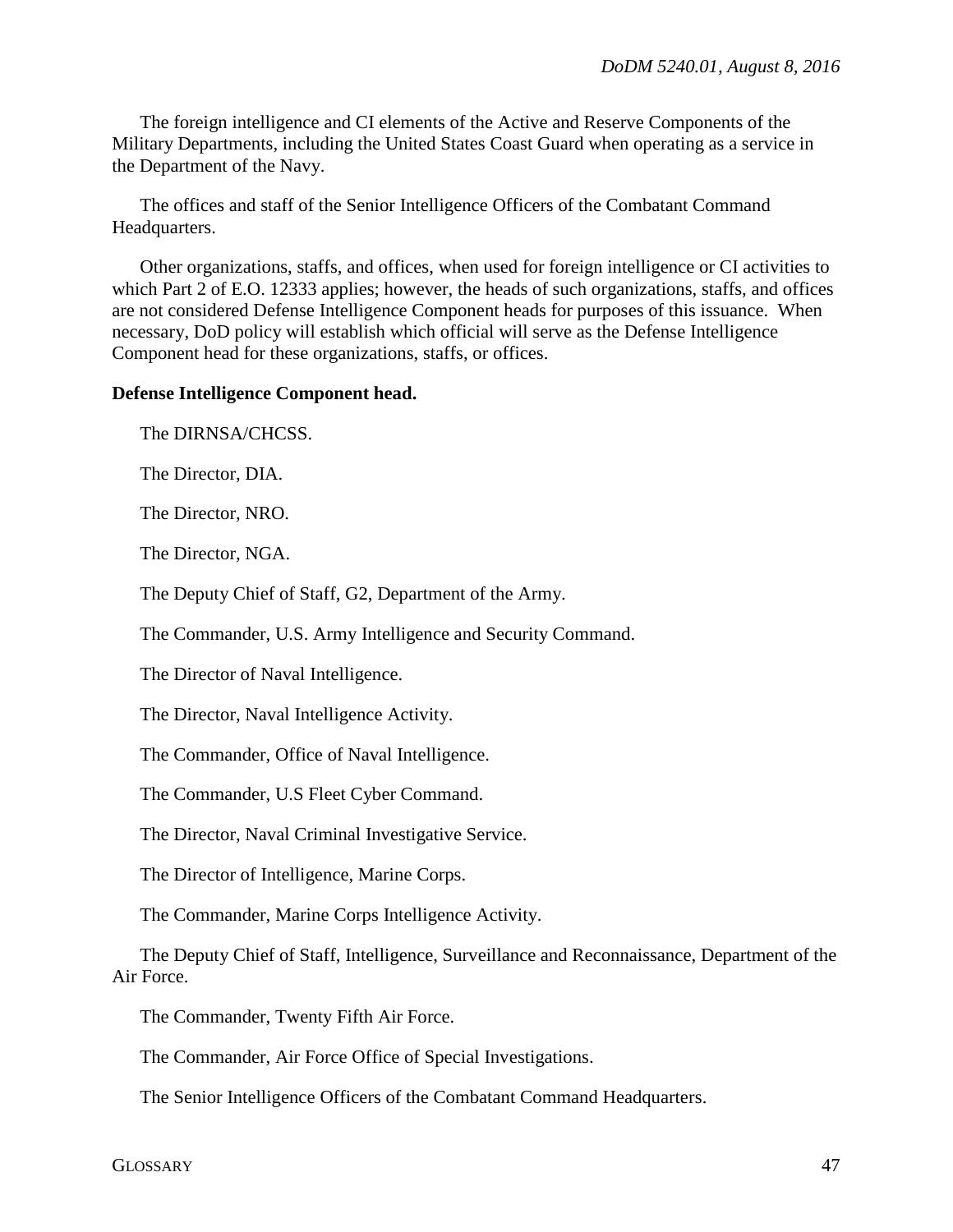Senior officials designated by the Secretary of a Military Department for the foreign intelligence and CI elements of that Department.

Senior officials designated by the USD(I) for other Defense Intelligence Components.

detail. A status under which, by agreement between government agencies or elements of the Intelligence Community, an employee of one agency or element operates under the authorities, regulations, policies, and supervision of another.

**dissemination.** The transmission, communication, sharing, or passing of information outside a Defense Intelligence Component by any means, including oral, electronic, or physical means. Dissemination includes providing any access to information in a Component's custody to persons outside the Component.

**DoD facilities.** Installations or facilities owned, leased, or occupied by accommodation or otherwise, by DoD.

**domestic activities.** Activities that take place within the United States that do not have a significant connection with either an agent of a foreign power or a foreign power, organization, or person.

**electronic surveillance.** The acquisition of a nonpublic communication by electronic means without the consent of a person who is a party to an electronic communication or, in the case of a non-electronic communication, without the consent of a person who is visibly present at the place of communication, but not including the use of radio direction-finding equipment solely to determine the location of a transmitter. Electronic surveillance is also defined in FISA, and where these procedures reference that definition, FISA should be consulted.

**foreign connection.** A reasonable belief that the U.S. person is or has been in contact with, or has attempted to contact, a foreign person or a representative or agent of a foreign country, for purposes harmful to the national security interests of the United States; or when a reasonable belief exists that the U.S. person is acting or encouraging others to act in furtherance of the goals or objectives of a foreign person or power, or a representative or agent of a foreign power, for purposes harmful to the national security interests of the United States.

**foreign intelligence.** Information relating to the capabilities, intentions, or activities of foreign governments or elements thereof, foreign organizations, foreign persons, or international terrorists.

**foreign power.** Any of the following:

A foreign government or any component thereof, whether or not recognized by the United States.

A faction of a foreign nation or nations, not substantially composed of U.S. persons.

An entity that is openly acknowledged by a foreign government or governments to be directed and controlled by such foreign government or governments.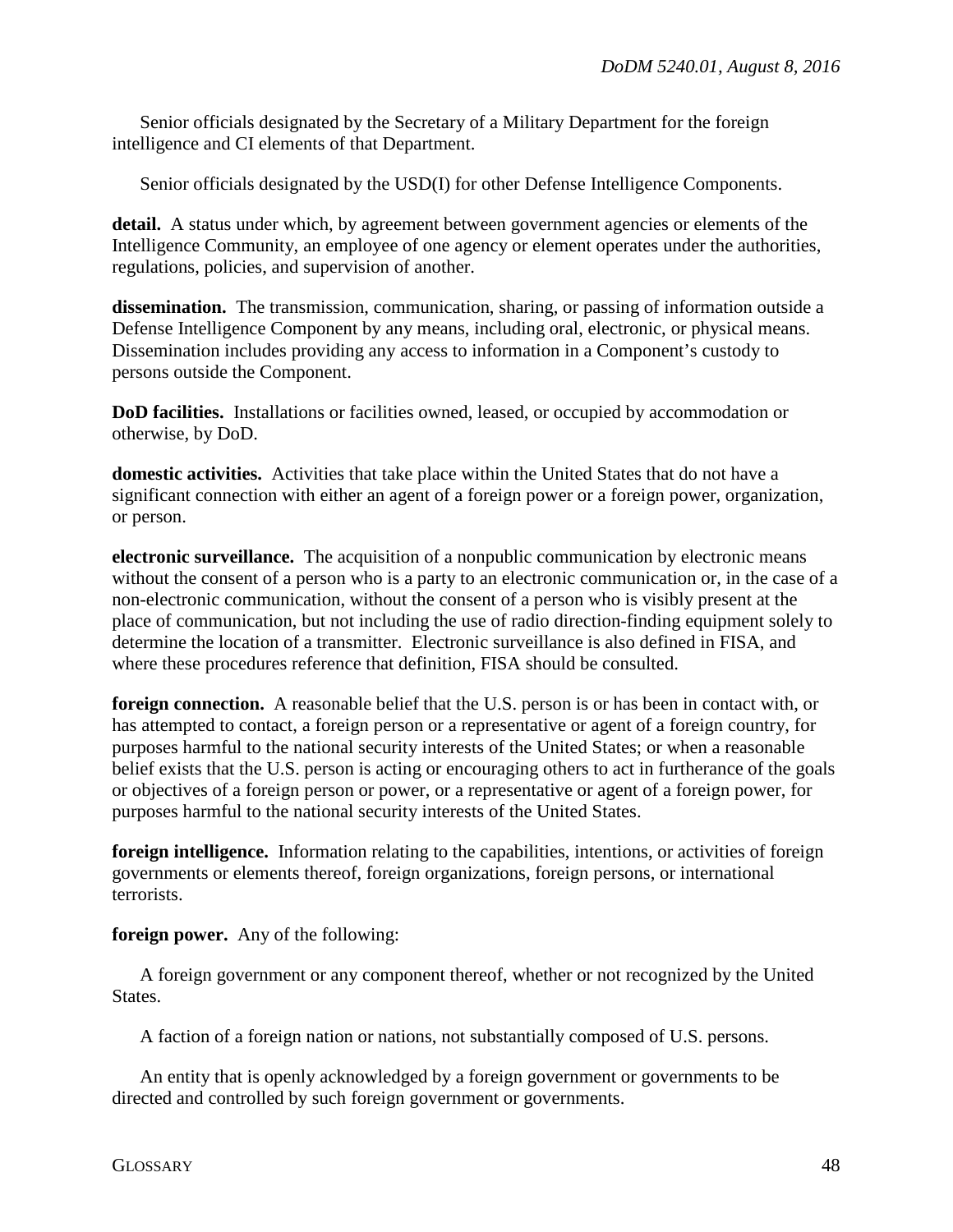A group engaged in international terrorism or activities in preparation thereof.

A foreign-based political organization, not substantially composed of U.S. persons.

An entity that is directed and controlled by a foreign government or governments.

An entity not substantially composed of U.S. persons that is engaged in the international proliferation of weapons of mass destruction.

**host of a shared repository.** An entity responsible for developing and maintaining a shared repository. A host may or may not have access to information in the repository for intelligence purposes.

**imagery.** A likeness or presentation of any natural or manmade feature or related object or activity and the positional data acquired at the same time the likeness or representation was acquired, including products produced by space-based national intelligence reconnaissance systems and likenesses or presentations produced by satellites, airborne platforms, unmanned aerial vehicles, or other similar means. Imagery does not include handheld or clandestine photography taken by or on behalf of human intelligence collection organizations. This definition is consistent with Section 467 of Title 10, U.S.C.

**incidental collection of USPI.** Collection of USPI that is not deliberately sought by a Defense Intelligence Component, but that is nonetheless collected. Collection of USPI that is not deliberately sought is considered incidental regardless of whether it is expected or reasonably anticipated to occur.

**intelligence.** Includes foreign intelligence and CI.

**intelligence activities.** All activities that the DoD Components conduct pursuant to E.O. 12333.

#### **Intelligence Community and elements of the Intelligence Community.**

The Office of the Director of National Intelligence.

The CIA.

The NSA/CSS.

The DIA.

The NGA.

The NRO.

The intelligence and CI elements of the Army, the Navy, the Air Force, and the Marine Corps.

The intelligence elements of the FBI.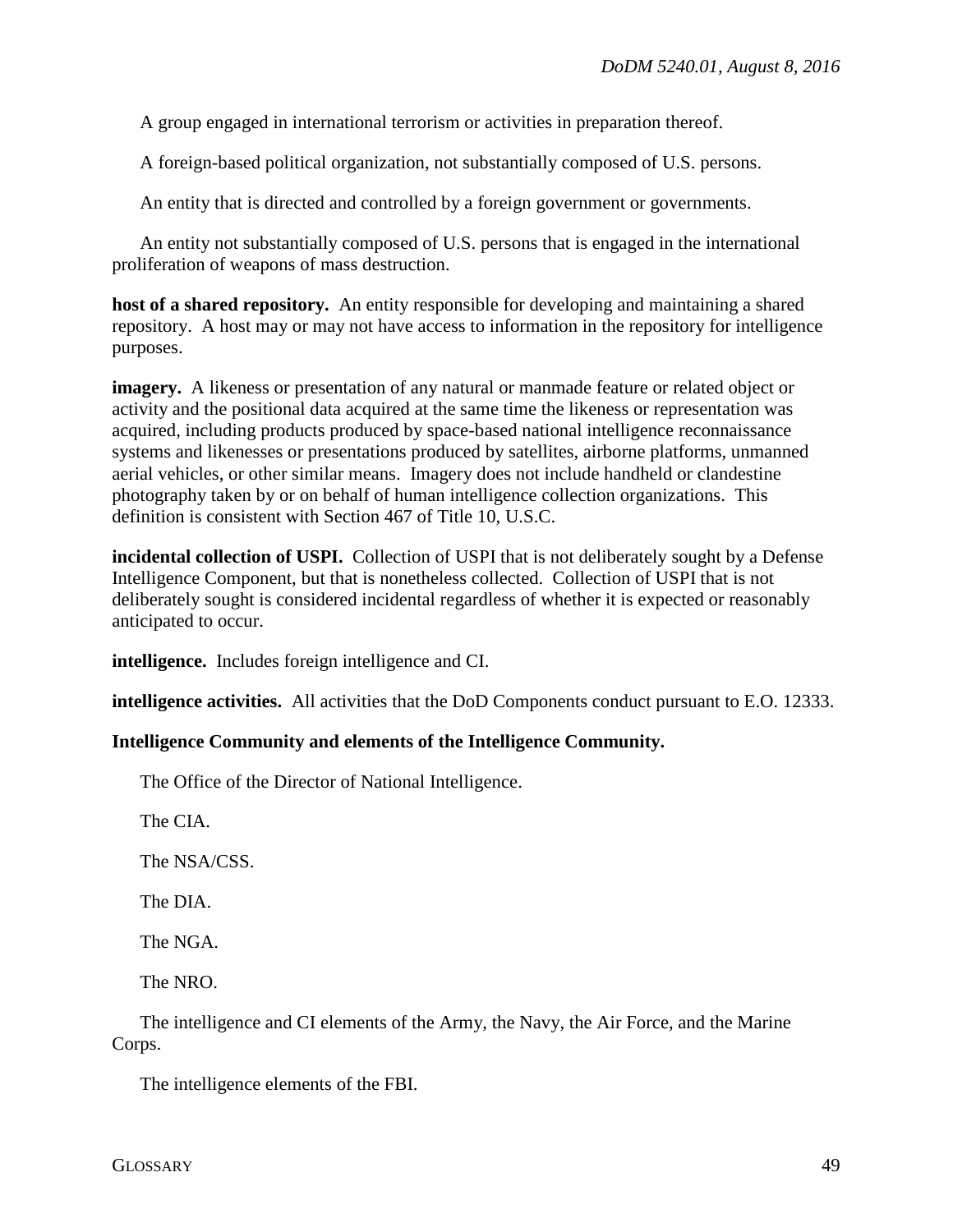The Office of National Security Intelligence of the Drug Enforcement Administration.

The Office of Intelligence and Counterintelligence of the Department of Energy.

The Bureau of Intelligence and Research of the Department of State.

The Office of Intelligence and Analysis of the Department of the Treasury.

The Office of Intelligence and Analysis of the Department of Homeland Security.

The Intelligence and Counterintelligence elements of the Coast Guard.

The other offices with the Department of Defense for the collection of specialized national foreign intelligence through reconnaissance programs.

Such other elements of any other department or agency as may be designated by the President, or designated jointly by the Director of National Intelligence and the head of the department or agency concerned, as an element of the Intelligence Community.

**intentional collection of USPI.** Collection of USPI that is deliberately sought by a Defense Intelligence Component.

**international narcotics activities.** Activities outside the United States involving the production, transfer, or sale of significant quantities of narcotics or other substances controlled in accordance with Sections 811 and 812 of Title 21, U.S.C., or activities inside the United States that are directly tied to such activities overseas.

**international terrorism or international terrorist activities.** Activities that involve violent acts or acts dangerous to human life that violate federal, State, local, or tribal criminal law or would violate such law if committed within the United States or a State, local, or tribal jurisdiction; appear to be intended to intimidate or coerce a civilian population, influence the policy of a government by intimidation or coercion, or affect the conduct of a government by assassination or kidnapping; and occur totally outside the United States, or transcend national boundaries in terms of the means by which they are accomplished, the persons they appear to be intended to coerce or intimidate, or the locale in which their perpetrators operate or seek asylum.

**mail cover.** The non-consensual recording of any data appearing on the outside cover of any sealed or unsealed mail matter. In this context, a "recording" means a transcription, photograph, photocopy, or other facsimile of the image of the outside cover, envelope, or wrappers of mail matter. A mail cover does not include opening or examination of mail that constitutes a physical search.

**mail in USPS channels.** Mail while in transit within, among, and between the United States (including mail of foreign origin that is passed by a foreign postal administration to the USPS for forwarding to a foreign postal administration under a postal treaty or convention and mail temporarily in the hands of the U.S. Customs Service or the Department of Agriculture), the Military Postal Service Agency, Army or Air Force Post Offices and Fleet Post Offices, and mail for delivery to the United Nations, New York.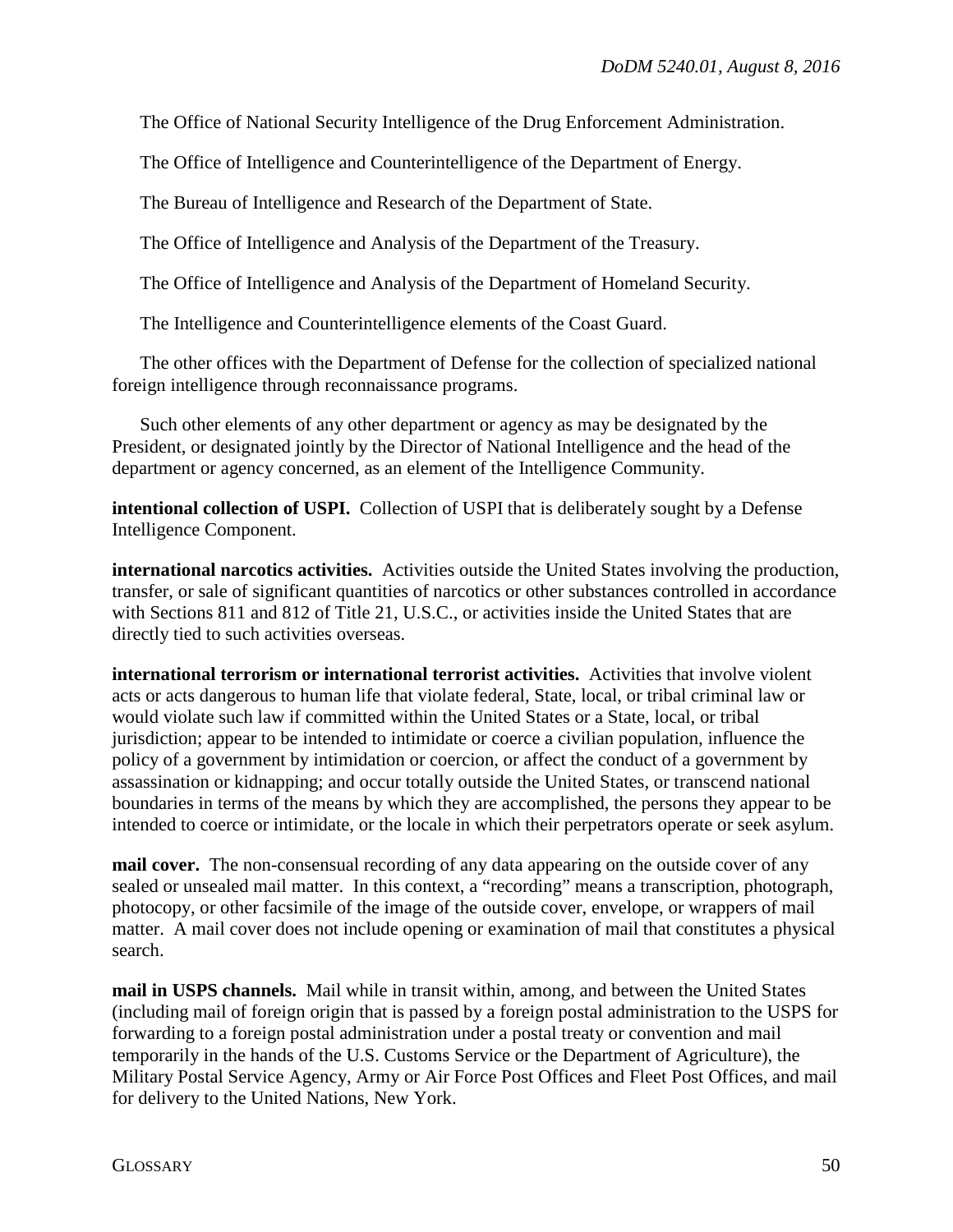Mail in USPS channels includes international mail in transit to an addressee in the United States after receipt by the USPS from a foreign postal administration or international mail in transit to an addressee abroad before passage to a foreign postal administration.

Mail is in transit until it is physically delivered to the specific addressee in the United States who is named on the envelope or his or her authorized agent.

**organization.** For purposes of Procedure 10, an organization is an association of two or more individuals formed for any lawful purpose whose existence is formalized in some manner (e.g., by having a defined leadership, holding meetings, publishing a charter, or requiring dues). The term "organization" includes corporations, other commercial entities, and associations formed for a social, political, fraternal, professional, business, academic, ethnic-affinity, or religious purpose, including those that meet and communicate through the use of technologies. The term "organization" does not include a loose group of friends, social contacts, or business associates who may share common interests but whose association lacks any formal structure. For example, the Rotary Club is an organization; a group of friends who play poker or meet at a gym for athletics every weekend is not. A Defense Intelligence Component should consult with the legal office responsible for advising it if there is any question as to whether a group or an entity constitutes an organization.

**organization in the United States.** An organization physically located in the United States, whether or not it constitutes a U.S. person. Thus, a branch, subsidiary, or office of an organization in the United States that is physically located outside the United States is not an organization in the United States. Conversely, a branch, subsidiary, or office of a foreign organization, or one substantially made up of foreign persons, that is physically located in the United States is an organization in the United States. An organization in the United States includes an organization that primarily meets and communicates on the Internet or through the use of other technologies and is substantially composed of persons who are located in the United States.

**organization outside the United States that constitutes a U.S. person.** An organization physically located outside the United States that is substantially composed of U.S. persons. This definition includes an organization that primarily meets and communicates on the Internet or through the use of other technologies and is substantially composed of U.S. persons who are located outside the United States.

**overhead reconnaissance**. Activities carried out by space-based capabilities whose principal purpose is conducting or enabling imagery collection.

**participation.** Taking part in an organization's activities and interacting with its members within the structure or framework of the organization. Such activities may include one or more of the following: acquiring membership; attending or taking part in organizational meetings, events, activities, or other forums sponsored or conducted by the organization; conducting the work or functions of the organization; serving as a representative or agent of the organization; or contributing funds to the organization other than in payment for goods or services. Actions taken outside the organizational structure or framework, however, do not constitute participation.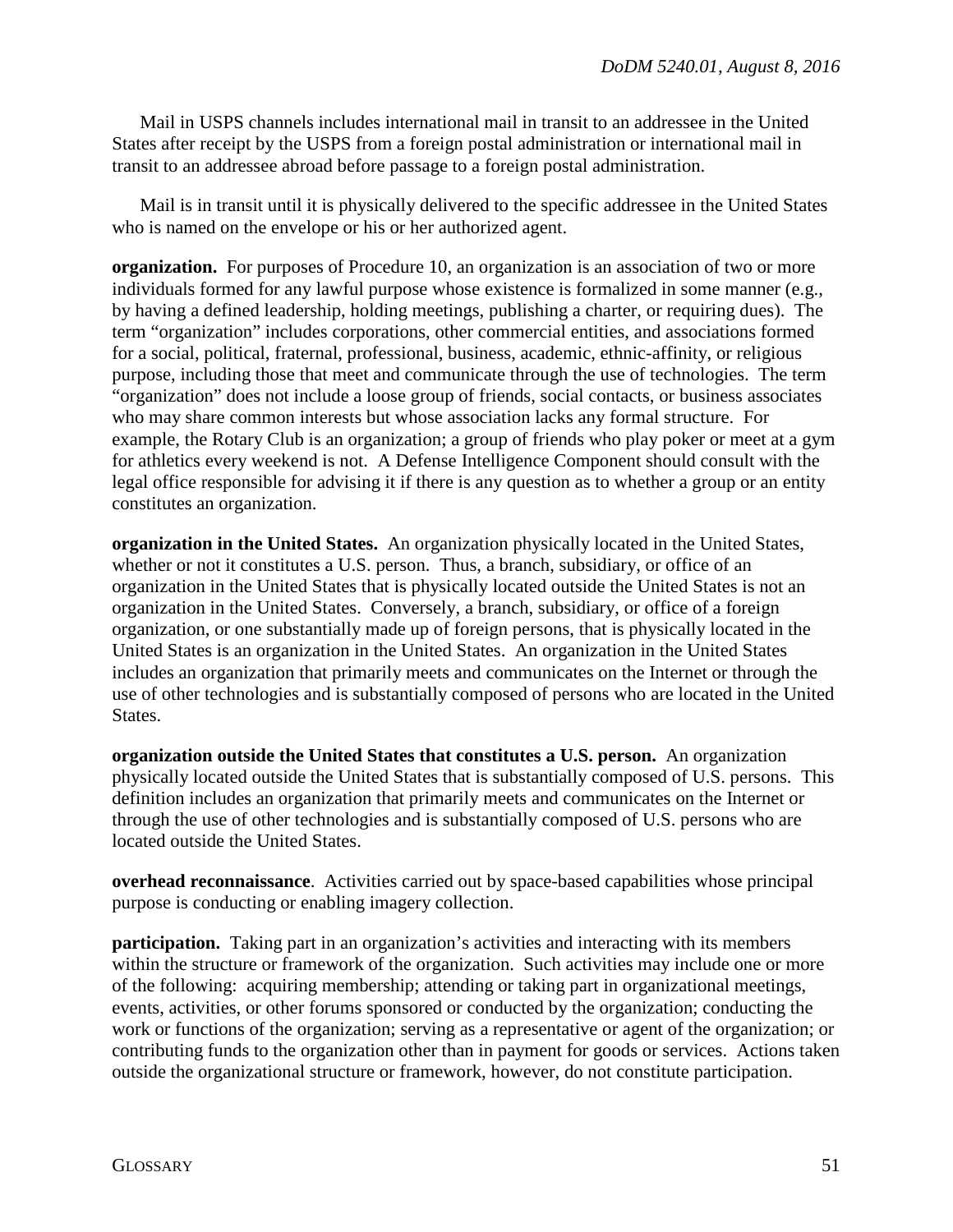Thus, attendance at meetings or social gatherings that involve the organization's members, but are not functions or activities of the organization itself, does not constitute participation.

Participation is "on behalf of" a Defense Intelligence Component when a person is tasked or asked to participate in an organization for the benefit of the Defense Intelligence Component. Such a person may already be a member of the organization or may be asked to join. Actions undertaken for the benefit of the Defense Intelligence Component may include collecting information, identifying potential sources or contacts, or establishing or maintaining cover.

Participation "for the purpose of influencing the activities of an organization or its members" is any action taken with the intention of causing a significant effect on the organization's agenda, course of business, core activities, or future direction. Simply voting or expressing an opinion on these matters as a member generally will not fall within this definition.

A Defense Intelligence Component should consult with the legal office responsible for advising it if there is any question as to whether an activity constitutes participation.

**personnel security.** The security discipline that assesses the loyalty, reliability, and trustworthiness of individuals for initial and continued eligibility for access to classified information or assignment in sensitive positions.

**personnel security investigation.** Any investigation required for the purpose of determining the eligibility of DoD military and civilian personnel, contractor employees, consultants, and other persons affiliated with the DoD for access to classified information, acceptance or retention in the Military Services, assignment or retention in sensitive duties, or other designated duties requiring such investigation. It also includes investigations of allegations that arise subsequent to adjudicative action and require resolution to determine an individual's current eligibility for a national security position.

**physical search.** Any intrusion on a person or a person's property or possessions for the purpose of obtaining property, information, or stored electronic data or communications and that would require a warrant for law enforcement purposes. A physical search includes an intrusion that violates a reasonable expectation of privacy or that involves a trespass or otherwise physically occupying private property. It also includes the examination of the interior of property or the scan of a person by technical means. The law in this area is subject to change, and a Defense Intelligence Component should consult with the legal office responsible for advising it on those activities that may constitute a physical search. A physical search does not include:

Examinations of areas that are in plain view and visible to the unaided eye if there is no physical trespass;

Examinations of publicly available information;

Examinations of abandoned property in a public place;

Examinations of government property pursuant to Military Rule of Evidence 314(d), Manual for Courts-Martial; or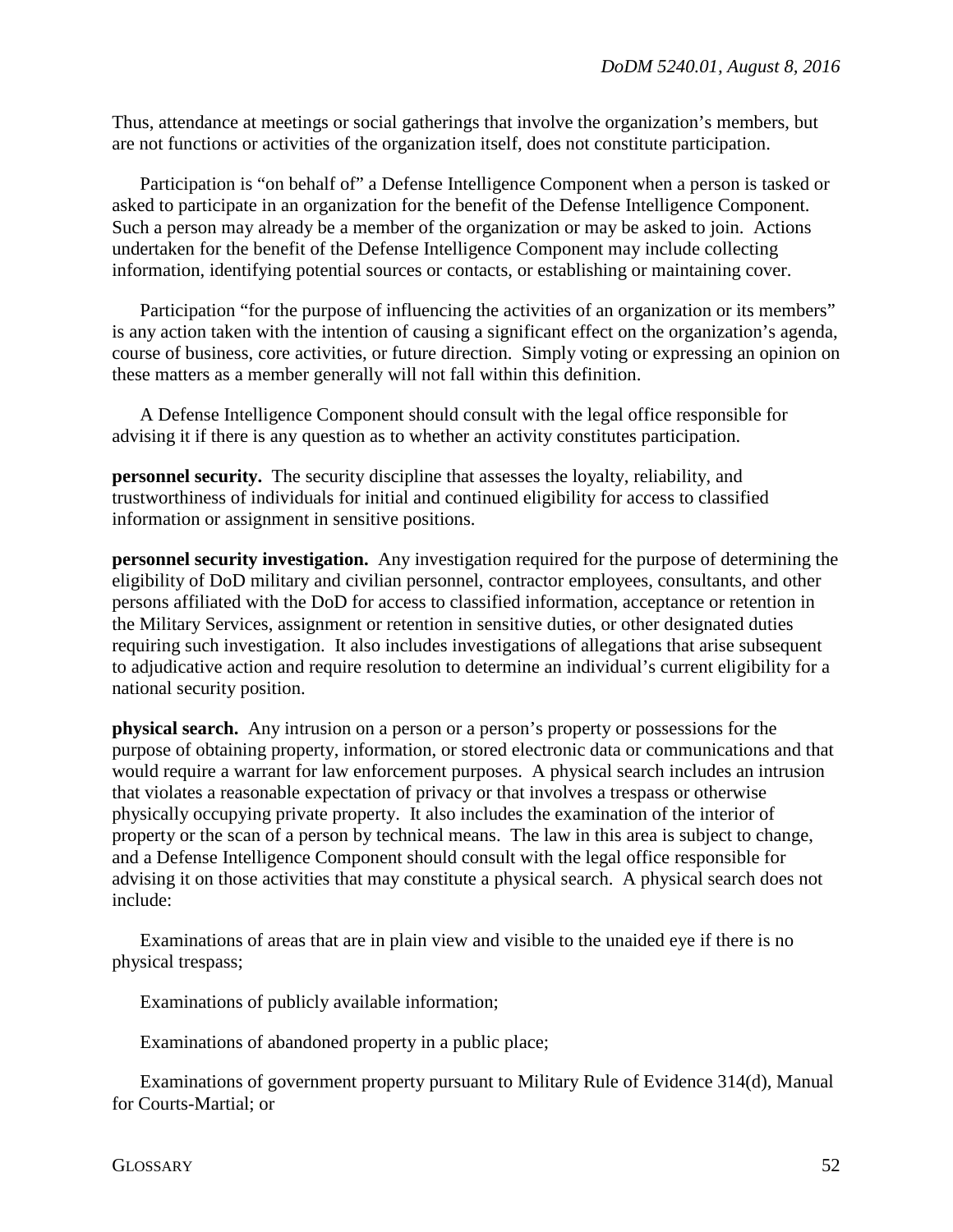Electronic surveillance.

Any intrusion authorized as needed to accomplish lawful electronic surveillance as that term is defined in FISA, conducted in accordance with Procedure 5.

**physical surveillance.** The deliberate and continuous observation by an employee of a Defense Intelligence Component of a person to track his or her movement or other physical activities while they are occurring, under circumstances in which the person has no reasonable expectation of privacy. An employee of a Defense Intelligence Component may operate enhancement devices (e.g., binoculars or still or full motion cameras) to facilitate a physical surveillance. Physical surveillance does not include casual observation, which is short in duration and not intended to track the movement or other physical activities of a person, and also does not include electronic surveillance, concealed monitoring, physical searches, or overhead reconnaissance.

**publicly available information.** Information that has been published or broadcast for public consumption, is available on request to the public, is accessible on-line or otherwise to the public, is available to the public by subscription or purchase, could be seen or heard by any casual observer, is made available at a meeting open to the public, or is obtained by visiting any place or attending any event that is open to the public. Publicly available information includes information generally available to persons in a military community even though the military community is not open to the civilian general public.

**radio communications hearability survey.** The monitoring of radio communications to determine whether a particular radio signal can be received at one or more locations and, if reception is possible, to determine the hearability of reception over time.

**reasonable belief.** When the facts and circumstances are such that a reasonable person would hold the belief. A reasonable belief must rest on facts and circumstances that can be articulated; hunches or intuitions are not sufficient. A reasonable belief can be based on experience, training, and knowledge of foreign intelligence or CI activities as applied to particular facts and circumstances, and a trained and experienced person might hold a reasonable belief that is sufficient to satisfy these criteria when someone unfamiliar with foreign intelligence or CI activities might not.

**reasonable expectation of privacy.** The extent to which a person in particular circumstances has a reasonable belief that his or her activities, property, or communications are private. Whether a person's expectations are reasonable is fact-specific, and the law in this area is subject to change. The General Counsel or legal advisor of the Defense Intelligence Component should determine whether a person has a reasonable expectation of privacy.

**retention.** The maintenance of information in either hard copy or electronic format regardless of how the information was collected or how it was disseminated to a Defense Intelligence Component by another Component or element of the Intelligence Community.

**shared repository.** A database, environment, or other repository maintained for the use of more than one entity. A database, environment, or other repository that a contractor or other entity maintains for the use of a single Defense Intelligence Component, or those acting on its behalf, is not a shared repository.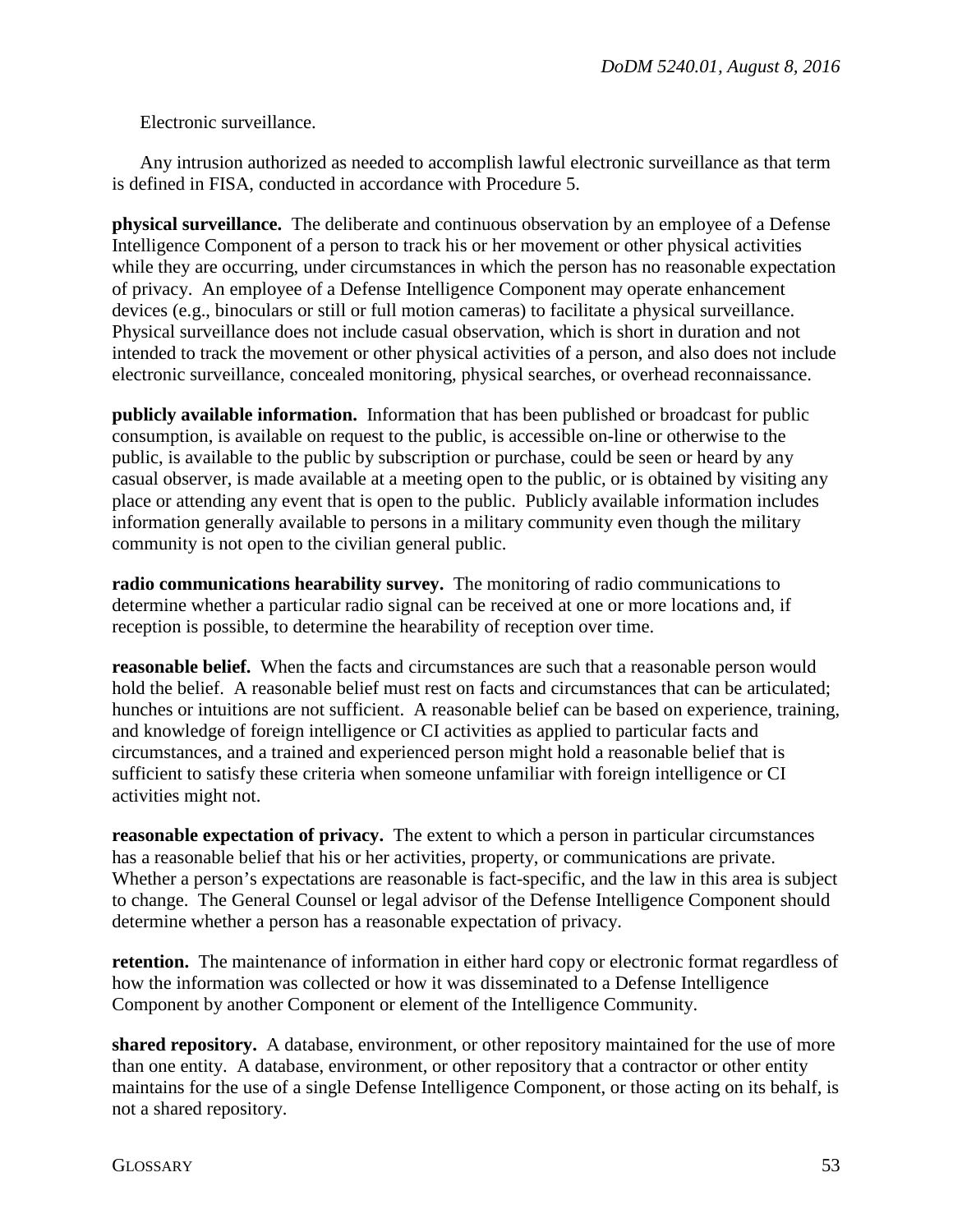**TSCM.** The use of electronic surveillance equipment, other electronic or mechanical devices, and specialized techniques and measures to determine either the existence and capabilities of unauthorized, hostile, or foreign penetration technologies that are used to obtain unauthorized access to classified and sensitive information, and thereby assist in neutralizing and exploiting such technologies, or the susceptibility of electronic equipment to unlawful electronic surveillance.

**transmission media vulnerability survey.** The acquisition of radio frequency propagation and its subsequent analysis to determine empirically the vulnerability of the transmission media to interception by foreign intelligence services.

**UDP.** Participation in any organization in the United States, or any organization outside the United States that is a U.S. person, if the person's intelligence affiliation is not disclosed to an appropriate official of the organization.

**United States.** When used in the geographic sense, the land area, internal waters, territorial seas, and airspace of the United States, including U.S. territories, possessions, and commonwealths.

**U.S. person.** Includes:

A U.S. citizen.

An alien known by the Defense Intelligence Component concerned to be a permanent resident alien.

An unincorporated association substantially composed of U.S. citizens or permanent resident aliens.

A corporation incorporated in the United States, except for a corporation directed and controlled by a foreign government or governments. A corporation or corporate subsidiary incorporated abroad, even if partially or wholly owned by a corporation incorporated in the United States, is not a U.S. person.

A person or organization in the United States is presumed to be a U.S. person, unless specific information to the contrary is obtained. Conversely, a person or organization outside the United States, or whose location is not known to be in the United States, is presumed to be a non-U.S. person, unless specific information to the contrary is obtained.

**USPI.** Information that is reasonably likely to identify one or more specific U.S. persons. USPI may be either a single item of information or information that, when combined with other information, is reasonably likely to identify one or more specific U.S. persons. Determining whether information is reasonably likely to identify one or more specific U.S. persons in a particular context may require a case-by-case assessment by a trained intelligence professional. USPI is not limited to any single category of information or technology. Depending on the context, examples of USPI may include: names or unique titles; government-associated personal or corporate identification numbers; unique biometric records; financial information; and street address, telephone number, and Internet Protocol address information. USPI does not include: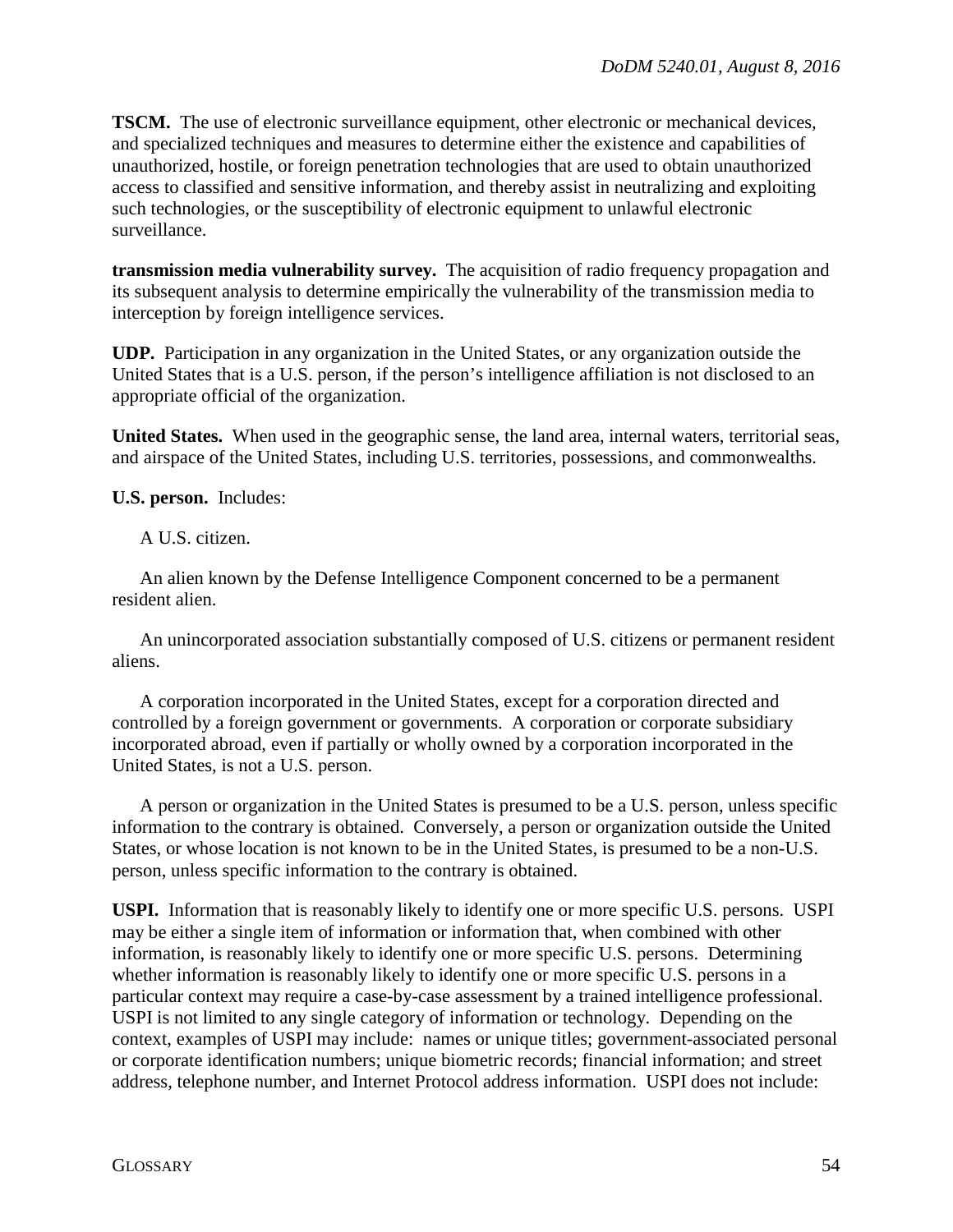A reference to a product by brand or manufacturer's name or the use of a name in a descriptive sense, as, for example, Ford Mustang or Boeing 737; or

Imagery from overhead reconnaissance or information about conveyances (e.g., vehicles, aircraft, or vessels) without linkage to additional identifying information that ties the information to a specific U.S. person.